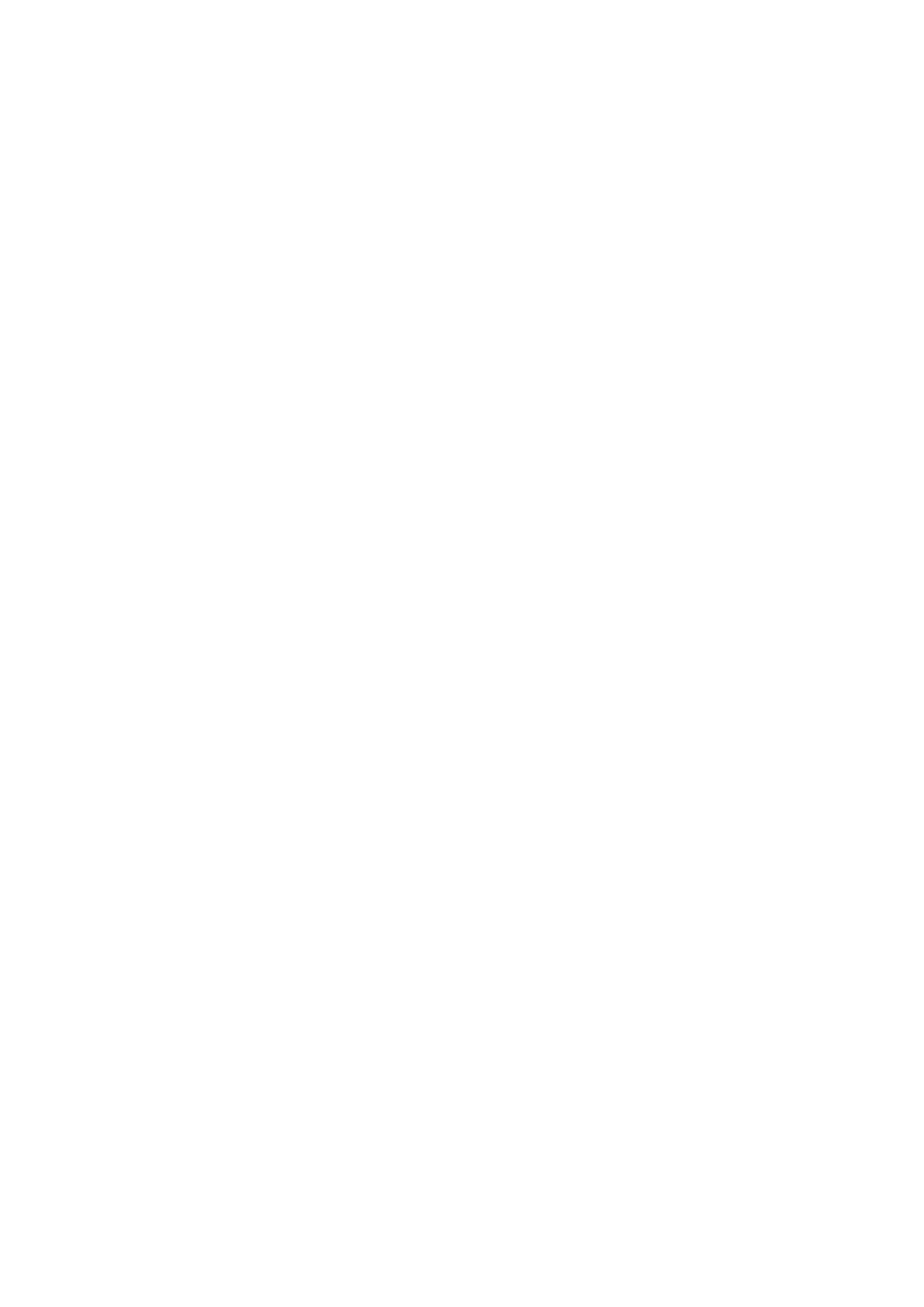### <span id="page-2-0"></span>**Contents**

Jyske Bank A/S Vestergade 8-16 DK-8600 Silkeborg Tel: +45 89 89 89 89 E-mail: jyskebank@jyskebank.dk www.jyskebank.dk Business Reg. No.: 1761 66 17 Prepress and printing: Jyske Bank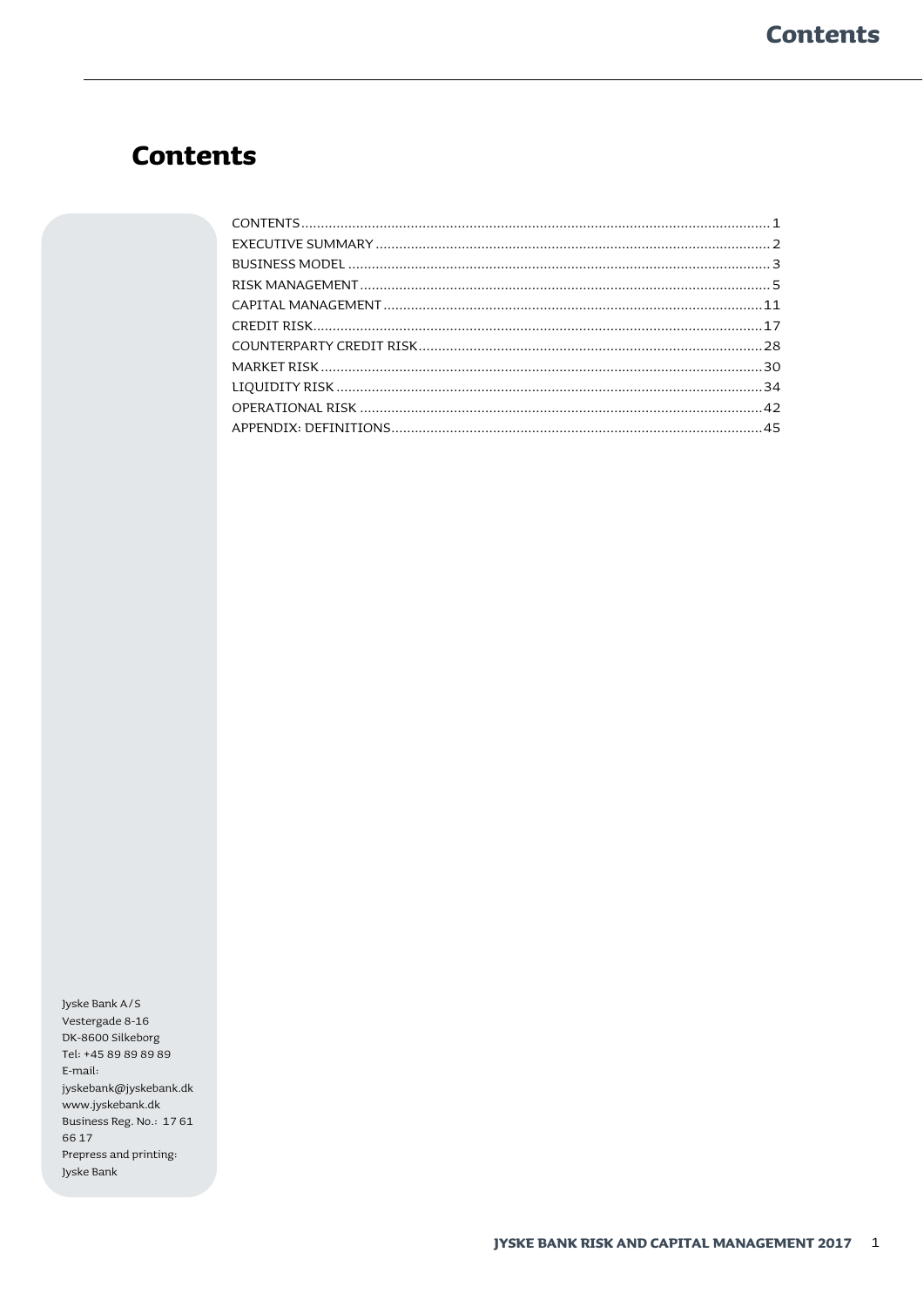### <span id="page-3-0"></span>**Executive summary**

The objective of this report is to offer the reader insight into Jyske Bank's internal risk and capital management procedures and the regulatory capital requirements. The report describes the capital and risk structure of the entire Jyske Bank Group (hereinafter called the Group or Jyske Bank).

Jyske Bank's long-term capital management objective after the implementation of new Basel recommendations is a capital ratio of 17.5% and a Common Equity Tier 1 capital ratio of 14%. At these levels, Jyske Bank meets the capital requirements including combined buffer requirements and will have an adequate strategic buffer. At end-2017, the Group met both of these targets with a Common Equity Tier 1 capital ratio of 16.4% and a capital ratio of 19.8%.

Jyske Bank will in the years to come keep the capital ratios above the long-term targets in order to meet the regulatory requirements under the revised Basel framework implemented on 1 January 2022. Based on the December 2017 Basel III reforms, Jyske Bank estimates that a total capital ratio approximately 3 percentage points above the target level is sufficient to fulfil the Group's long-term capital management objective under a fully phased-in revised Basel framework. Consequently, a total capital ratio 0.7 percentage points above the end-2017 level is required. Jyske Bank aims to be fully compliant with the Basel recommendations by 1 January 2022.

Furthermore, the Group aims to maintain a RAC ratio from S&P around 10.5%, to maintain the score "strong" in the "Capital & Earnings" category. The RAC of the Group will in 2018 be under pressure from new accounting standards (IFRS 9). RAC is 10.2% as of end-2017.

As long as the Group is on track towards fulfilling these goals, the aim is to keep a steady dividend payout and to use share buyback programs when retained earnings or the capital structure provide the possibility to do so.

- Capital ratio: 19.8% (2016: 18.3%)
- Common Equity Tier 1 capital ratio: 16.4% (2016: 16.5%)
- Capital base: DKK 37.3bn (2016: DKK 33.4bn).
- EAD: DKK 591.8bn (2016: DKK 559.8bn).
- REA: DKK 188.0bn (2016: DKK 182.2bn).
- Capital requirement ratio: 10.2% (2016: 10.0%)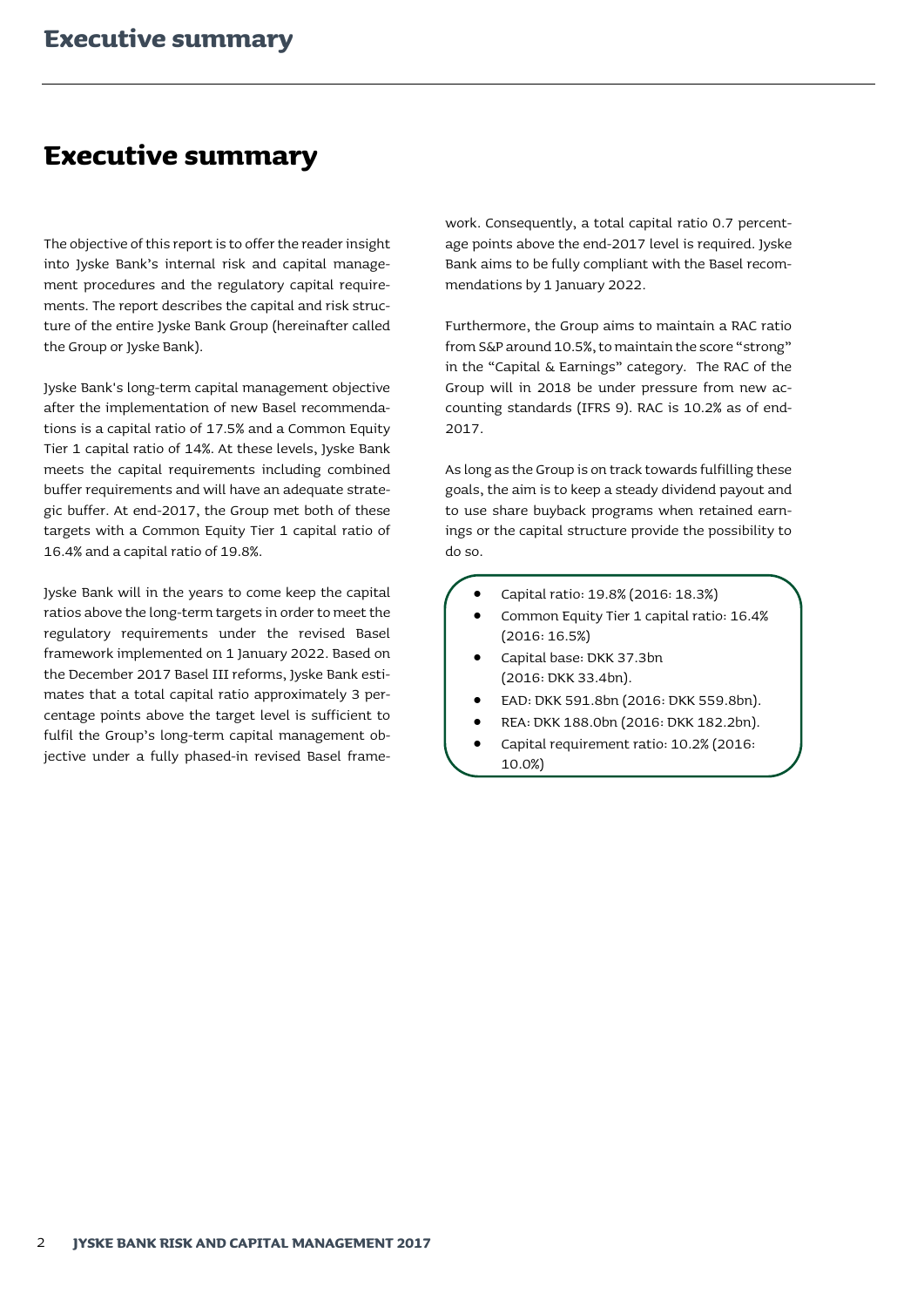### <span id="page-4-0"></span>**Business model**



The Jyske Bank Group is a financial group, in which Jyske Bank being the parent company conducts banking activities, and subsidiaries conduct other financial or accessory activities. The Group conducts mortgagecredit activities through BRFkredit.

The Jyske Bank Group's business model is to offer financial products and other related products and services to private individuals, businesses and institutions, primarily in Denmark. The Group's foreign subsidiaries and branches can to some extent offer standard banking products to local businesses and private individuals.

The Group cooperates with other financial institutions about the delivery or distribution of the Group's products to the relevant businesses and/or their clients.

An important part of Jyske Bank's business model is to grant loans against collateral in real property. The Group's mortgage loans are primarily funded through the issue of covered bonds and secondarily through the issue of mortgage bonds, governed by the balance principle in Danish mortgage legislation. It is the aim of the Group to maintain an AAA rating of its covered bond issues.

Jyske Bank offers pension and life insurance products, investment and asset management products, payment services products as well as advisory services from sub-contractors, including jointly owned sector companies.

Jyske Bank's international subsidiary Jyske Bank Gibraltar offers ordinary banking services to local enterprises and personal clients.

Jyske Bank owns and operates accessory activities, including the leasing company Jyske Finans, which support the Group's business model and contribute to fulfilling the financial objectives of customers.

Jyske Bank assumes financial risks within established limits and to the extent the risk-adjusted return contributes to the Group's financial goal. It is to the greatest possible extent attempted to minimise operational risks considering the related costs.

Jyske Bank's financial risks consist mainly of credit risks. The Group will assume credit risks if, through individual credit processing, it can be substantiated that the debtor has the necessary ability to service debts and that it can be rendered sufficiently probable that the debtor has the intention to repay the credit granted. Failing that, the collateral must have sufficient value as well as stability of value, and it must be substantiated that the collateral can be realised and pay off the remaining credit. Finally, it is a requirement that the Group's earnings must match the associated credit risk and capital charge.

Moreover, Jyske Bank assumes market risks when the expected return more than matches the risk. The Group's market risk consists mainly of interest-rate risk. Market risks are managed on the basis of a portfolio approach across instruments and types of risk and hence in consideration of the correlation or lack of correlation for which there is empirical evidence and that is expressed through the risk measurement Value at Risk (VaR). To a lesser degree, the Group assumes option risks.

During periods with high market volatility, positions involving market risk are reduced to the extent necessary for the stated VaR to remain within an acceptable level.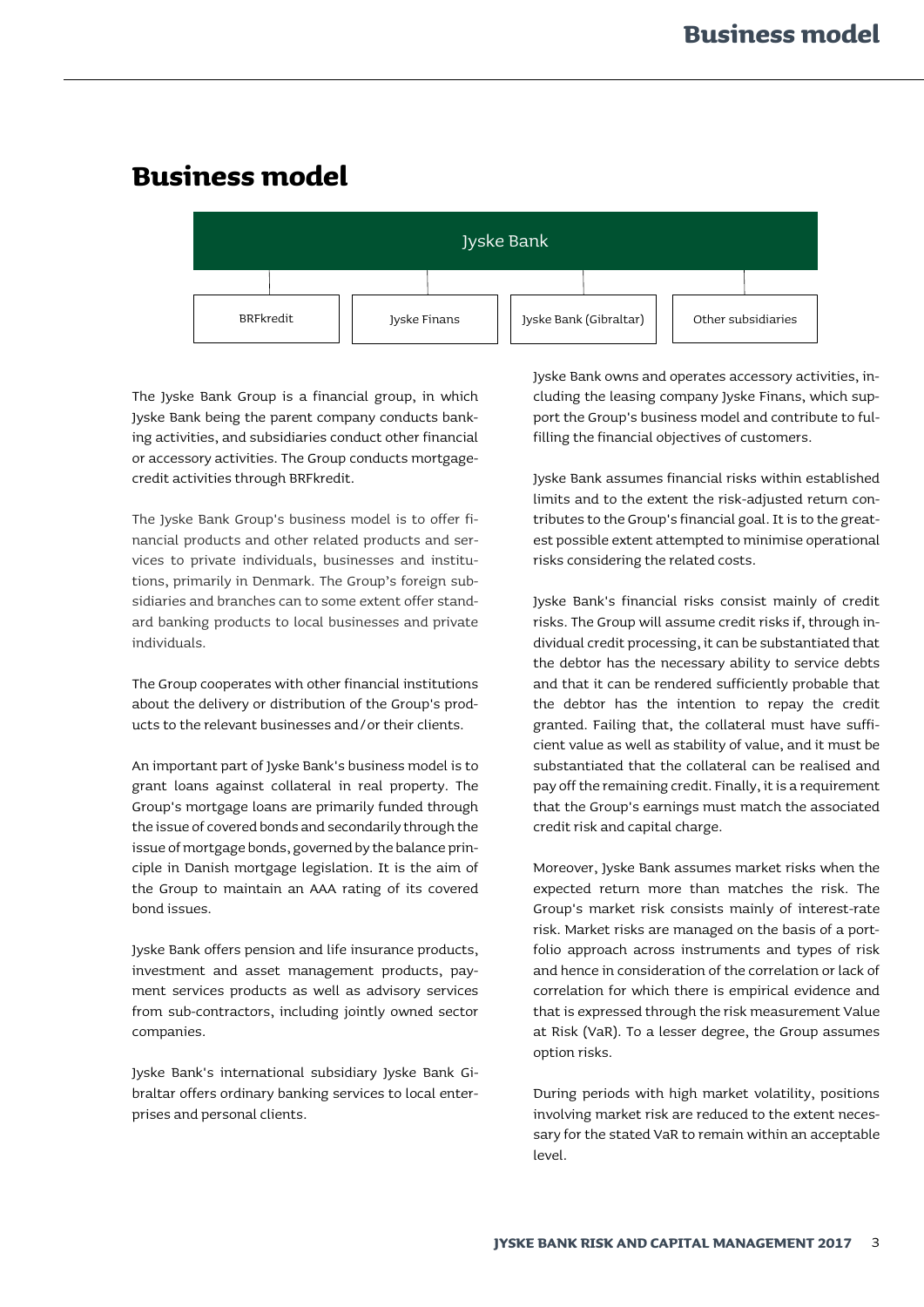As a consequence of the Group's activities, liquidity risk arises when there is a funding mismatch in the balance sheet because the loan portfolio has a longer duration than its average funding sources. Active liquidity management ensures that there is sufficient liquidity in the short and long term to meet the Group's payment obligations.

At any time, the total risks are adjusted to the Group's risk profile and capital structure according to the Group's capital management objective. This will ensure that Jyske Bank is a trustworthy, long-term business partner for its clients.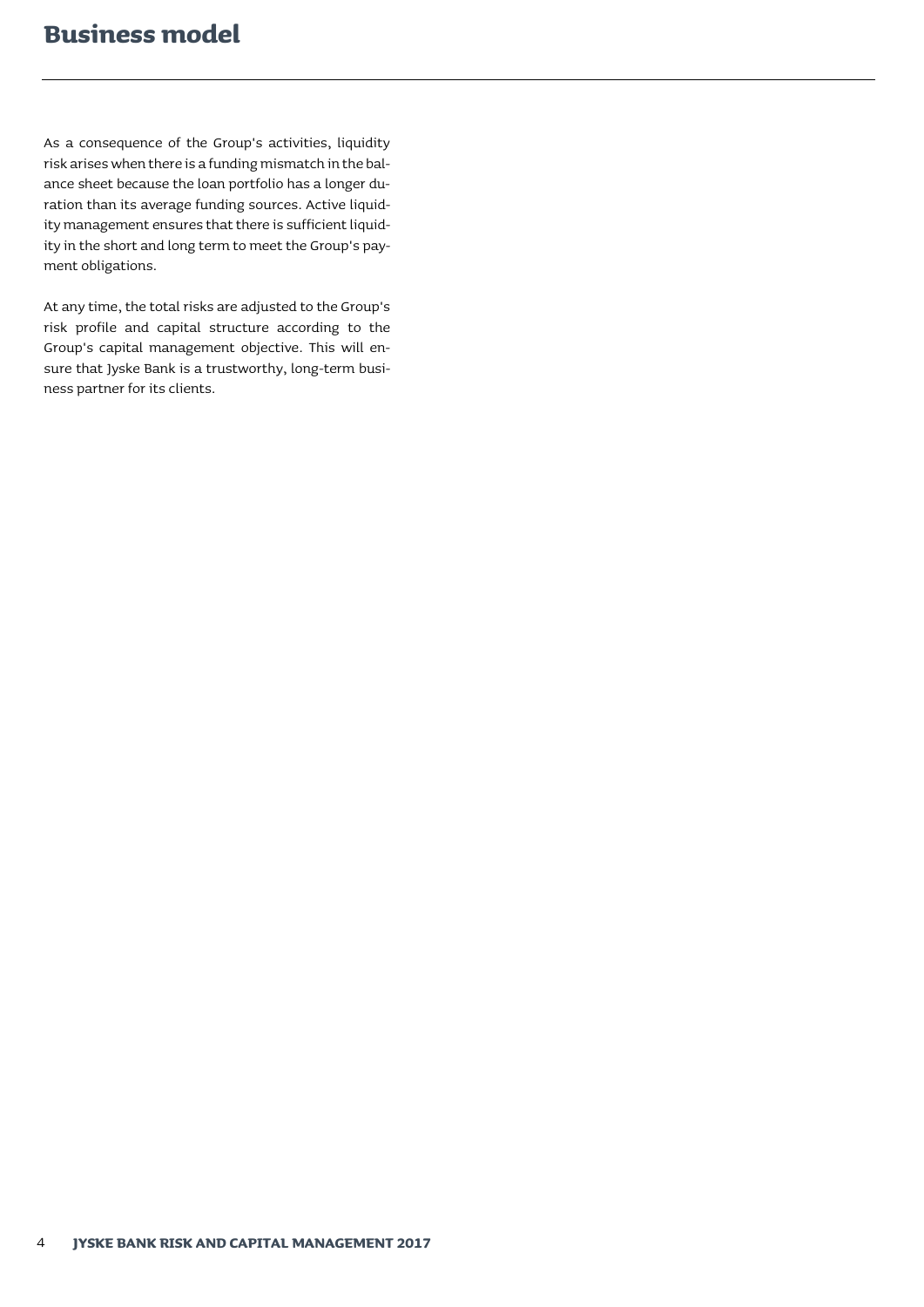## <span id="page-6-0"></span>**Risk management**

Risk management is a key element in the Group's daily operations and is anchored in the Group Supervisory Board and the Group Executive Board.

#### **Risk organisation**

The Group Supervisory Board establishes the general principles for risk and capital management as well as for the Group's risk profile, and implements these in the Group by adopting a number of risk policies and instructions. Together with the Group Executive Board, the Group Supervisory Board is responsible for ensuring that the Group has an organisational structure that will ensure a distinct allocation of responsibility and include an appropriate separation of functions between development units, operating units and control units in the daily monitoring and management of the Group's risks. The Group Executive Board is responsible for the day-to-day risk management of the Group and will ensure that policies and instructions are operationalized and complied with.

The Group Executive Board has appointed a Group Chief Risk Officer, who is the director of Finance and Risk Management. The responsibilities include activities involving risks across areas of risk and organisational units. The unit is responsible for:

- proposals of risk policies and risk management principles to the Group Executive Board and the Group Supervisory Board;
- implementation of risk management principles and policies in order to improve risk management on an on-going basis;
- quantification of the Group's risk exposure as well as monitoring and reporting to ascertain that the Group's risk exposure does not exceed the limits defined by the Group Supervisory Board;
- recognition, measurement and financial reporting in the Group as well as the implementation of adviser-oriented financial and risk management tools.

To achieve efficient risk management in the mortgage credit business, the Group has appointed a Chief Risk Officer at BRFkredit in line with regulatory requirements. The risk officer and his employees form an integral part of the unit Finance and Risk Management to ensure that the Group Chief Risk Officer has a complete overview of the entire Group's risks.

The organisational structure of the Group, in which Finance and Risk Management is separate from the risktaking units, will ensure that the unit is independent of business-oriented activities.

Day-to-day management of credit risk is undertaken by account managers as well as the Credit Division with due regard to credit policies and credit instructions.

Jyske Bank has three business areas that manage market risk. Strategic market risk is managed by Group Treasury, and investments are in general based on a long-term view of the financial markets. Jyske Markets and BRFkredit manage short-term market risk as part of the servicing of clients' trades with financial instruments and in the mortgage credit business.

Similarly, the strategic liquidity risks are managed by Group Treasury, and the short-term operational liquidity risk is managed at Jyske Markets and BRFkredit.

The day-to-day management of operational risk is undertaken by the individual organisational units of the Group.

Risk management of the specific risks is described in detail in the chapters covering the individual risks.



Several committees consider and process risk-related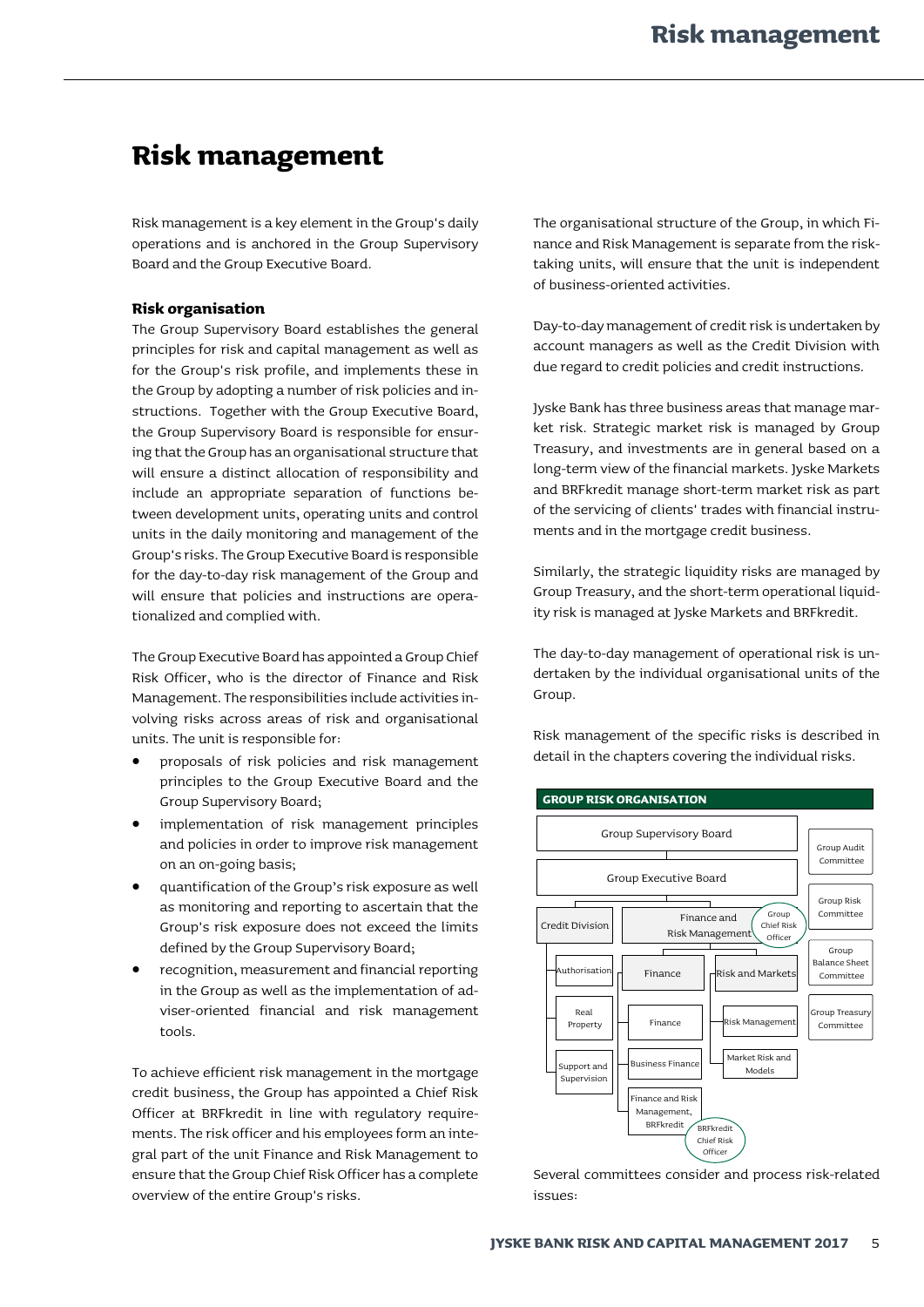The Group Audit Committee oversees whether the Group's internal management and risk management systems function effectively. These tasks are carried out, for instance, through written and oral reporting to the committee and the committee's consideration of relevant audit reports.

The Group Risk Committee carries out the preliminary consideration of risk-related issues before the final consideration by the Group Supervisory Board. At quarterly meetings, subjects with relation to the following are discussed:

- the Group's risk profile and the implementation of this in the organisation;
- the Group's capital base as well as capital requirements;
- capital and liquidity buffers with related contingency plans including the Group recovery plan;
- material changes of the model set-up for risk management as well as re-estimation and validation of models;
- internal procedures for risk measurement and management;
- assessment of material products earnings and risk profiles;
- new legislation relating to capital structure or risk management;
- topics of strategic relevance for the Group's overall risk management.

The main task of the Group Treasury Committee is to ensure that the Group's actual market risk profile is in line with the intended risk profile and the assessment of market expectations. The participants at the monthly meetings are the members of the Group Executive Board responsible for Capital Markets and Finance and Risk Management, the member of the Executive Board for BRFkredit responsible for securities, the heads of Capital Markets and Group Treasury as well as risk-taking employees in Group Treasury and BRFkredit.

The Group's liquidity risk profile, balance-sheet development and financial structure are assessed by the Group Balance Sheet Committee, which at its quarterly meetings ensures a continuously adequate liquidityrisk profile and balance-sheet structure according to the general guidelines. The participants at the meetings are the members of the Group Executive Board responsible for Capital Markets and Retail & Commercial Banking, the member of the Executive Board for BRFkredit responsible for securities, the Group Chief Risk Officer, the heads of Retail & Commercial Banking, Capital Markets and Group Treasury as well as other key employees of Retail & Commercial Banking and employees in Group Treasury with responsibilities within liquidity, capital and balance sheet management.

#### **Risk reporting**

The Group Supervisory Board and the Group Executive Board receive regular reports on the risk development and the utilisation of the allocated risk limits and can therefore monitor whether the risk limits are adhered to and whether they are still appropriate for the Group.

Finance and Risk Management continuously focuses on securing a qualified basis for decisions for management and works on an on-going basis to optimise management reporting.

Risk reporting is submitted to the Group Supervisory Board, the Group Executive Board, the group supervisory board committees and relevant business areas, depending on the relevance of the contents of the reports.

Moreover, risk reporting is prepared for the supervisory boards and executive boards of the individual subsidiaries.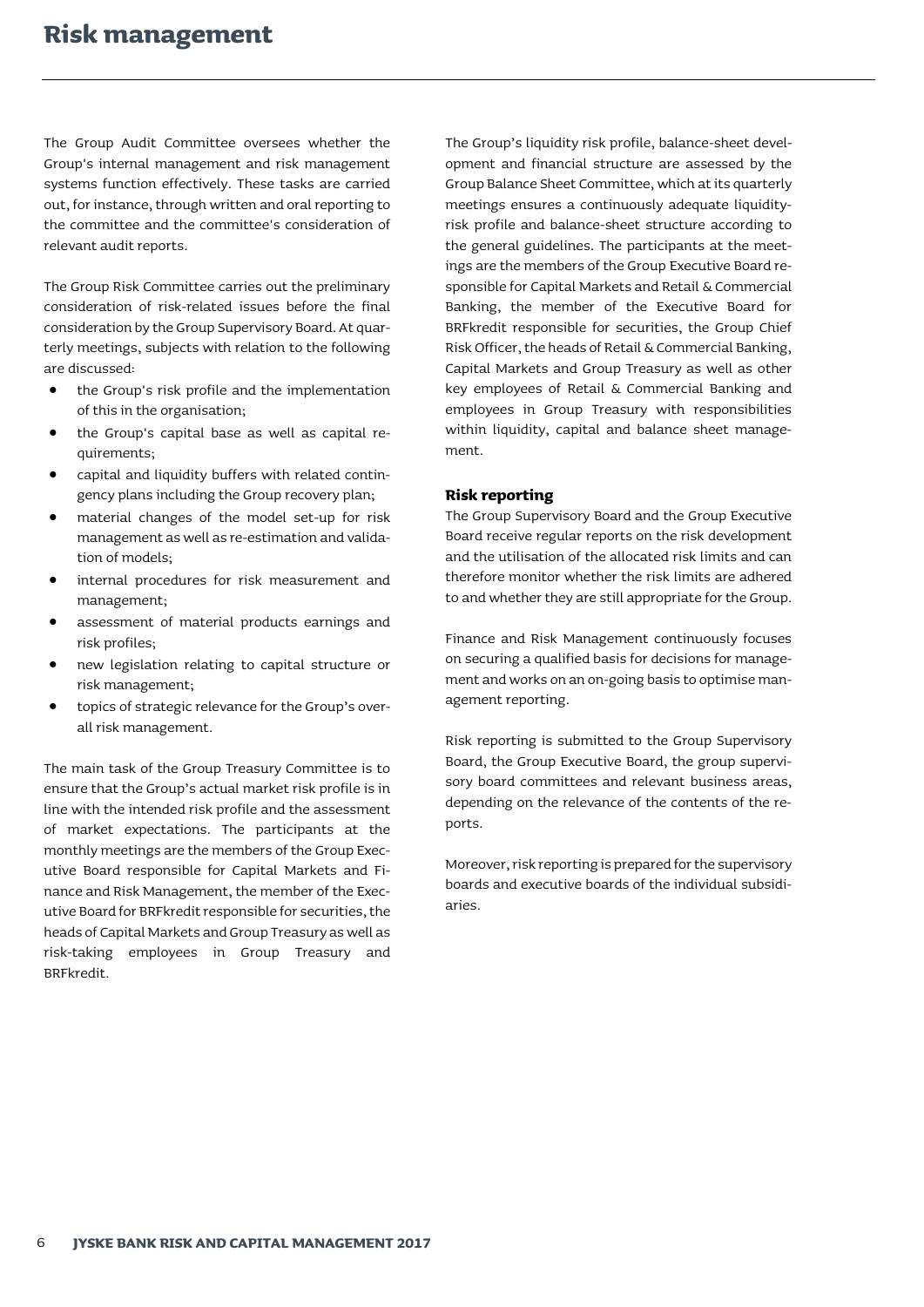#### **Internal risk management**

In the Group's internal risk management, risk-adjusted target returns are used in the form of RAROC as a general management tool. RAROC calculations give an overview of the risk and profitability of the various activities of the Group. RAROC calculations are based on economic capital, and the development in the general credit quality of the portfolio, concentration risk and other capital elements are included in the assessment.

RAROC at division and business unit level forms an integral part of the reporting to the managements of business units, who determine activities for follow-up and any initiatives to reduce risk.

RAROC is also applied at client and product level to measure results, to assess profitability as well as for pricing new loans. RAROC calculations and the facilities for pricing are made available in profitability systems where employees and managers have access to current risk-adjusted profitability calculations at various levels. The profitability systems allow for expenses, including expenses relating to the financing of the loan.

The profitability systems take into account the composition of the Group's credit portfolio, which means that concentration effects and diversification effects are reflected directly in the profitability calculations of new loans. If loans are granted to clients in sectors, for instance, which are highly correlated with the market, this will result in higher capital requirements and therefore lower profitability.

#### **Economic capital**

Economic capital is a key element in the management of the Group's risk as well as in the day-to-day financial management. Economic capital is the capital required to cover the Group's unexpected loss one year into the future. One of the benefits of economic capital is an aggregate figure for all risk types.

A number of internal models are used for the calculation of economic capital. The models are based on a VaR setup over a 1-year horizon for those risk types to which the Group wishes to apply quantitative modelling. The various risks covered by economic capital make varied demands on the technical portfolio risk modelling. Various sub-models are used that are specifically designed to reflect the characteristics of individual risk types.

#### **Remuneration**

The purposes of the remuneration policy are to

- reward value-creating, competent and responsible conduct,
- support productivity and job satisfaction,
- promote sound and efficient risk management,
- prevent conflicts of interest and strengthen the liability to act in the best interest of the clients,
- ensure equal pay for equal work.

The policy applies to all companies in the Group. Jyske Bank has opted out of using direct bonus schemes with variable salaries. The Group's remuneration policy is available a[t www.investor.jyskebank.com/in](http://www.investor.jyskebank.com/investorrelations/governance)[vestorrelations/governance.](http://www.investor.jyskebank.com/investorrelations/governance)

#### **Reports from the Danish FSA**

The Danish FSA conducts risk-related inspections at Jyske Bank. Jyske Bank has adjusted its risk management to the extent necessitated by the FSA's reports.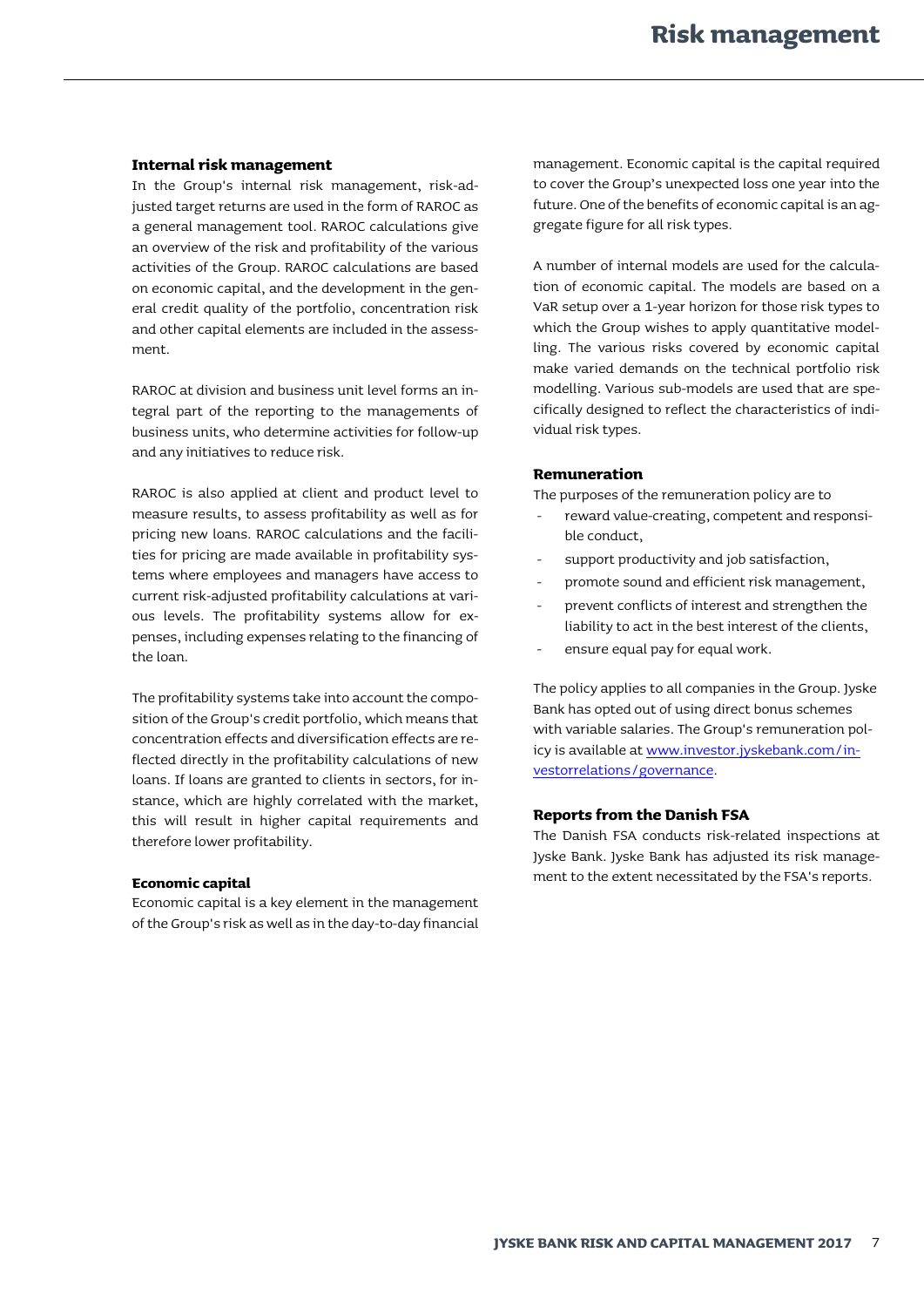|                                                   | RISK-RELATED INSPECTION REPORTS FROM THE DANISH FSA IN 2017                                                                                                                                                                                                                                                                                                                                                                                                                                                                                                                                                                                                                                                                                                                                                                                                                                                                                                                                                                                                                                                                                                                                                                                                                                                                                                                                     |
|---------------------------------------------------|-------------------------------------------------------------------------------------------------------------------------------------------------------------------------------------------------------------------------------------------------------------------------------------------------------------------------------------------------------------------------------------------------------------------------------------------------------------------------------------------------------------------------------------------------------------------------------------------------------------------------------------------------------------------------------------------------------------------------------------------------------------------------------------------------------------------------------------------------------------------------------------------------------------------------------------------------------------------------------------------------------------------------------------------------------------------------------------------------------------------------------------------------------------------------------------------------------------------------------------------------------------------------------------------------------------------------------------------------------------------------------------------------|
| Inspection of BRFkredit                           | The BRFkredit management has not stipulated sufficiently clear limits to the extent of the imbalances be-<br>tween loans and bonds that BRFkredit may assume for loans without any direct bond match within the<br>general balance principle. BRFkredit has stated that its management wishes to limit imbalances between<br>such loans and bonds as much as possible through the use of derivative financial instruments and that<br>BRFkredit will act on the basis of this wish. However, the risk profile may change within the framework in<br>question, and there are shortcomings concerning the control and reporting of the funding being composed<br>to achieve the requested low risk. Therefore, BRFkredit was ordered to ensure limitation as well as control<br>and reporting of the use of the possibilities of imbalance inherent in the general balance principle.<br>It is the assessment of the FSA that, in several areas, BRFkredit is not sufficiently in control of its IT security<br>and also that the management reporting does not offer a true, fair and sufficient picture of the IT risk.<br>BRFkredit is not in full compliance with the statutory requirements of the IT area. BRFkredit was ordered to<br>improve its IT security and risk management, system and data access control, change management as well<br>as disaster recovery/contingency planning. |
|                                                   | BRFkredit was ordered to improve the written general documentation of its liquidity policy, instructions to<br>the executive board and the contingency plan/disaster recovery plan.                                                                                                                                                                                                                                                                                                                                                                                                                                                                                                                                                                                                                                                                                                                                                                                                                                                                                                                                                                                                                                                                                                                                                                                                             |
|                                                   | Steps have been taken to improve all issues mentioned in the published report.                                                                                                                                                                                                                                                                                                                                                                                                                                                                                                                                                                                                                                                                                                                                                                                                                                                                                                                                                                                                                                                                                                                                                                                                                                                                                                                  |
| Thematic inspection of<br>exposure to agriculture | The purpose of the inspection was to assess the quality of the bank's credit management, valuation meth-<br>ods, registration of OEI (objective evidence of impairment) and impairment calculations for agricultural<br>loans.                                                                                                                                                                                                                                                                                                                                                                                                                                                                                                                                                                                                                                                                                                                                                                                                                                                                                                                                                                                                                                                                                                                                                                  |
|                                                   | The FSA found that the bank's action plans for the individual clients were not forward-looking. Therefore,<br>the bank was ordered to ensure that the action plans specify the forward-looking measures in relation to<br>the agricultural clients.                                                                                                                                                                                                                                                                                                                                                                                                                                                                                                                                                                                                                                                                                                                                                                                                                                                                                                                                                                                                                                                                                                                                             |
|                                                   | The inspection identified a number of areas in which Jyske Bank can initiate improvements. Such areas are<br>the bank's assessment of agricultural clients' interest rate sensitivity, explanations of the reasons for the<br>development in the entries in the clients' financial statements, the bank's assessment of the relationship<br>between the number of animals and the size of the area of land and the quality of the bank's data on the<br>clients.                                                                                                                                                                                                                                                                                                                                                                                                                                                                                                                                                                                                                                                                                                                                                                                                                                                                                                                                |
|                                                   | The bank has taken note of the order and the other comments.                                                                                                                                                                                                                                                                                                                                                                                                                                                                                                                                                                                                                                                                                                                                                                                                                                                                                                                                                                                                                                                                                                                                                                                                                                                                                                                                    |
| Settlement of derivatives<br>(theme)              | The FSA found that Jyske Bank A/S' organisation and system support of the settlement of standardised<br>derivatives are in compliance with the statutory requirements in the area. The FSA does, however, find<br>that the bank's reporting on the settlement to the person in charge of the day-to-day operations in the<br>area must be expanded, and the bank was ordered to do so.                                                                                                                                                                                                                                                                                                                                                                                                                                                                                                                                                                                                                                                                                                                                                                                                                                                                                                                                                                                                          |
|                                                   | When examining the bank's day-to-day processes for the exchange of collateral in relation to trading in<br>derivatives, the FSA found that the bank does not have specific guidelines for the follow-up on and on-go-<br>ing reporting of disputes in connection with the exchange of collateral. On that basis, an order to comply<br>with this was issued to the bank.                                                                                                                                                                                                                                                                                                                                                                                                                                                                                                                                                                                                                                                                                                                                                                                                                                                                                                                                                                                                                        |
|                                                   | In addition, the bank was ordered to strengthen its organisational anchoring of the risk-reducing methods<br>in order to establish clear procedures for the execution and control of such methods. Also, the bank was<br>ordered to establish reporting on the compliance with risk-reducing methods.                                                                                                                                                                                                                                                                                                                                                                                                                                                                                                                                                                                                                                                                                                                                                                                                                                                                                                                                                                                                                                                                                           |
|                                                   | Finally, the bank was ordered to establish reporting to the person in charge of the area on the quality of<br>the reporting to the bank's trade register.                                                                                                                                                                                                                                                                                                                                                                                                                                                                                                                                                                                                                                                                                                                                                                                                                                                                                                                                                                                                                                                                                                                                                                                                                                       |
|                                                   | The bank has taken note of all the orders.                                                                                                                                                                                                                                                                                                                                                                                                                                                                                                                                                                                                                                                                                                                                                                                                                                                                                                                                                                                                                                                                                                                                                                                                                                                                                                                                                      |
| IT inspection                                     | It is the assessment of the FSA that Jyske Bank has not established sufficient management and reporting in the<br>area of IT security. This has resulted in the risk that the executive board and the supervisory board will not be<br>informed to a sufficient degree of the actual IT risk picture. The FSA also assesses that Jyske Bank is not fully<br>compliant with the statutory requirements of the IT area, including the bank's outsourcing of material IT activ-<br>ities.                                                                                                                                                                                                                                                                                                                                                                                                                                                                                                                                                                                                                                                                                                                                                                                                                                                                                                          |
|                                                   | The FSA has ordered Jyske Bank to strengthen its IT security management and management reporting as well<br>as to improve the on-going control and follow-up on the actual IT security implementation both at the bank and<br>the IT suppliers. Moreover, the management's requirements and expectations of IT-security work, etc. must to<br>a higher degree be specified and documented.                                                                                                                                                                                                                                                                                                                                                                                                                                                                                                                                                                                                                                                                                                                                                                                                                                                                                                                                                                                                      |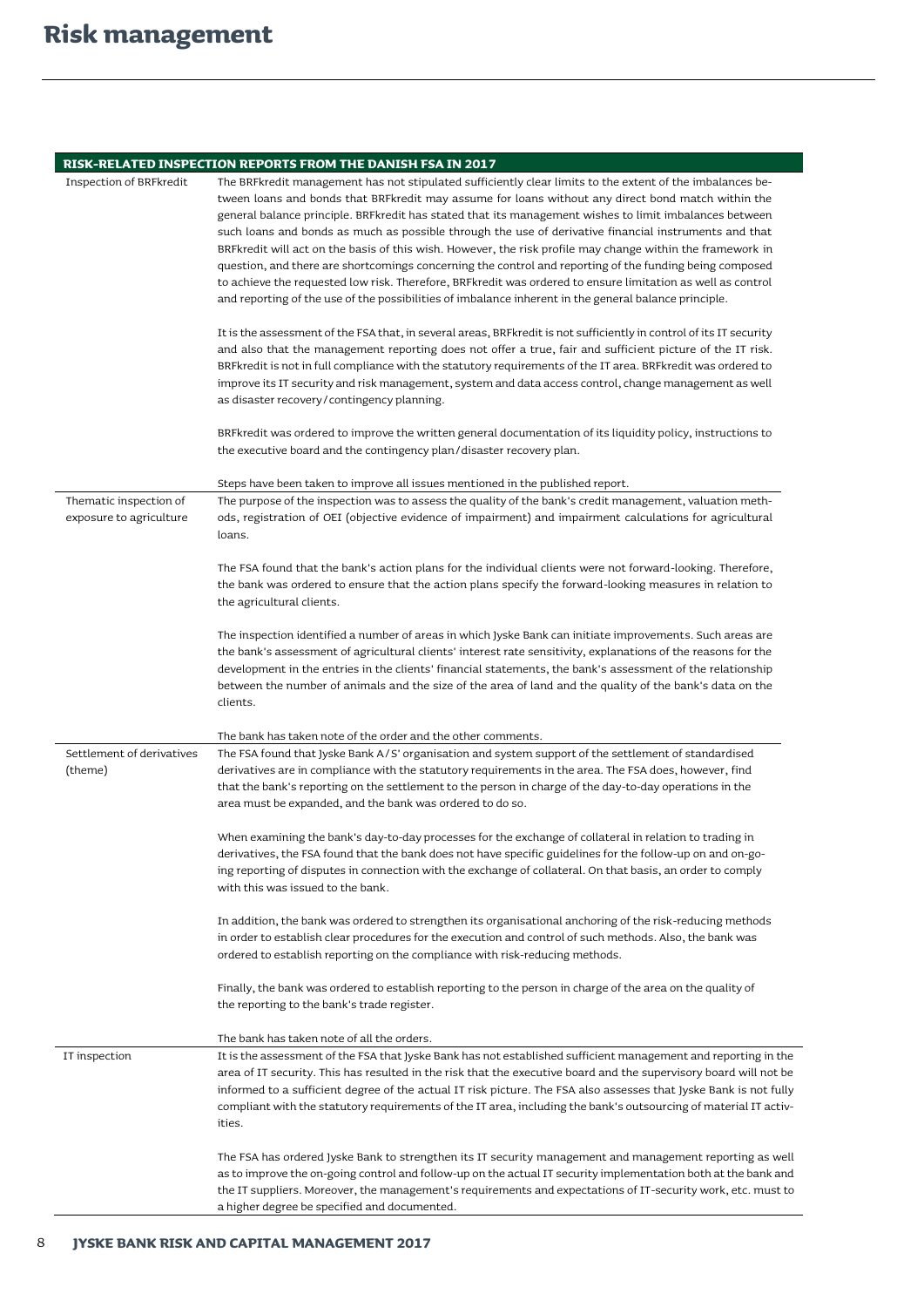|                            | Moreover, the FSA has ordered Jyske Bank to establish a sufficient method for IT risk management, covering<br>both the bank and the performance of tasks at IT suppliers to whom such tasks are outsourced. Among other<br>things, improved documentation must be established of the correlation between IT risks and preventive con-<br>trols and security measures that form the basis of the bank's IT security management. Moreover, Jyske Bank<br>must ensure that sufficient requirements of roles and allocation of responsibility in connection with the IT se-<br>curity work are established.                                                                 |
|----------------------------|-------------------------------------------------------------------------------------------------------------------------------------------------------------------------------------------------------------------------------------------------------------------------------------------------------------------------------------------------------------------------------------------------------------------------------------------------------------------------------------------------------------------------------------------------------------------------------------------------------------------------------------------------------------------------|
|                            | Jyske Bank has also been ordered to ensure that the bank's internal business procedures and requirements<br>according to the Executive Order on outsourcing significant areas of activity will be complied with to a sufficient<br>degree.                                                                                                                                                                                                                                                                                                                                                                                                                              |
|                            | In addition, the FSA has ordered Jyske Bank to improve its requirements of change management, including suf-<br>ficient follow-up and control of changes to its production systems, separation of duties as well as access to<br>confidential data.                                                                                                                                                                                                                                                                                                                                                                                                                     |
|                            | Jyske Bank has been ordered to ensure that sufficient assessments of risks and consequences are prepared as<br>a basis of disaster recovery/contingency objectives and disaster recovery/contingency plans. Moreover, Jyske<br>Bank must improve requirements and business procedures for the coordination of disaster recovery/contin-<br>gency measures at the bank and at material outsourcing suppliers. Business procedures and requirements of<br>tests of disaster recovery/contingency plans must be strengthened, and moreover it must be ensured that dis-<br>aster recovery/contingency plans and relevant test scenarios are tested to a sufficient degree. |
|                            | Also, the FSA has ordered Jyske Bank to improve the management of access and rights to systems and data. At<br>the same time, it must be ensured that adequate requirements for IT security logging are defined on the basis<br>of risk assessment.                                                                                                                                                                                                                                                                                                                                                                                                                     |
|                            | Notice has been taken of all the orders and add-ons have been made to the pillar 2 requirement.                                                                                                                                                                                                                                                                                                                                                                                                                                                                                                                                                                         |
| Credit area - controls     | The purpose of the inspection was to assess the tasks, methods, independence, resources and planning of the<br>independent credit control as well as the quality of the work performed. The purpose was also to assess the<br>work of the compliance function and the internal audit department in connection with the performance of con-<br>trols in the credit area.                                                                                                                                                                                                                                                                                                 |
|                            | At the inspection, the FSA established that the bank did not have general business procedures for the controls<br>and the planning hereof. Also, the bank did not have any documentation of the risk assessment which should<br>be used for the planning of the bank's independent credit controls. Moreover, the control of the bank's compli-<br>ance with the credit policy and of the correct establishment of loans was not fully satisfactory.                                                                                                                                                                                                                    |
|                            | Consequently, the bank was ordered to ensure that sufficient business procedures were established, to docu-<br>ment its risk assessment and to have sufficient certainty of its assessment of the credit processes.                                                                                                                                                                                                                                                                                                                                                                                                                                                     |
|                            | The bank has taken note of the orders.                                                                                                                                                                                                                                                                                                                                                                                                                                                                                                                                                                                                                                  |
| Credit area - granting     | The FSA found that the bank's risk tolerance when granting loans to corporate clients was generally in line with                                                                                                                                                                                                                                                                                                                                                                                                                                                                                                                                                        |
| loans to corporate clients | that of the average of other major banks and hence also affected by intensifying competition for clients.                                                                                                                                                                                                                                                                                                                                                                                                                                                                                                                                                               |
|                            | The bank must focus on improving its basis of loan granting. This especially applies to the bank's loans to me-<br>dium-sized corporate enterprises.                                                                                                                                                                                                                                                                                                                                                                                                                                                                                                                    |
|                            | The inspection did not give rise to any orders, and the bank's risk tolerance is in line with the average of the<br>major banks covered by the inspection.                                                                                                                                                                                                                                                                                                                                                                                                                                                                                                              |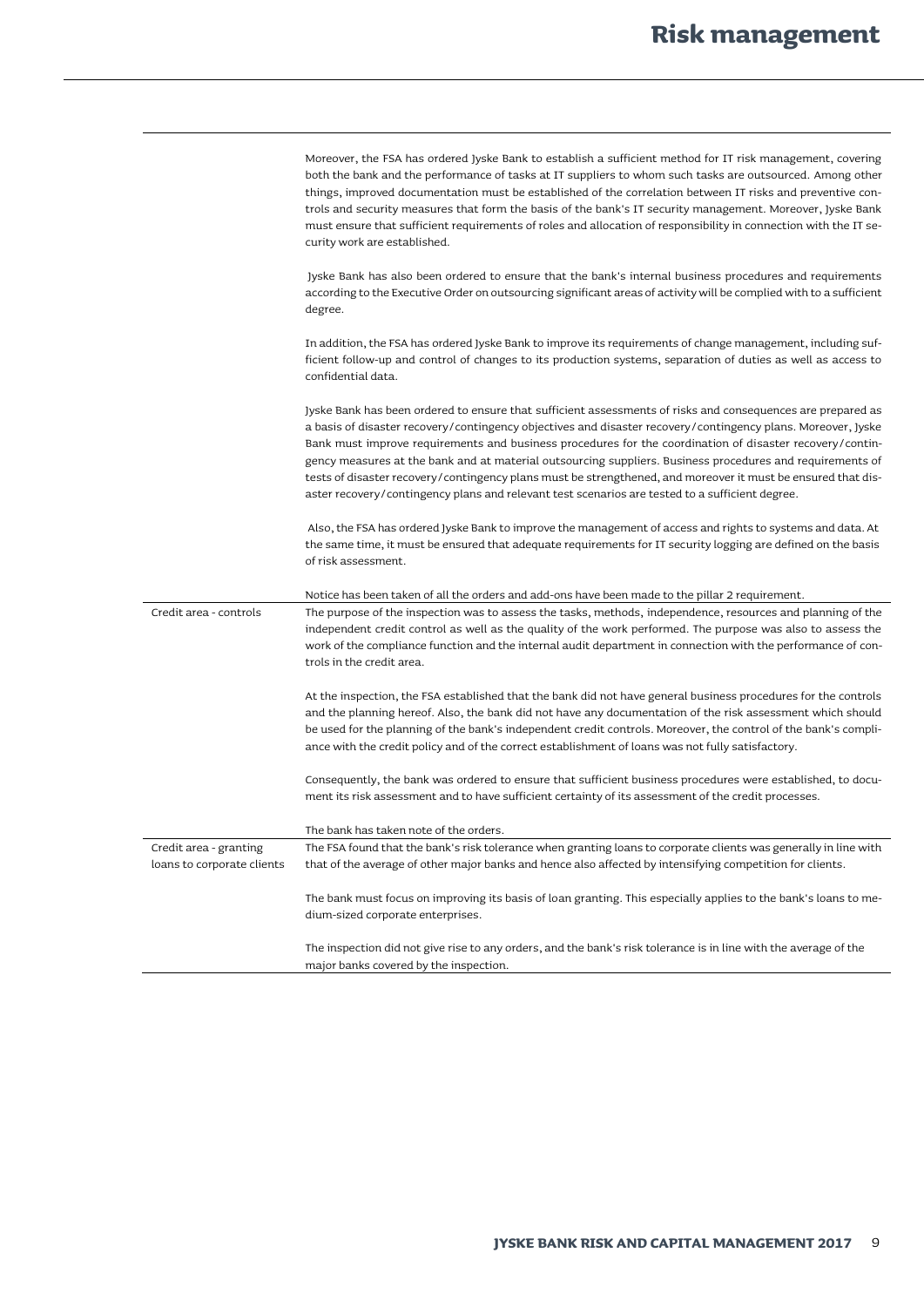#### **Supervisory diamond**

The supervisory diamond defines a number of special risk areas including specified limits that institutions should generally not exceed. The supervisory diamond limits applicable to Jyske Bank A/S and BRFkredit a/s are shown below.

| THE SUPERVISORY DIAMOND FOR IYSKE BANK A/S |       |       |  |  |  |
|--------------------------------------------|-------|-------|--|--|--|
|                                            | 2017  | 2016  |  |  |  |
| Sum of large exposures < 125% of the       |       |       |  |  |  |
| adjusted capital base                      | $O\%$ | $O\%$ |  |  |  |
| Increase in loans and advances $\leq 20\%$ | 2%    | 6%    |  |  |  |
| annually                                   |       |       |  |  |  |
| Exposures to property administration       |       |       |  |  |  |
| and property transactions < 25% of to-     | 9%    | 8%    |  |  |  |
| tal loans and advances                     |       |       |  |  |  |
| Stable funding $\leq 1$                    | 0.56  | 0.58  |  |  |  |
| Liquidity surplus $>$ 50%                  | 228%  | 213%  |  |  |  |

At end-2017, Jyske Bank A/S met all the benchmarks of the supervisory diamond.

| THE SUPERVISORY DIAMOND FOR BRFKREDIT a/s                        |       |       |  |  |  |
|------------------------------------------------------------------|-------|-------|--|--|--|
|                                                                  | 2017  | 2016  |  |  |  |
| <b>Concentration risk &lt; 100%</b>                              | 47.5% | 65.3% |  |  |  |
| Increase in loans and advances < 15%<br>annually in the segment: |       |       |  |  |  |
| Owner-occupied homes and vacation homes                          | 11.7% | 15.7% |  |  |  |
| Residential rental property                                      | 6.6%  | 6.7%  |  |  |  |
| Agriculture                                                      |       |       |  |  |  |
| Other sectors                                                    | 5.2%  | 6.7%  |  |  |  |
| Borrower's interest-rate risk < 25%                              |       |       |  |  |  |
| Residential property                                             | 20.8% | 24.5% |  |  |  |
| Interest-only schemes < 10%                                      |       |       |  |  |  |
| Owner-occupied homes and vacation homes                          | 7.9%  | 8.3%  |  |  |  |
| Loans with frequent interest-rate fixing:                        |       |       |  |  |  |
| Refinancing (annually) $\leq$ 25%                                | 19.9% | 16.2% |  |  |  |
| Refinancing (quarterly) < 12.5%                                  | 4.7%  | 10.3% |  |  |  |

At end-2017, BRFkredit a/s met all the benchmarks of the supervisory diamond.

#### **Disclosure**

The 2017 report on risk and capital management serves as the Group's main medium for disclosure of the information required in CRR. In addition to the report a number of tables on [www.investor.jyske](http://www.investor.jyskebank.com/investorrelations/capitalstructure)[bank.com/investorrelations/capitalstructure](http://www.investor.jyskebank.com/investorrelations/capitalstructure)

provide further details on a number of areas as per the transparency requirements from the CRR and the EBA guidelines on disclosures requirements under Part Eight of Regulation (EU) No 575/2013. The Group assesses the need for more frequent disclosure on an ongoing basis with a view to the materiality of the information.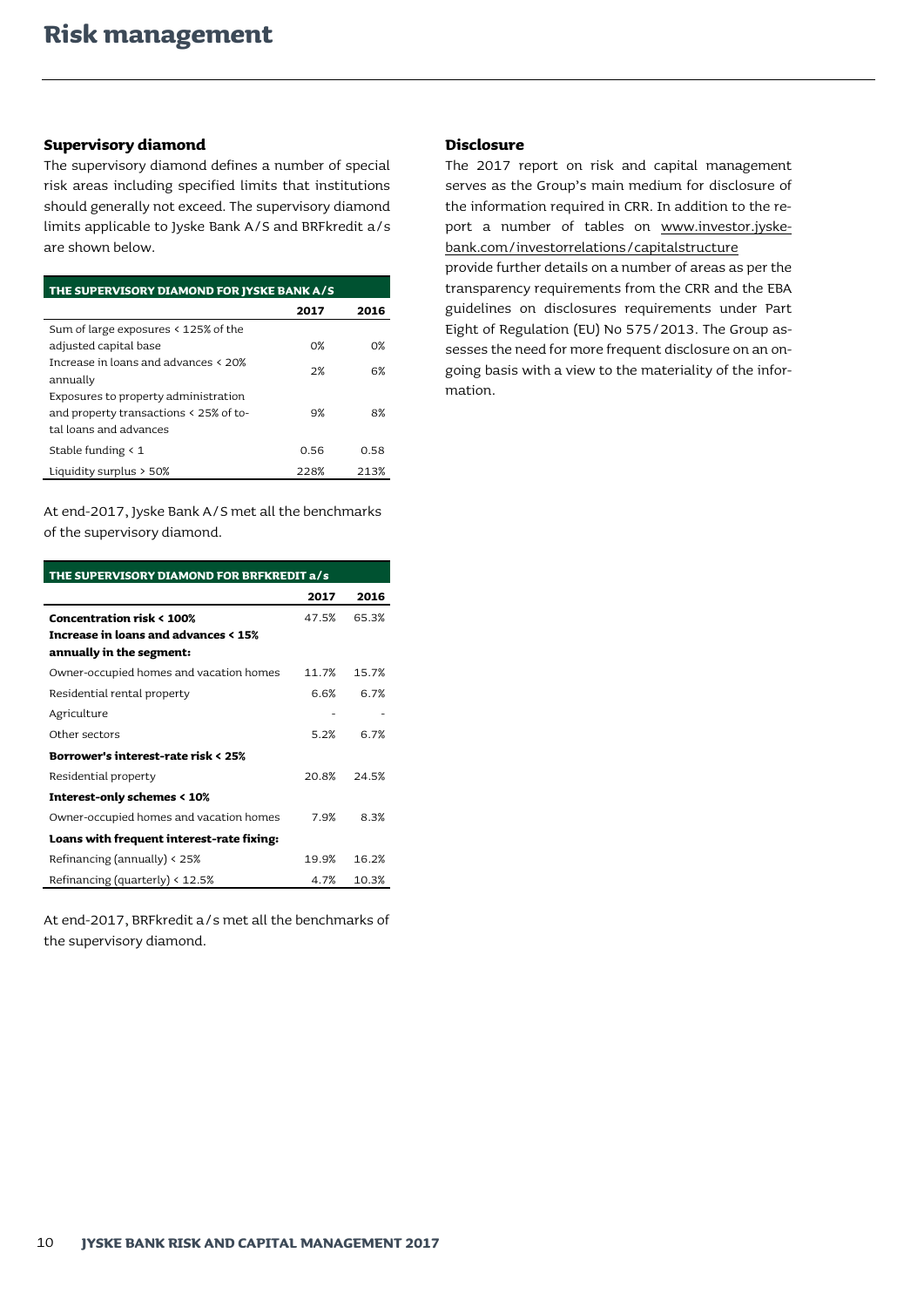## <span id="page-12-0"></span>**Capital management**

The objective of capital management is to optimise the Group's capital structure given the risk profile.

Jyske Bank's long-term capital management objective after the implementation of new Basel recommendations is a capital ratio of 17.5% and a Common Equity Tier 1 capital ratio of 14%. At these levels, Jyske Bank meets the capital requirements including combined buffer requirements and will have an adequate strategic buffer. At end-2017, the Group met both of these targets with a Common Equity Tier 1 capital ratio of 16.4% and a capital ratio of 19.8%.

The CRR implies the phasing in of increasing capital requirements over the coming years as shown in the table below.

| <b>CAPITAL RATIOS AND REQUIREMENTS</b>                           |                              |         |                |         |  |
|------------------------------------------------------------------|------------------------------|---------|----------------|---------|--|
|                                                                  | <b>Total capital</b><br>CET1 |         |                |         |  |
| %                                                                | 2017                         | $2019+$ | 2017           | $2019+$ |  |
| <b>Requirements</b>                                              |                              |         |                |         |  |
| Pillar 1                                                         | 8.0                          | 8.0     | 4.5            | 4.5     |  |
| O-SII buffer                                                     | 0.9                          | 1.5     | 0.9            | 1.5     |  |
| Pillar <sub>2</sub>                                              | 2.2                          | 2.2     | 1.2            | 1.2     |  |
| Capital conservation buffer                                      | 1.3                          | 25      | 1 <sub>3</sub> | 25      |  |
| Countercyclical buffer                                           | 0.0                          | 0.5     | 0.0            | 0.5     |  |
| Total                                                            | 12.4                         | 14.7    | 7.9            | 10.2    |  |
| <b>Current and target levels</b><br>17.5<br>16.4<br>14.0<br>19.8 |                              |         |                |         |  |

In 2017, Jyske Bank was reconfirmed to be a systemically important financial institution (O-SII). Consequently, the Group was subject to an additional capital buffer requirement of 0.9% throughout 2017. The requirement will increase to 1.2% in 2018. When fully phased in, the requirement will amount to 1.5% for the Group, cf. the table.

The Pillar 2 requirement of 2.2% is not statutory but institution specific. Jyske Bank estimates that the requirement will be in the range of 2.2% to 2.5% over the coming years.

The Danish countercyclical buffer is currently not activated. As of December 2017 the Systemic Risk Council recommended a countercyclical buffer of 0.5% from 31 March 2019. Jyske Bank is also subject to countercyclical buffers in the foreign countries in which the Group has exposures. Due to Jyske Bank's low level of foreign exposures, the contribution to the countercyclical

buffer from foreign countries is insignificant. Consequently, Jyske Bank expects a countercyclical buffer of 0.5% by end-2019.

Jyske Bank will in the years to come keep the capital ratios above the long-term targets in order to meet the regulatory requirements under the revised Basel framework implemented on 1 January 2022. Based on the December 2017 Basel III reforms, Jyske Bank estimates that a total capital ratio approximately 3 percentage points above the target level is sufficient to fulfil the Group's long-term capital management objective under a fully phased-in revised Basel framework. Consequently, a total capital ratio 0.7 percentage points above the end-2017 level is required. Jyske Bank aims to be fully compliant with the Basel recommendations by 1 January 2022.

Furthermore, the Group aims to maintain a RAC ratio from S&P around 10.5%, to maintain the score "strong" in the "Capital & Earnings" category. The RAC of the Group will in 2018 be under pressure from new accounting standards (IFRS 9). RAC is 10.2% as of end-2017.

As long as the Group is on track towards fulfilling these goals, the aim is to keep a steady dividend payout and to use share buyback programs when retained earnings or the capital structure provide the possibility to do so.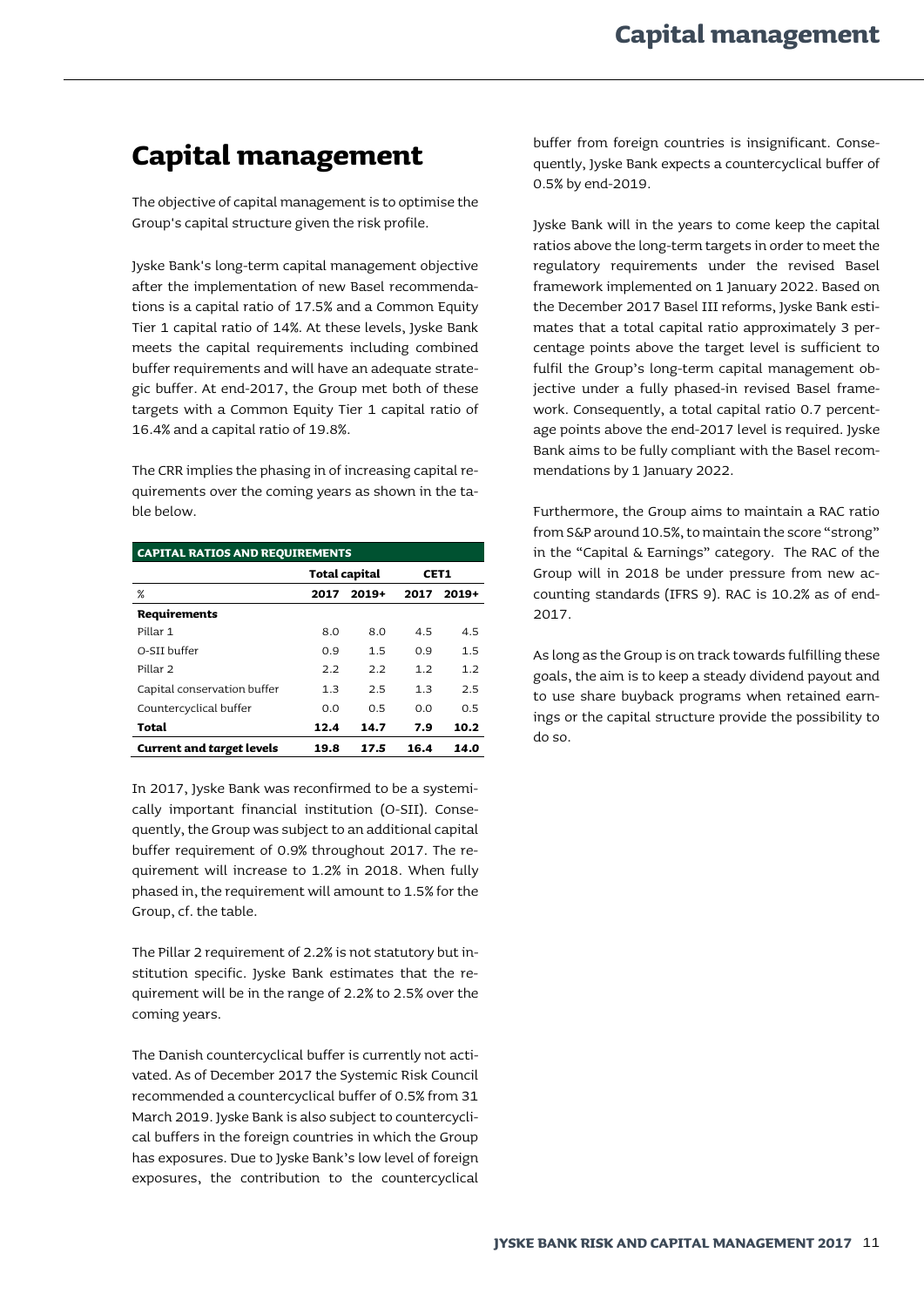#### **Capital base**

At end-2017, the Common Equity Tier 1 capital amounted to 82% of the capital base against 90% at end-2016. The capital base is stated in the subsequent  $table<sup>1</sup>$ .

| <b>CAPITAL BASE</b>                                     |         |         |
|---------------------------------------------------------|---------|---------|
| <b>DKKm</b>                                             | 2017    | 2016    |
| Equity                                                  | 32,023  | 31,038  |
| Intangible assets                                       | $-23$   | $-71$   |
| Deferred tax assets relating to<br>intangible assets    | 3       | 15      |
| Cautious valuation                                      | $-271$  | $-268$  |
| Diff. between expected losses and<br>impairment charges | $-174$  | -89     |
| Share-buyback programme                                 | $-281$  |         |
| Expected dividend                                       | $-522$  | $-499$  |
| Other deductions                                        | $-14$   | $-31$   |
| <b>Common Equity Tier 1 capital</b>                     | 30,741  | 30,095  |
| Additional Tier 1 capital                               | 3,209   | 2,250   |
| Other deductions                                        | $-27$   | $-69$   |
| <b>Tier 1 capital</b>                                   | 33,932  | 32,276  |
| Tier 2 capital                                          | 3,631   | 1,298   |
| Other deductions                                        | $-248$  | $-220$  |
| <b>Capital base</b>                                     | 37,306  | 33,354  |
| <b>Risk Exposure Amount</b>                             | 187,998 | 182,195 |

Following the issues of AT1 and Tier 2 capital in 2017, the capital structure of the Group is now considered cost efficient. Through 2018, only minor adjustments in AT1 and Tier 2 are expected.

Jyske Bank is conducting a share buy-back programme applicable during the period 1 March 2017 – 28 March 2018. During this period of time, Jyske Bank will buy back shares to a maximum value of DKK 1.5bn.

It is the intention of the Supervisory Board that, at the Annual General Meeting in March 2018, a motion is made for the distribution of ordinary dividend of DKK 5.85 per share for the financial year 2017.

Situations may arise necessitating a transfer of capital between the companies in the Group. The only limitation preventing a quick transfer of capital from subsidiaries to the parent company is the circumstance that BRFkredit and Jyske Bank Gibraltar are subject to CRR. Therefore, the transfer of capital must take place sub-

 $\overline{a}$ 

ject to the capital requirements of the individual subsidiaries. There are no obstacles for a quick repayment of claims between parent company and subsidiaries.

#### **Leverage ratio**

The leverage ratio is a risk-neutral measure for the maximum extent of the balance-sheet leverage and is calculated as recommended by The Basel Committee as Tier 1 capital relative to the Group's total nonweighted exposures. The EU has suggested a binding leverage ratio requirement of minimum 3%. The implementation date of this requirement is not confirmed yet, but the Group navigates as if the requirement already applies.

The Group Supervisory Board has adopted a policy for maximum leverage. To ensure a satisfactory development of the balance sheet, the Group's balance sheet is considered in two sub-portfolios as it is assessed that the Group's banking and mortgage activities have different adequate leverage levels. The banking activities of the Group involve a higher risk in respect of liquidity and capital than do the Group's mortgage activities, and therefore a higher acceptable leverage is applied to the mortgage activities than to the banking activities.

At end-2017, the leverage ratio for the Group was at 5.4%<sup>2</sup>. In spite of the strategic focus on home loans, which causes an increase in the leverage ratio balance, the leverage ratio in the Group remained stable over the past year due to consolidation and issuance of Tier 1 capital.

| <b>LEVERAGE RATIO</b> |      |      |
|-----------------------|------|------|
| %                     | 2017 | 2016 |
| Jyske Bank Group      | 54   | 54   |

#### **ICAAP and capital requirement**

Jyske Bank's ICAAP (Internal Capital Adequacy Assessment Process) forms the basis of the assessment of the Group's capital structure and hence the determination of the Group's capital requirement. The assessment is based on the current relation between the Group's risk profile and capital structure as well as forward-looking considerations that may affect this. Stress tests are used to model the micro- and macroeconomic factors to which Jyske Bank is exposed.

 $^{\rm 1}$  The capital base is specified in further detail according to the requirements as per the CRR on www.investor.jyskebank.com/investorrelations/capitalstructure.

<sup>&</sup>lt;sup>2</sup> The leverage ratio is specified in further detail according to the requirements as per the CRR on www.investor.jyskebank.com/investorrelations/capitalstructure.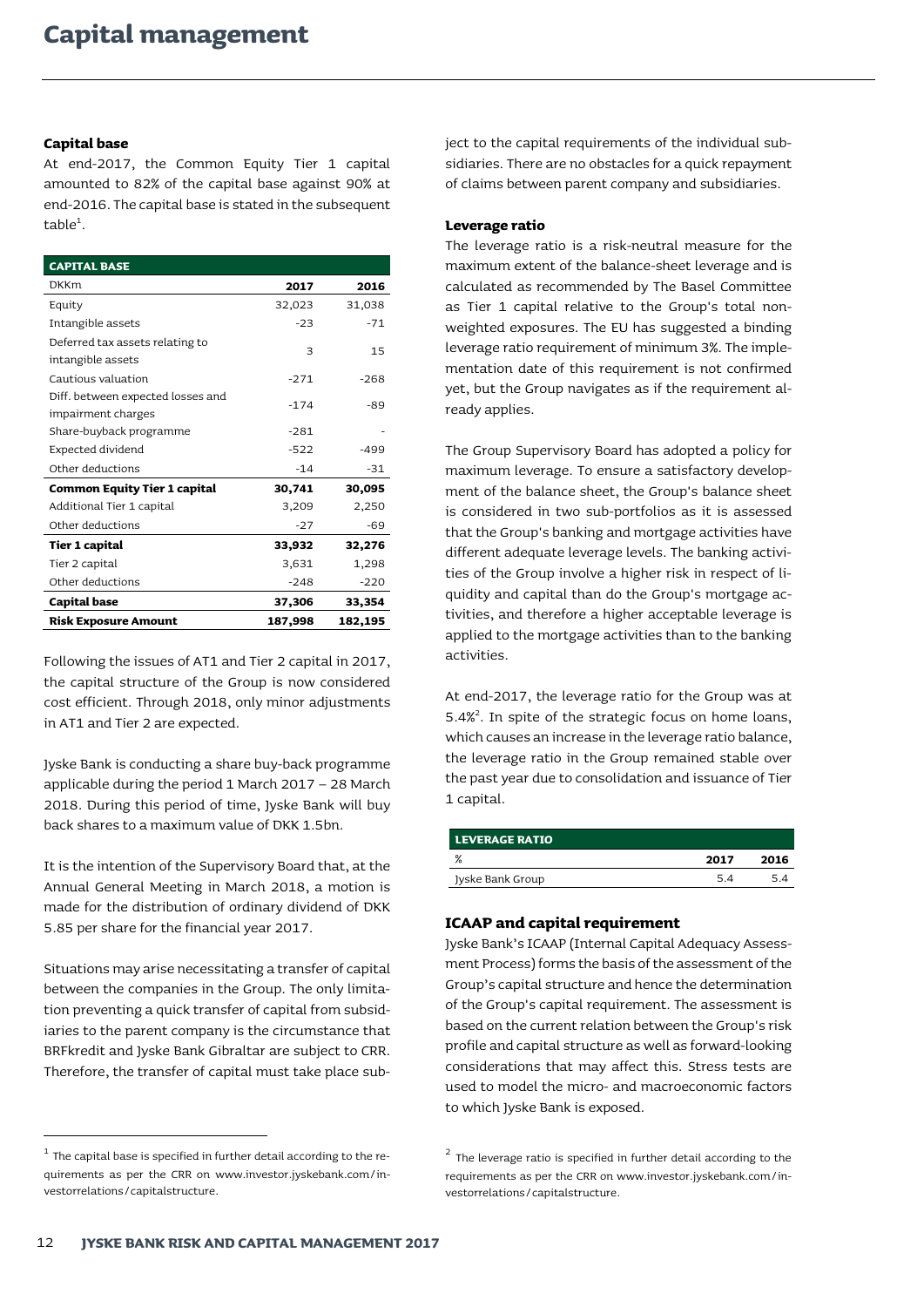#### **Capital requirement**

The capital requirement expresses the Pillar 1 regulatory requirements of 8% of the total risk exposure amount with additions for above normal risk under Pillar 2. It thus expresses Jyske Bank's own assessment of the capital requirement given the Group's risk profile and reflects the Group's own data, experience and management.

Jyske Bank is approved to apply the advanced internal rating-based approach (AIRB) to the measurement of credit risk. The approval extends to the application of advanced methods for calculation of the capital requirement for the main part of the Group's credit portfolio.

The capital requirements for market risk and operational risk are calculated according to the standardised approaches.

The development of the capital requirements for credit risk, market risk and operational risk is outlined in the table below and described in the chapters covering the individual risks.

| <b>CAPITAL REQUIREMENTS BY RISK TYPE</b> |        |                    |        |                    |  |
|------------------------------------------|--------|--------------------|--------|--------------------|--|
| <b>DKKm</b>                              | 2017   | % of<br><b>REA</b> | 2016   | % of<br><b>REA</b> |  |
| Pillar 1                                 |        |                    |        |                    |  |
| Credit risk                              | 11,992 | 6.4                | 11,246 | 6.2                |  |
| Market risk                              | 1,708  | 0.9                | 1,967  | 1.1                |  |
| Operational risk                         | 1,339  | 0.7                | 1,363  | 0.7                |  |
| Capital requirement, Pillar 1            | 15,040 | 8.0                | 14,576 | 8.0                |  |
| Pillar 2                                 |        |                    |        |                    |  |
| Credit risk                              | 2,607  | 1.4                | 2,383  | 1.3                |  |
| Market risk                              | 826    | 0.4                | 821    | 0.5                |  |
| Operational risk                         | 694    | 0.4                | 435    | 0.2                |  |
| Other                                    | 23     | 0.0                | 66     | 0.0                |  |
| Capital requirement, Pillar 2            | 4,150  | 2.2                | 3,705  | 2.0                |  |
| Total                                    | 19,190 | 10.2               | 18,281 | 10.0               |  |
| Capital requirement accord-              |        |                    |        |                    |  |
| ing to the transitional                  | 19,244 | 10.2               | 18,571 | 10.2               |  |
| provisions                               |        |                    |        |                    |  |

Both Pillar 1 and Pillar 2 requirements increased by around DKK 450m during 2017. As a result, the capital requirement is therefore DKK 900m higher at end-2017 compared to end-2016, excluding regulatory buffers. The capital requirement according to the transitional provisions are higher than the total capital requirement excluding the combined buffer requirement as of end-2017. However, from 1 January 2018 the capital requirement according to the transitional provisions no longer applies.

Jyske Bank applies an 8+ setup when determining the capital requirement. Throughout the ICAAP, analyses are carried out for each risk type, addressing qualitative as well as quantitative elements with regard to monitoring and ongoing quality assurance, including evaluation of model assumptions. The analyses cover relevant risk factors within each risk type in accordance with current legislation.

With respect to credit risk, a precautionary buffer is added in connection with weak exposures. This buffer is calculated on the basis of an extra cautious assessment of elements forming part of the measurement of these exposures. Moreover, capital additions are made for concentration risk and for the uncertainty relating to the determination of maturities for corporate clients with poor credit quality. Precautionary additions are made to allow for uncertainty in the credit models.

To address the risk of an adverse development in the interest rate spread on Danish covered bonds, a market risk capital addition is made on the basis of a stress scenario.

A capital addition is made to allow for additional expenses relating to the provision of unsecured capital market funding and money market funding from professional counterparties under a stress scenario.

The calculation of capital for operational risk is based on the REA value of operational risk with an addition for higher than normal risk. Capital additions are made for the uncertainty relating to the outcome of pending court cases.

#### **Group recovery plan**

The recovery and resolution of credit institutions and investment firms' directive (BRRD) requires financial institutions to draw up recovery plans, which should be used in the unlikely event that the institution should be in serious financial trouble. The Jyske Bank Group is designed to facilitate the continuity of the Group's critical business processes in the event of significant financial stress.

The recovery plan contains a number of recovery options that can be undertaken. These have been tested against different stress scenarios to ensure that the Group is able to recover under different circumstances.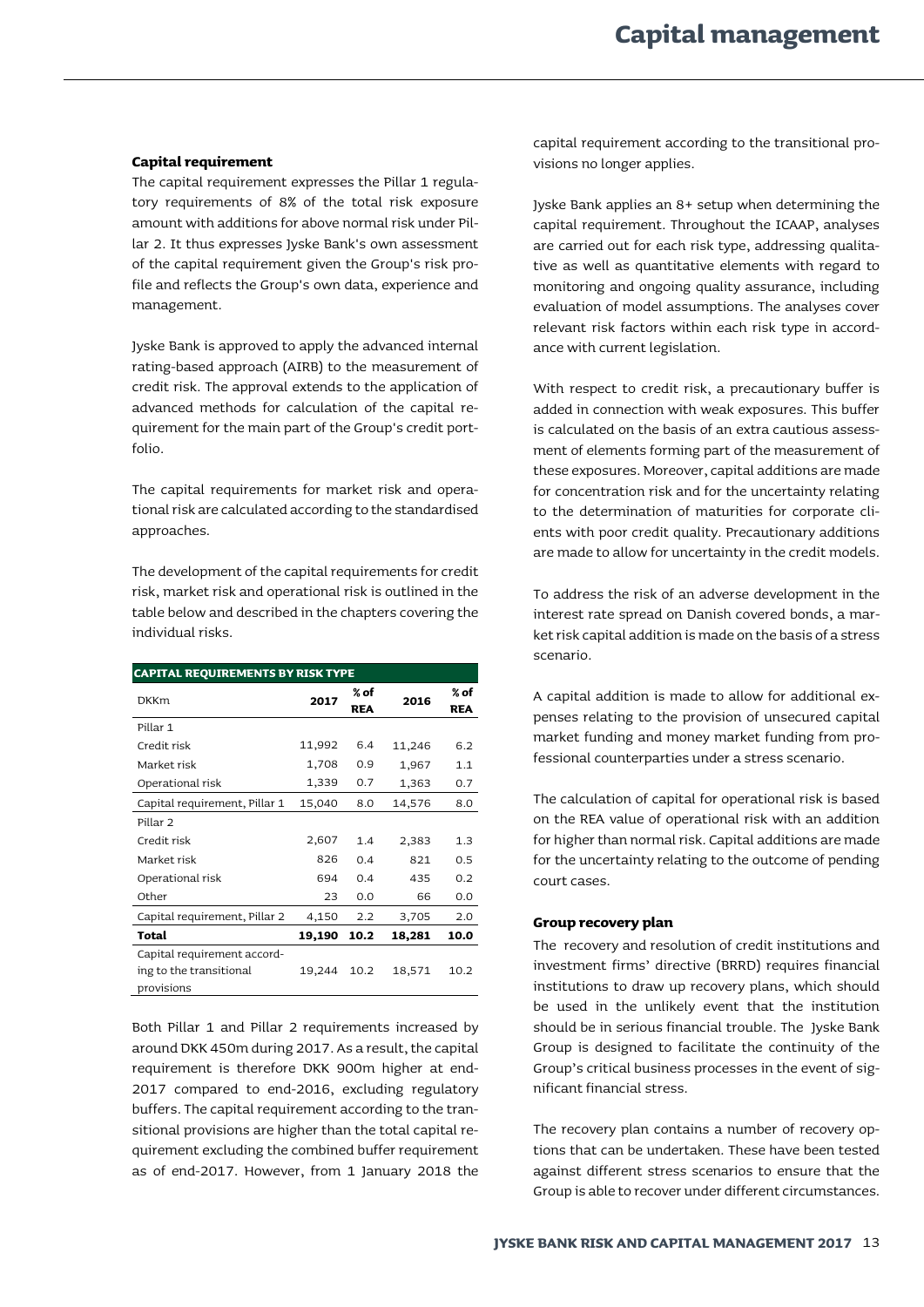The recovery options can be divided into three different types of recovery options:

- Recovery options aiming to improve the capital ratio of the Group.
- Recovery options aiming to improve the liquidity of the Group.
- Recovery options for which the focus is to improve the profitability by reducing the cost base of the Group either through disposal or cost reductions.

The recovery plan includes recovery indicators, which are quantitative and qualitative indicators that monitor the development in capital, liquidity, profitability and asset quality of the Group as well as relevant macro-economic and market-based indicators. The indicators serve as potential warnings to allow early identification of an adverse development in the Group. As an integrated part of risk management of the Group, the indicators are monitored and reported quarterly to the Group Supervisory Board, the Group Executive Board and the Group Risk Committee, who will consider and act upon adverse developments.

The recovery plan contains a detailed mapping of business lines, departments and functions within the Jyske Bank Group enabling the Danish FSA to get a complete picture of all the activities within Jyske Bank.

#### **Stress test**

Stress testing is an important element in Jyske Bank's approach to project the capital base and relevant capital requirements. Moreover, stress tests are suitable to assess the Group's capital management objective in a forward-looking perspective.

Stress testing is used in a number of respects. Stress testing characterised as sensitivity analyses of the impact on the risk measurement from various parameters is applied as is extensive scenario-based stresstesting of the importance of cyclical changes. Furthermore, reverse stress testing is carried out in order to test the Group's capacity for loss.

An objective of the stress test analyses is to gauge whether the future risk level of a certain scenario can be covered by excess capital, given the Group's earnings, capital policy and management objective as well as its risk profile. The results of the stress test analyses are also used, for instance, to assess whether the capital level and the quality of the capital suffice, and consequently whether it is necessary to implement measures from the Group's recovery plan.

#### **Scenarios**

The stress test analyses rest on various macroeconomic scenarios. These include a scenario of the expected development as well as scenarios of various stages of recession in the Danish economy. The definition of recession scenarios rests on assessments of the areas deemed to be most at risk and on the circumstances that are of the highest importance for the Group's exposure to risk at the time. Expected consequences of future regulation are also taken into account. Examples of scenarios applied appear below.

#### **Processes and models**

The scenarios play a key role in the projection of the consolidated profit, balance sheet and capital structure. The scenario projections are based on modelbased calculations as well as expert assessments.

Interaction of the methods is ensured, as past experience from the model-based approach is combined with considerations about Jyske Bank's current business structure and risk profile. The scenario projections offer a broader overview of the Group's sensitivity to the economic development.

Reverse stress testing is applied as an important supplement in order to put the regular stress tests into perspective. Reverse stress testing enables a better understanding of the current and potential vulnerabilities of the Group, as well as circumstances under which the Group's business model would become unviable.

#### **Processing of results**

The stress scenario results in deterioration of the earnings capacity and in a higher level of risk. Both of these elements reduce the capital buffer compared to the expected scenario.

Despite the large impairment charges under the stress scenario, the outcome of the analyses of the stress scenario shows that both the capital base and the capital ratio will remain at a satisfactory level even under a very severe stress scenario.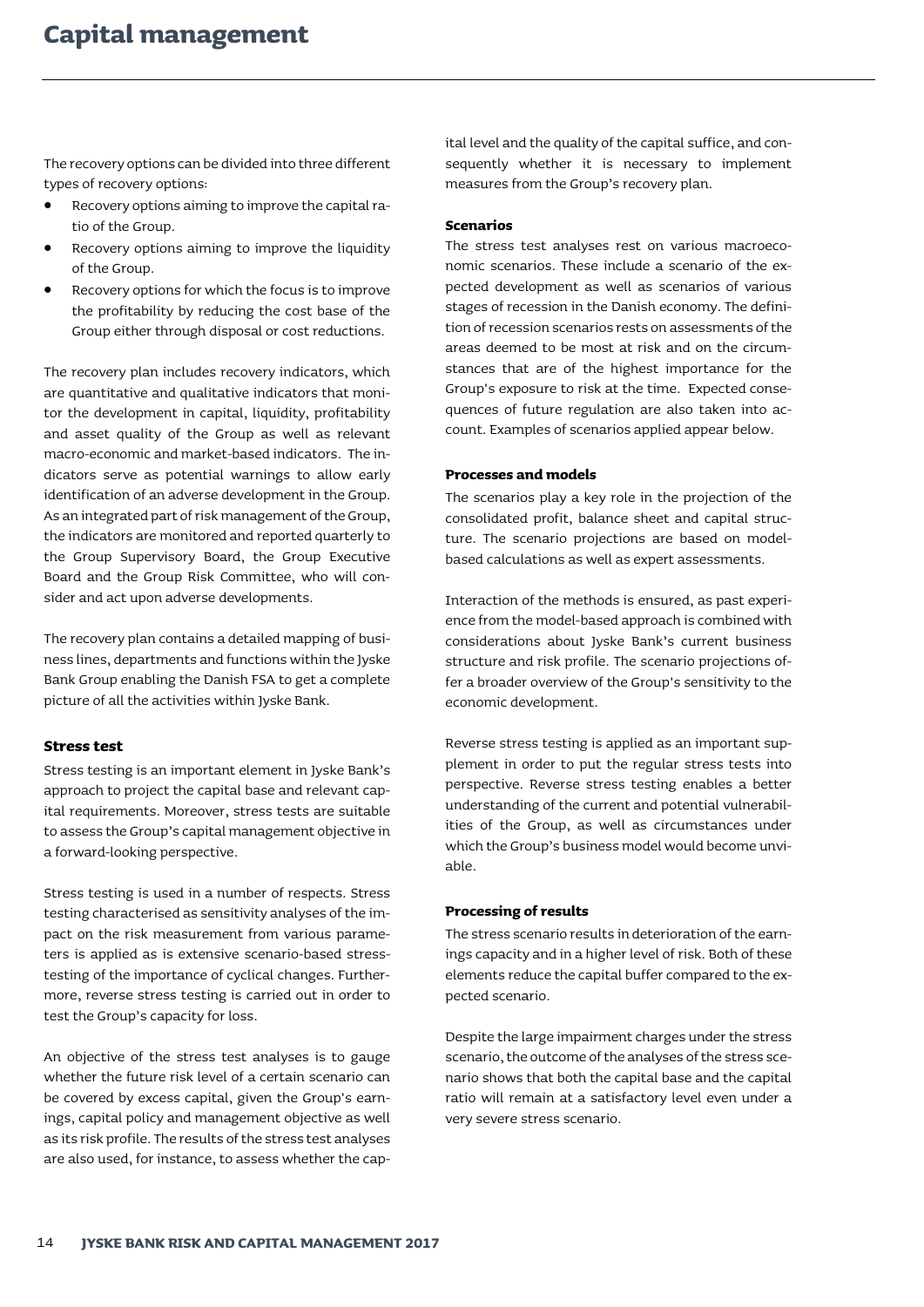| <b>APPLIED SCENARIOS</b> | $2018 - 2020$                                                                                               |  |  |  |
|--------------------------|-------------------------------------------------------------------------------------------------------------|--|--|--|
| Expected scenario        | The expected scenario describes the most likely scenario for the Danish economy. The recovery in the Dan-   |  |  |  |
|                          | ish economy will continue in the coming years but with a lower growth rate. Low interest rates, optimism    |  |  |  |
|                          | and slowly declining savings will help drive demand growth. However, labour shortages will gradually re-    |  |  |  |
|                          | duce growth opportunities and global economic growth will also slow down, which will affect Danish ex-      |  |  |  |
|                          | ports. Employment will rise towards a slowdown in the labour market by the end of 2019. House prices are    |  |  |  |
|                          | increasing gradually throughout the period.                                                                 |  |  |  |
| Stress scenario          | The stress scenario implies that the economy slides into a deep recession. A significant weakening of the   |  |  |  |
|                          | confidence among Danish enterprises and households will result in a decrease in private consumption and     |  |  |  |
|                          | the housing market will be affected by steep price drops. Another setback in the global economy will also   |  |  |  |
|                          | reduce demand, leading to falling exports. Interest rates are expected to remain at the current low levels. |  |  |  |

#### **DEVELOPMENT IN KEY MACROECONOMIC VARIABLES (DENMARK)**

|                                          | <b>Expected scenario</b> |         | <b>Stress scenario</b> |          |         |         |
|------------------------------------------|--------------------------|---------|------------------------|----------|---------|---------|
|                                          | 2018                     | 2019    | 2020                   | 2018     | 2019    | 2020    |
| GDP                                      | 1.7%                     | 1.3%    | 1.1%                   | $-4.5%$  | $-1.7%$ | 2.0%    |
| Private consumption                      | 1.7%                     | 1.7%    | 1.4%                   | $-3.4%$  | $-1.9%$ | 2.9%    |
| Unemployment rate (gross)                | 4.0%                     | 3.9%    | 3.8%                   | 5.8%     | 9.6%    | 8.9%    |
| House prices                             | 4.6%                     | 2.3%    | 1.1%                   | $-12.5%$ | $-7.7%$ | 2.9%    |
| Money-market rate (average for the year) | $-0.2%$                  | $-0.2%$ | $-0.2%$                | $-0.3%$  | $-0.3%$ | $-0.2%$ |
| Bond yield (average for the year)        | 0.5%                     | 0.5%    | 0.5%                   | $-0.2%$  | 0.0%    | 0.3%    |

#### **External stress tests**

Stress testing financial institutions is becoming an increasingly important aspect of both national and international authorities' efforts to ensure integrity of the financial markets and stability of the financial system.

The Group participates in external stress testing exercises facilitated by the Danish FSA as well as by the EBA. The Danish FSA conducts annual macroeconomic stress testing exercises, and a large EBA stress testing exercise is conducted at least every second year. The results of the 2018 EBA exercise are to be published by November 2018.

#### **New legislation**

Currently, there is a high number of new regulatory requirements or revisions of existing regulatory requirements, which are being processed both in the Basel Committee and within the European Union's legislative system. Below is a short description of the regulatory changes, which are expected to impact Jyske Bank the most in the coming years.

The EU recovery and resolution directive, BRRD, sets minimum requirements for own funds and eligible liabilities (MREL). MREL is the EU version of the TLAC (Total Loss Absorbency Capacity) from the Financial Stability Board in Basel. Both concepts were introduced to ensure that financial institutions in financial trouble could be liquidated without losses for taxpayers and governments. Both concepts aim at making sure that financial institutions have sufficient liabilities that can be converted into new equity in the event of a situation where the institution cannot survive without new equity. This process is often referred to as a bail-in situation where subordinated lenders will have their loans converted into equity in the distressed credit institution or where the subordinated debt will be written off. The Danish FSA had announced that the MREL requirement would be announced during 2017. However, Jyske Bank has not received the final MREL requirement at the time of writing this, but Jyske Bank has received information about the method which has been chosen by the Danish FSA for determining the MREL requirements. The single most important part of this method is the fact that senior debt issued before 1 January 2018 will count towards the fulfilment of the MREL requirement until 31 December 2021. This fact means that Jyske Bank is highly likely to fulfil its future MREL requirements already today.

Further, Jyske Bank does not envision that it will be in need of any significant amount of neither capital, nor subordinated loans or senior debt due to the MREL requirements. However, the current senior debt will over the four-year phase-in period have to be replaced by subordinated bail-inable senior debt. This replacement of senior debt will take place as the current senior debt matures. Mortgage credit institutions are exempt from the MREL requirement, but instead they have to hold a debt buffer of 2% of the total non-weighted loans. The debt buffer is currently being phased in.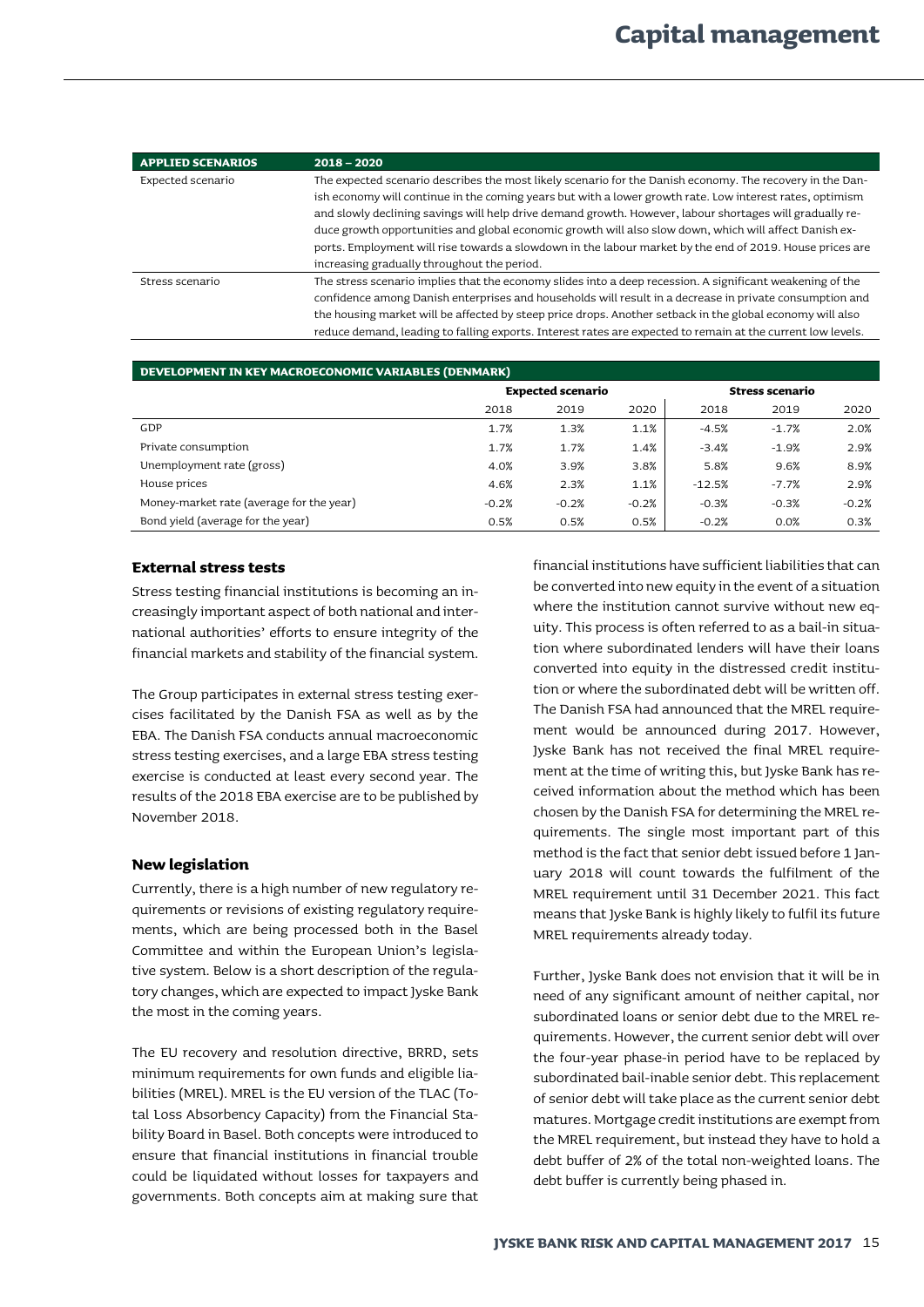#### **New capital requirement regulation by the EU**

CRD IV/CRR is the comprehensive set of rules that implements the Basel III recommendations in Europe. The general purpose of CRR was to strengthen the capital structure of the European financial institutions and to ensure a level playing field among European financial institutions. The CRR is currently under revision, and the main changes will be the introduction of the fundamentally revised requirements for the calculation of capital requirements in the trading book (FRTB). Jyske Bank is carefully monitoring the implementation process, which is currently ongoing in the EU. It is expected that the revised CRR will be finalised during 2018, and the new trading book requirements will be applicable from 2021 although with a 2- or 3 year phase-in period. The new FRTB requirements have already necessitated changes to the current definition of the banking book exposures and the trading book exposures used in Jyske Bank. Another significant change to CRR will be the introduction of the Net Stable Funding Ratio (NSFR), which is a ratio with the purpose of ensuring that credit institutions meet certain minimum requirements in relation to their long-term funding of loans and other assets. The European Commission has proposed to make the NSFR a binding requirement from 2021.

#### **New recommendations from BIS**

In December 2017, the Bank for International Settlements (BIS) finalised what has often been referred to as the new Basel IV requirements. Despite the fact that the recommendations are now finalised by the Basel Committee, there are still a number of unanswered questions, which are of great importance for Jyske Bank, especially regarding the calculation of mortgage lending values (MLV). During 2018, Jyske Bank expects to participate in quantitative impact studies from both the EBA and the Danish FSA, and it is expected that these studies will reduce the uncertainty regarding the final impact of the new Basel recommendations.

The "Basel IV package" which was released on 7 December includes:

 Limitations on the use of the internal rating based method for calculation of own funds requirements for credit risk. The Basel Committee has recommended introducing certain limitations on the use of internal models for so called low-default portfolios. Furthermore, the most significant recommendation is the introduction of a so-called input floor, which is a minimum requirement on the estimated loss given default (LGD) used in advanced models. The LGD input floor is a requirement, which will particularly increase the own funds requirements for low risk mortgage loans.

- The new standardised approach for the determination of credit risk has also been finalised. The new standardised approach will only be of indirect importance to Jyske Bank, as the Group has been approved to use the advanced approach for credit risk. However, due to the so-called output floor, which is a requirement applying to all banks using advanced methods like Jyske Bank, the new standardised approach will have an impact on all banks. Especially banks with low risk portfolios like the BRFkredit mortgage banking unit within Jyske Bank will be particularly impacted by the output floor. Despite the fact that the output floor has now been fixed at 72.5% it is still too early to estimate, with full certainty, what the exact impact will be. Mainly due to the uncertainties regarding the MLV as mentioned above, but also because the implementation in EU legislation is still pending. Jyske Bank has pointed out towards the Danish Minister of Industry, Business and Financial Affairs that a review of the pillar 2 requirements in Denmark should go hand in hand with the EU implementation of the new Basel recommendations.
- A new method for calculation of operational risks was also released by the Basel Committee. Early estimates have so far not shown any significant effects from this new method.
- Finally, the Basel Committee also released a discussion paper regarding the treatment of sovereign risk. Up until today sovereign risk has not played an important role in Jyske Bank's balance sheet, however, with the suggested changes to the financing of Danish social housing based on state guarantees, sovereign risk could increase significantly and the suggested new recommendations could therefore have a significant impact on the risk weights for state-guaranteed exposures. Given that it is only a discussion paper, it is too early to tell what the outcome will be.

Overall, Jyske Bank is in a robust position to meet all future, known regulatory requirements. Jyske Bank monitors closely the international work on the completion of further capital requirement initiatives to ensure, with due care and diligence, that the Group can meet all new requirements well before their implementation deadlines.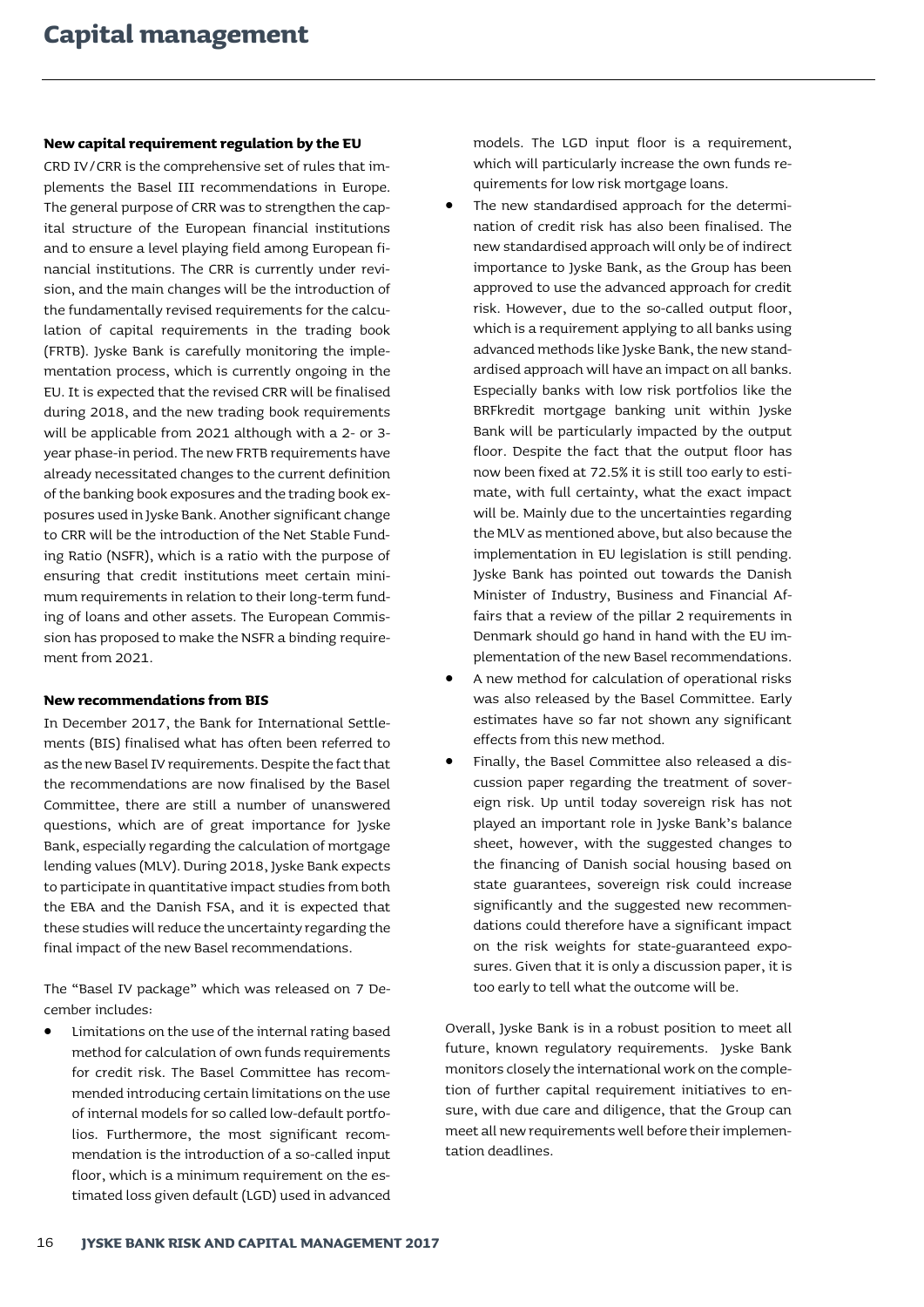## <span id="page-18-0"></span>**Credit risk**

Jyske Bank's Group Supervisory Board lays down the overall guidelines for credit granting within the Group, and the largest exposures are presented to the Group Supervisory Board for approval. The Group Supervisory Board delegates limits to the members of the Group Executive Board.

Credit risk is managed through Jyske Bank's credit policy with the objective to keep group risk at an acceptable level in relation to the capital base and business volume of the Group, given the general trend in the Danish economy. Client transactions with the Group must generate a satisfactory long-term return according to RAROC principles.

Specific credit policies have been formulated for all areas in which the Group undertakes credit risk, and credit risk levels and desirable types of business have been identified. The policies are regularly adjusted to meet current requirements and adapted to the management tools available to relationship managers and the monitoring functions.

Credit risk is managed on the basis of the Group's credit risk models which are used for various purposes, for instance in connection with the advisory services offered to the Group's clients, and in management reporting.

#### **Limits and authorisation**

Jyske Bank attaches great importance to its decentralised credit-authorisation process. The limit structure is in line with the hierarchy below, where for each level it is clearly stated which amounts, instances and segments are covered by the limit. The main principle is that regularly occurring credit cases can be authorised decentrally, whereas credit-related decisions for major or more complicated cases are authorised centrally.

#### **LIMIT STRUCTURE**



Limits are delegated to relationship managers individually. Decisions about applications over and above the limits delegated to relationship managers are made by the Credit Division. Credit-related decisions above the limits of the Credit Division are made by the Group Executive Board for credit cases at Jyske Bank A/S, whereas the supervisory boards of the individual subsidiaries authorise cases involving clients of the subsidiaries. The Group Executive Board is represented in the supervisory boards of the subsidiaries.

#### **The credit process and monitoring**

Together with policies and business procedures, the credit processes form the basis ensuring that the granting of credit is based on sound risk taking and prudent loss minimisation.

The basis of each authorisation of credit is the client's ability to repay the loan. A central element in the assessment of the creditworthiness of corporate clients is their ability to service debt out of cash flows from operations in combination with their financial strength. In respect of personal clients, their debt servicing ability, as reflected in budgets and disposable income, is decisive.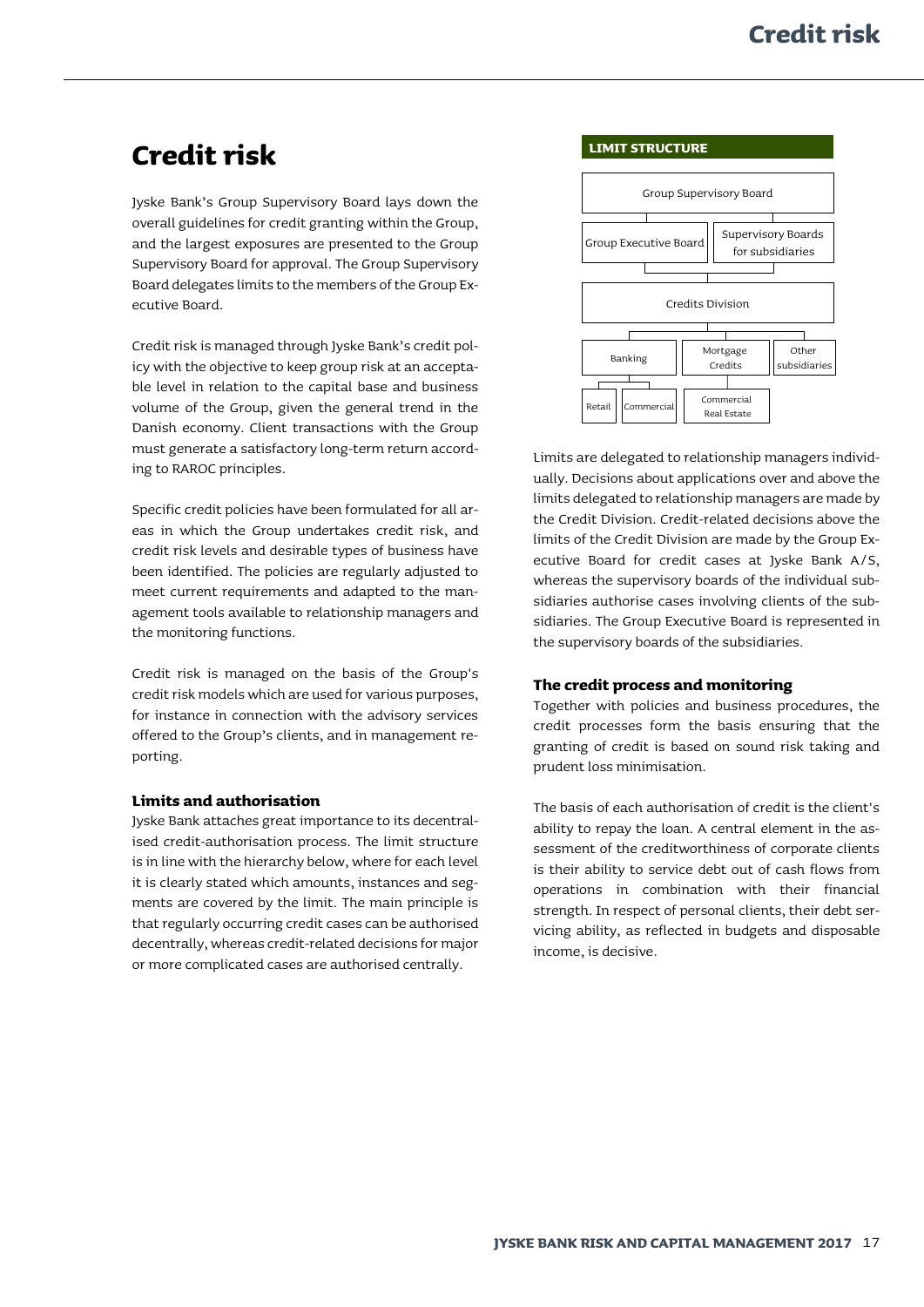The extent of data and analyses depends on the client's financial situation and the complexity of the case and may therefore vary from case to case.

The provision of collateral is a material element in credit granting in order to minimise the Group's future losses.

Monitoring of the credit risk positions of the Group is carried out by two departments: Risk Management and Credit Risk Supervision. Both of these departments are separated from client-oriented functions.

#### **Large exposures**

Large exposures are monitored on a regular basis in accordance with CRR, including exposures larger than 10% of the Group's capital base. At end-2017, no exposures exceeded 10% of the capital base. Three exposures amounted to between 5% and 7.5% of the capital base and no exposures were between 7.5% and 10% of the capital base.

#### **Risk models**

The Group applies the advanced approach to calculate the own funds requirement for the majority of the Group's credit portfolio. The Group makes exceptions for exposures to governments and public sector entities, central banks and institutions, which are consequently processed according to the standardised approach.

In the credit modelling, key parameters are the client's probability of default as well as the extent of the client's exposure and collateral provided at the time of default.

#### **Credit assessment and PD**

Credit procedures are adjusted to match the level of risk on individual exposures. The key element is the client's credit quality, referred to as credit rating, as this expresses the probability of the client defaulting during the coming year (PD). 'Default' occurs when an obligor is considered unlikely to meet his obligations to the Group. By far, most clients are awarded a PD on the basis of statistical credit scoring models developed internally in the Group. Very large enterprises and enterprises within special sectors are, however, awarded a PD on the basis of an assessment by an independent expert. Examples are financing companies, financial institutions and governments. In those cases, external ratings, if available, will primarily form the basis of the internal credit rating of the client.

Many factors are relevant for the calculation of a client's PD. Specific factors relating to the client are considered, but factors relating to the situation of the client are also taken into account. The calculation of PD therefore takes into account financial data, changes in transaction data, management and market circumstances, industrial assessments etc. Also included are specific warning signals in relation to the client's credit quality, payment profile and loss history.

In order to reach the best possible overview of client credit quality, PD is mapped into internal credit ratings at Jyske Bank. Jyske Bank's credit ratings are on a scale from 1 to 14, 1 being the highest credit quality (the lowest PD) and 14 the lowest credit quality (the highest PD). The scale is constant over time so that clients migrate up or down depending on their PD. PD-levels relative to the actual development of the default rate are monitored quarterly. Necessary adjustments are made partially relative to the long-term average.

At BRFkredit, the PD is translated into 9 rating classes, where rating class 9 designates clients in default. Work is undergoing to harmonise credit rating models and the amounts of rating classes in the Group.

The subsequent table shows the mapping between credit ratings, PD and external ratings at end-2017.

| <b>INTERNAL RATINGS AND PD BAND</b> |                                      |                |                                |  |  |
|-------------------------------------|--------------------------------------|----------------|--------------------------------|--|--|
| <b>JB</b> Credit<br>rating          | <b>BRFkredit</b><br>Credit<br>rating | PD band (%)    | External rating<br>equivalence |  |  |
| $\mathbf{1}$                        |                                      | $0.00 - 0.10$  | Aaa-A3                         |  |  |
| $\mathcal{P}$                       | $\mathbf{1}$                         | $0.10 - 0.15$  | Baa1                           |  |  |
| 3                                   |                                      | $0.15 - 0.22$  | Baa2                           |  |  |
| 4                                   |                                      | $0.22 - 0.33$  | Baa3                           |  |  |
| 5                                   | $\overline{2}$                       | $0.33 - 0.48$  | Ba1                            |  |  |
| 6                                   |                                      | $0.48 - 0.70$  | Ba <sub>2</sub>                |  |  |
| 7                                   | 3                                    | $0.70 - 1.02$  | Ba3                            |  |  |
| 8                                   |                                      | $1.02 - 1.48$  | B <sub>1</sub>                 |  |  |
| g                                   | 4                                    | $1.48 - 2.15$  | $B1-B2$                        |  |  |
| 10                                  | 5                                    | $2.15 - 3.13$  | B <sub>2</sub>                 |  |  |
| 11                                  |                                      | $3.13 - 4.59$  | B <sub>3</sub>                 |  |  |
| 12                                  | 6                                    | $4.59 - 6.79$  | Caa1                           |  |  |
| 13                                  |                                      | $6.79 - 10.21$ | Caa2                           |  |  |
| 14                                  | $7$ and $8$                          | $10.21 - 20.0$ | Caa3/Ca/C                      |  |  |

Note: BRFkredit's rating class 8 includes PDs above 20%.

The Group's internal credit ratings and the mapped BRFkredit credit ratings aim to assess the credit risk in a one-year perspective, while external ratings (Aaa - C) aim to assess the credit risk in a longer perspective.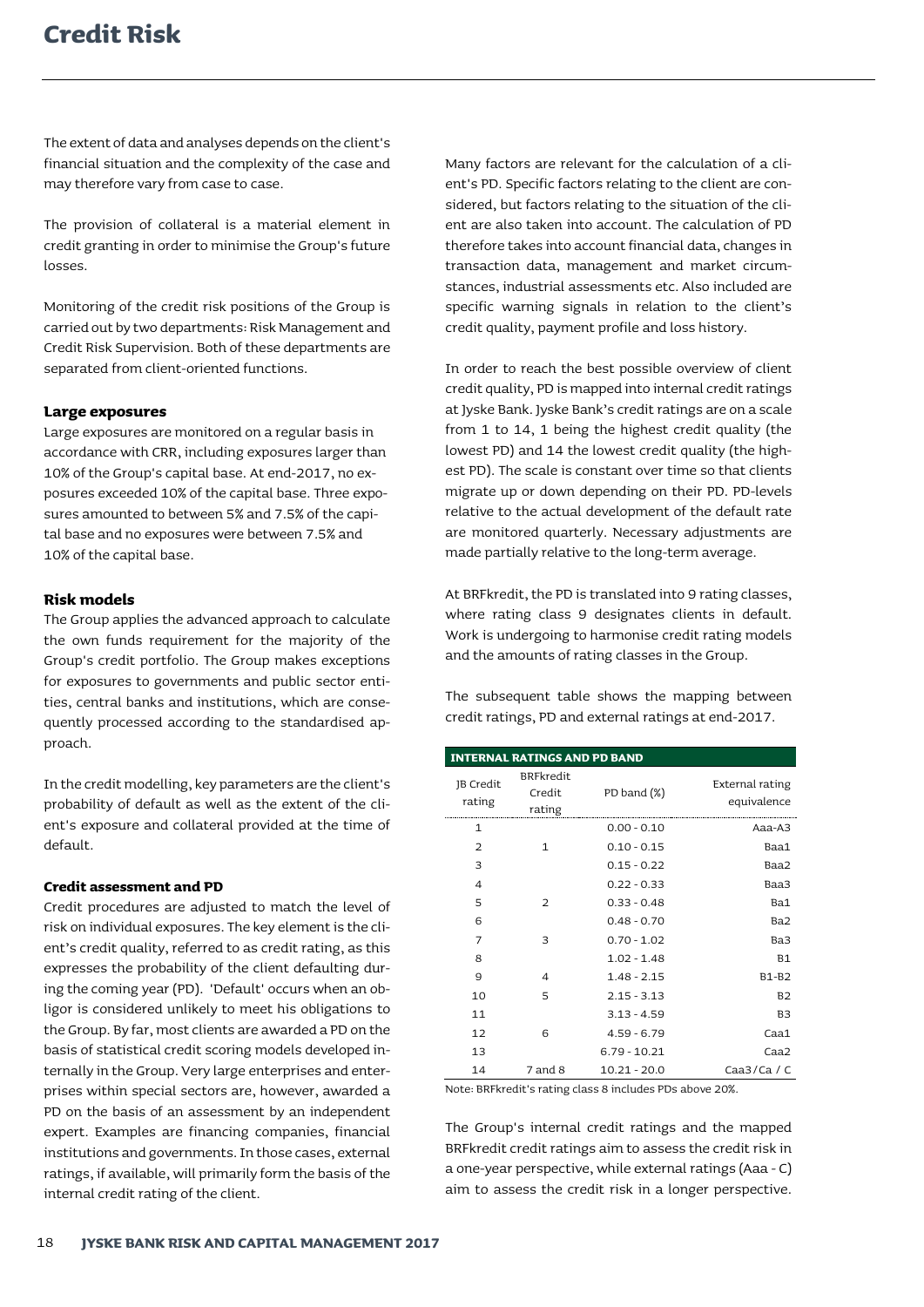The mapping between the internal credit ratings, BRFkredit credit rating and the external credit ratings is based on the currently observed default frequency for companies rated by BRFkredit and Moody's. The mapping between JB credit rating, BRFkredit credit rating and external ratings is therefore dynamic. Observations are made on at least quarterly basis to determine whether changes are to be made in the mapping.

If the credit rating calculated by the model is considered to be inadequate, independent credit experts may review the credit rating of corporate clients at the request of the relevant account manager.

#### **Credit exposure**

Credit exposures are quantified by means of EAD. EAD reflects the exposure at default in the event of the client defaulting in the course of the next twelve months. A client's overall EAD depends on client-specific factors and the specific products held by the client. For most product types, EAD is calculated on the basis of statistical models, while a few product types are based on expert models.

For loans with a fixed principal, the only element of uncertainty is the time until possible default. Uncertainty is higher, however, for credit facilities. In those cases the amount drawn by the client at the time of loss is decisive. This can be modelled by means of client-specific factors and the circumstances surrounding the exposure.

Guarantees and credit commitments are special products inasmuch as a certain event must take place before they are utilised. It is therefore material to assess the probability and the extent of utilisation of the product in the event of the client defaulting within the next twelve months. In this regard, the EAD parameters are based mainly on expert assessments: the Group has recorded very few default events over time, so the available data are too meagre for statistical modelling as such. In respect of guarantees, there is a sufficient amount of data for statistical modelling.

In respect of financial instruments, EAD is measured according to the market-value method for regulatory calculation, while for internal management purposes, the more advanced EPE method is used.

#### **Collateral**

With the objective of limiting credit risk, the need to demand collateral will be considered for each exposure on its merits. As a main rule, clients are required to provide full or partial collateral for their exposures. The Group's mortgage loans are always secured by mortgages on immovable property, and also in a number of cases, guarantees are provided by third parties in connection with cooperation with other financial institutions. In connection with loans for social housing, guarantees are provided by municipalities and the government.

Collateral received is a main element of the Group's assessment of Loss Given Default (LGD). LGD is the part of the Group's total exposure to a client which the Group expects to lose in the event of the client defaulting within the next twelve months. A client's LGD depends on specific factors concerning the client, but also on the commitment and the collateral provided. Overall, LGD also depends on Jyske Banks ability to collect receivables and liquidate collateral.

The models relating to real property and vehicles include on-going updating of the collateral value, taking into account, among other things, market-related changes in value, ranking of the loan and wear and tear. The on-going updating of the values of real property will also ensure compliance with the requirements relating to the monitoring of LTV limits of the covered bonds according to the rules on possible, further supplementary capital.

In the calculation of the own funds requirement, LGD estimates are used which reflect the expected loss rates of the Group in the event of an economic downturn. The levels of loss have been calibrated to the period at the end of the 1980s and the beginning of the 1990s.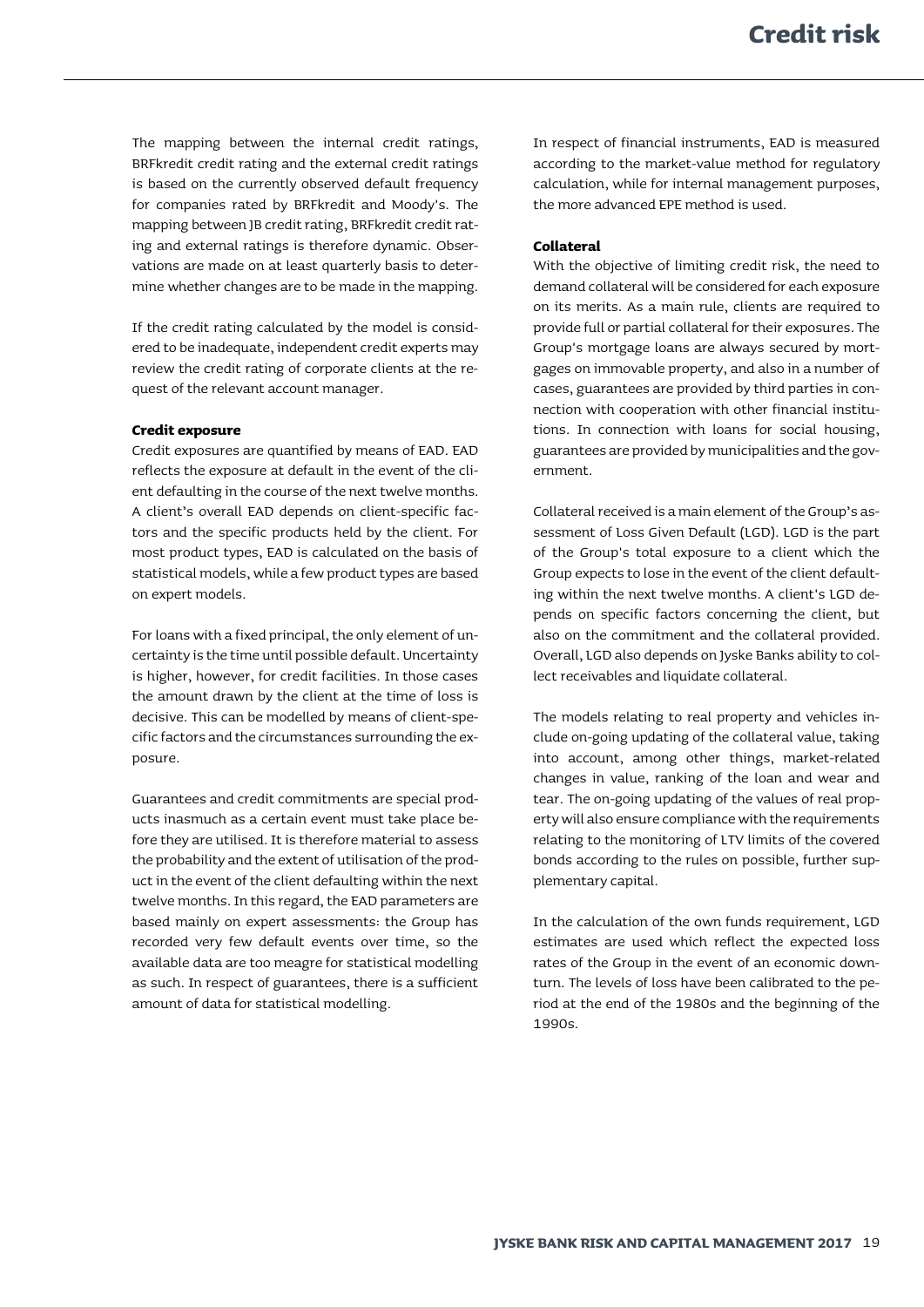#### **Overall development in exposures and REA**

The Group's risk-weighted exposure amount (REA) for credit risk increased by 7% in 2017, which is the result of an increase by 7% related to the AIRB approach and a 4% increase related to the standardised approach.

Overall the exposures increased by 6%. The increased exposure level is primarily associated with the increased volume of fully collateralised mortgage loans.

| <b>EAD AND RISK-WEIGHTED EXPOSURE FOR CREDIT RISK</b>        |         |         |        |  |  |
|--------------------------------------------------------------|---------|---------|--------|--|--|
| <b>DKKm</b>                                                  | 2017    | 2016    | Change |  |  |
| <b>EAD</b>                                                   | 591,838 | 559,827 | 6%     |  |  |
| REA for credit risk                                          | 148,654 | 138,923 | 7%     |  |  |
| Note: The risk-weighted exposure amount does not include CVA |         |         |        |  |  |

The risk-weighted exposure amount does not include Q risk, which at end-2017 amounted to DKK 1,252m compared to DKK 1,654m at end-2016.

The following tables and associated assessments show the breakdown of exposures, collateral and riskweighted exposure amount according to the standardised approach and the AIRB approach.

#### **Breakdown of development for standardised approach**

For the standardised approach, the development in exposures (-7%) is primarily attributed to the following factors:

- Increase in exposures related to central banks (DKK 18.5bn) as a result of an active decision to place funds in ECB instead of investing in Danish mortgage bonds.
- Decrease in exposures related to institutions (DKK 26bn) where repurchase transactions have been moved to the AIRB approach over the year. The decrease in financial collateral is related to this as well.

Both of the developments described have little REA impact as central bank exposures are 0% risk weighted, and repurchase transactions have very low risk weights because of the high collateralisation levels associated with these transactions.

The overall REA development relating to the standardised approach can be attributed to the following factors:

 An overall reduction in the business volume relating to derivatives reduces REA for institutions by DKK 685m.

- REA related to the equity exposure class increased in 2017 because of increased holdings as well as higher stock values (DKK 930m).
- The treatment of immovable property exposures related to defaulted clients has been adjusted during the year consequently increasing REA (DKK 683m).

The Group's average risk weight according to the standardised approach increased from 17.9% to 20.1% throughout 2017, which relates to the previously described factors.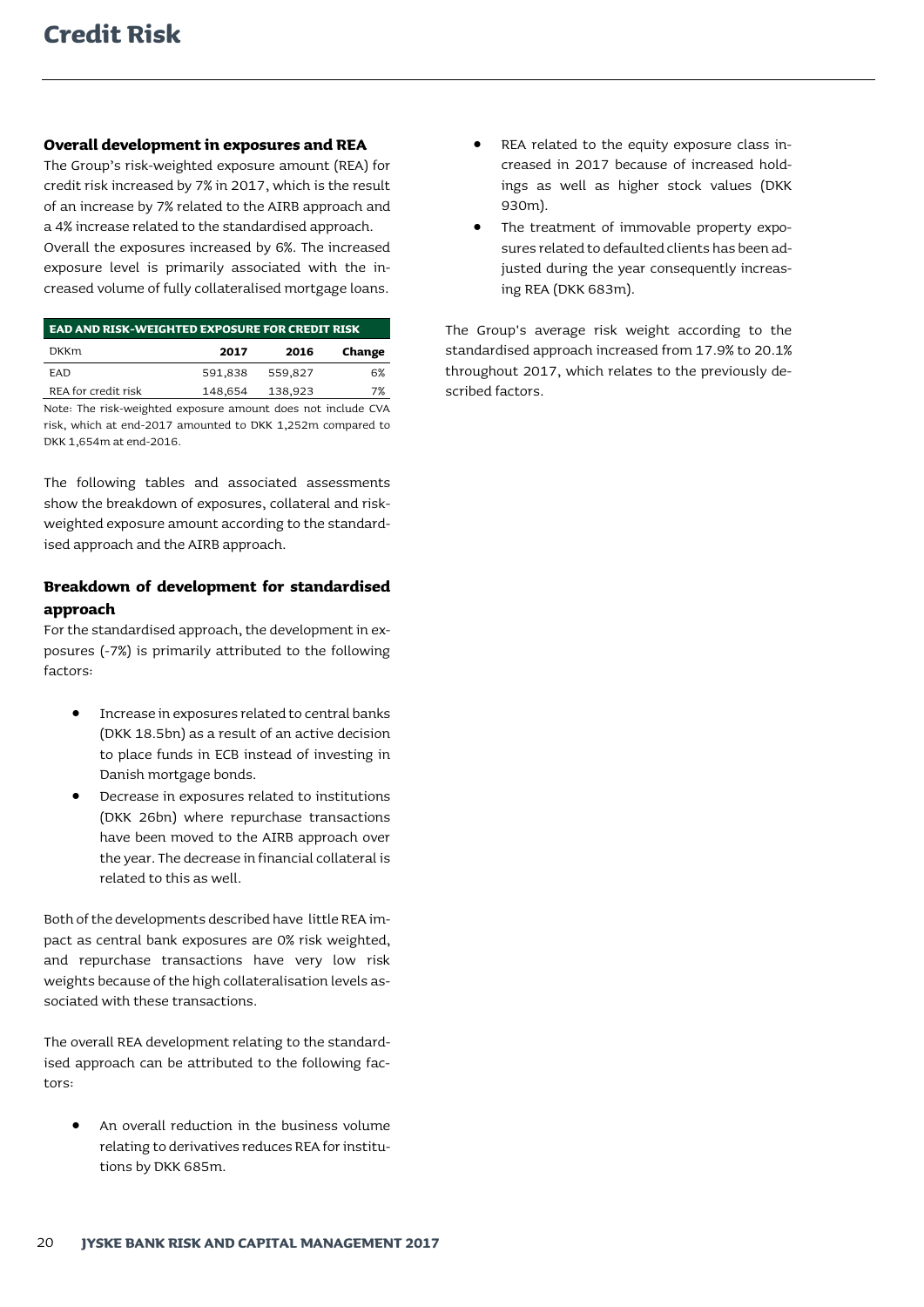| <b>DKKm</b>                                      | <b>Exposure</b> | <b>Financial</b><br>collateral | <b>REA 2017</b> | <b>REA 2016</b> |
|--------------------------------------------------|-----------------|--------------------------------|-----------------|-----------------|
| Central governments or central banks             | 23,477          | 75                             |                 |                 |
| Regional governments or local authorities        | 12,060          | 4,413                          |                 | $\circ$         |
| Public sector entities                           | 265             | 190                            | 15              | 12              |
| Multilateral development banks                   | 7,009           | 6,412                          |                 |                 |
| International organisations                      |                 |                                |                 |                 |
| Institutions                                     | 20,815          | 8,263                          | 3,704           | 4,501           |
| Corporates                                       | 4,027           | 2,133                          | 1,657           | 1,648           |
| Retail                                           | 1,199           | 830                            | 276             | 230             |
| Secured by mortgages on immovable property       | 2,016           |                                | 697             | 716             |
| In default                                       | 1,280           | 80                             | 1,388           | 705             |
| Exposures associated with particularly high risk | $\Omega$        | 0                              |                 |                 |
| Institutions with a short-term credit assessment |                 |                                |                 | 170             |
| Covered bonds                                    | 2,099           |                                | 210             | 231             |
| Equity                                           | 3,485           |                                | 7,657           | 6,727           |
| <b>Total 2017</b>                                | 77,733          | 22,396                         | 15,604          |                 |
| <b>Total 2016</b>                                | 83,447          | 42,853                         |                 | 14,939          |

#### **BREAKDOWN OF COLLATERAL BY EXPOSURE TYPE ACCORDING TO THE STANDARDISED APPROACH**

Note: Exposures to central banks, central governments and government units are risk-weighted by 0%, and therefore financial collateral does not provide any credit risk mitigating effect for these counterparties. The risk weighting for defaulted clients are highly correlated with the level of provisions associated. According to the standardised approach, real property collateral equals the exposure class secured by mortgages on immovable property and is therefore not shown explicitly.

#### **Breakdown of development for AIRB approach**

Exposures treated on the AIRB approach increased by DKK 36bn during 2017. Associated REA increased by DKK 7bn.

The increase in the Retail exposure class (DKK 11bn) is primarily related to the continuous sales of home loans in Jyske Bank A/S, which were subsequently transferred to BRFkredit a/s and jointly funded with BRFkredit. The REA development for these exposures is relatively moderate as the level of collateralisation is high on these loans.

For Corporate clients the exposure development is related to the following factors:

- Increased mortgage lending to corporate clients in BRFkredit (DKK 10bn), which is associated with an increase in real property collaterals. Associated REA increases by DKK 4.8bn of which DKK 1.4bn can be attributed to impairment harmonisation of joint clients in the Group.
- Increased amount of repurchase transactions resulting from the previously described move over the year from the standardised approach (DKK 17bn) to the AIRB approach with an as-

sociated increase in financial collaterals. Besides this, other repurchase agreements treated on the AIRB approach decreased over the year (DKK 6bn). The REA effect of the development in repurchase agreements is low because of the high associated collateralisation.

- A decrease in exposures relating to financial instruments (DKK 9bn), associated with a relatively high REA decrease (DKK 3.2bn), which can be attributed to a significant improvement in average credit quality in the derivatives portfolio.
- Exposures relating to core banking products (accounts and commitments) in Jyske Bank A/S increased by DKK 13bn over the year. This is mainly a result of increased exposures to large corporate clients; but the general corporate portfolio also increases in volume. Associated REA to the described development is an increase of DKK 4.5bn over the year.

Overall REA for the AIRB portfolio has increased by DKK 8.8bn compared to end-2016, which is primarily related to the Corporate exposure class (DKK 7bn).

The Group's average risk weight according to the AIRB approach decreased from 25.0% to 24.9% over the year.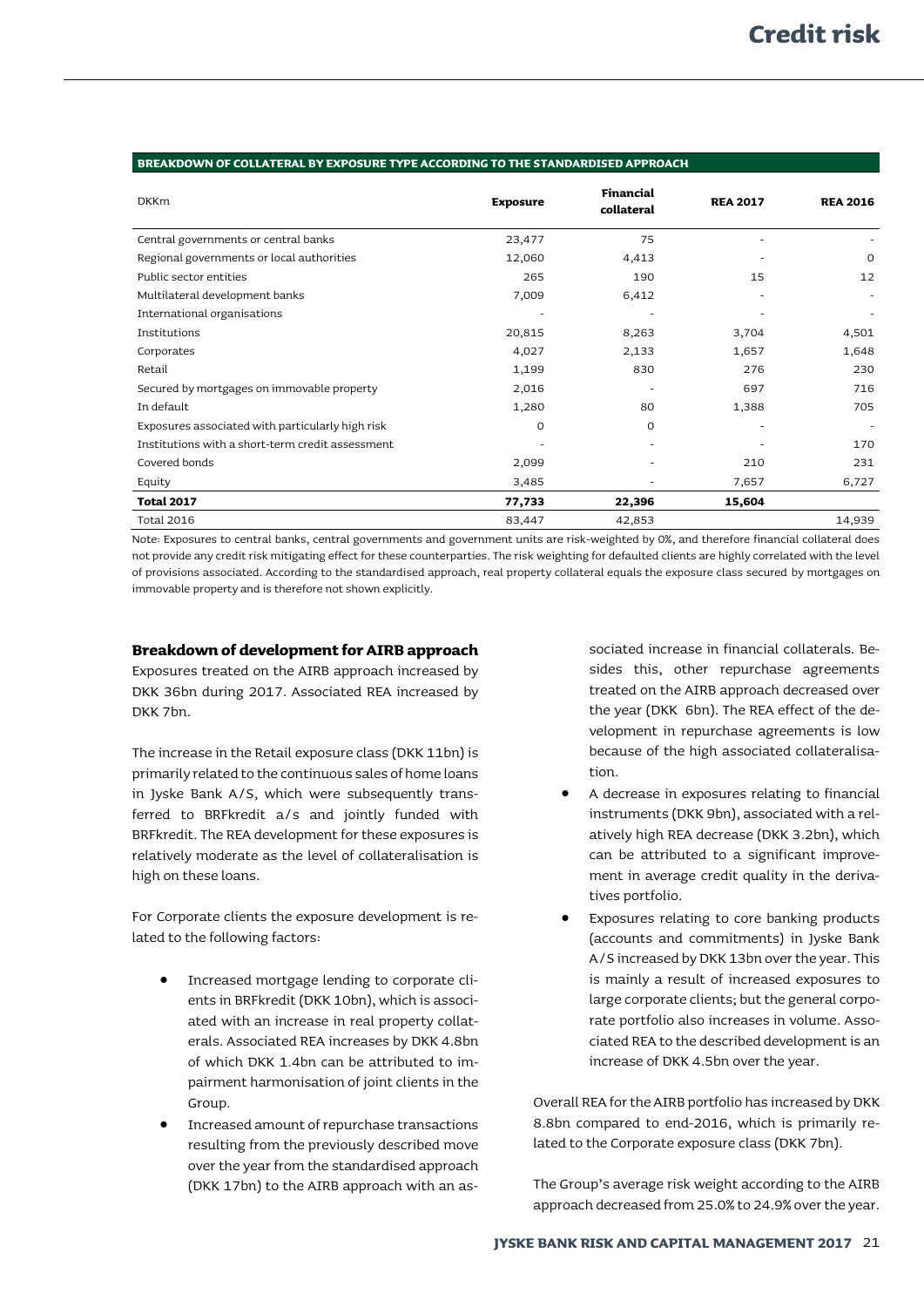#### **BREAKDOWN OF COLLATERAL BY COLLATERAL TYPE FOR EXPOSURE ACCORDING TO THE AIRB APPROACH**

|                         |                 | <b>Collateral</b>           |                         |                        |                               |                         |                 |                 |
|-------------------------|-----------------|-----------------------------|-------------------------|------------------------|-------------------------------|-------------------------|-----------------|-----------------|
| <b>DKKm</b>             | <b>Exposure</b> | Real property<br>collateral | Collateral<br>Financial | collateral<br>Physical | collateral<br>funded<br>Other | Guarantee<br>collateral | <b>REA 2017</b> | <b>REA 2016</b> |
| Corporates, total       | 285,335         | 152,858                     | 46,564                  | 9,570                  | 13                            | 2,427                   | 84,319          | 77,340          |
| Large corporate clients | 206,459         | 146,920                     | 20,983                  | 2,696                  | 5                             | 430                     | 57,520          | 51,299          |
| Specialised lending     | 959             |                             |                         |                        |                               |                         | 711             | 326             |
| SME corporates          | 77,917          | 5,937                       | 25,580                  | 6,874                  | 9                             | 1,996                   | 26,088          | 25,716          |
| Retail, total           | 219,647         | 186,591                     | 1,358                   | 5,750                  | 11                            | 54                      | 41,506          | 39,728          |
| Real property, personal | 187,348         | 181,764                     |                         |                        |                               |                         | 32,665          | 29,463          |
| Real property, SMEs     | 7,570           | 4,828                       |                         |                        |                               |                         | 1,941           | 2,392           |
| Other retail, private   | 17,524          | ٠                           | 907                     | 4,205                  | 3                             | 27                      | 4,632           | 5,310           |
| Other retail, SMEs      | 7,205           |                             | 451                     | 1,545                  | 8                             | 26                      | 2,268           | 2,563           |
| <b>Total 2017</b>       | 504,982         | 339,449                     | 47,921                  | 15,320                 | 25                            | 2,480                   | 125,825         |                 |
| <b>Total 2016</b>       | 468,620         | 313,736                     | 45,503                  | 13,658                 | 10                            | 2,618                   |                 | 117,068         |

Note: The above does not include collateral of DKK 0.5bn at end-2017 recognised with a direct substitution impact, where exposures are transferred to other counterparties. The table does not include securitisations and other non credit-obligation assets.

#### **Loan impairment charges and provisions for guarantees**

Jyske Bank evaluates all loans and advances for impairment. Objective evidence of impairment is identified if one or more of the following events have occurred:

- The borrower is facing considerable financial difficulties;
- The borrower is in breach of contract;
- The borrower is granted easier terms that would not be considered if the borrower was not facing financial difficulties;
- The borrower will go bankrupt or undergo some other financial restructuring.

On an on-going basis - and at least quarterly - the Group assesses whether objective evidence of impairment charges relating to the Group's clients have emerged.

#### **Risk categories**

The Group divides exposures with objective evidence of impairment into up to three categories: exposures with low, high and full risk. The latter two risk categories consist of defaulted clients.

#### **Impairment process**

Significant loans and advances as well as loans and advances for which loss has been identified are evaluated individually for impairment, and other loans and advances subject to uniform characteristics (credit quality) are reviewed collectively. Where on the basis of actual events, objective evidence of impairment is found, and those events affect the size of expected future payments, an impairment charge is made.

#### **Loan impairment charges - individual exposures**

If the borrower cannot or only to a limited extent is able to make payments on the loan independently of the assets that have been provided as collateral for the loan, the impairment charge is recognised as the difference between the carrying amount of the loan and the fair value of the collateral less all expenses.

For other clients, impairment is recognised as the difference between the carrying amount before impairment and the present value of expected future payments. The estimated future cash flow for significant loans and advances is based on an assessment of the likely outcome.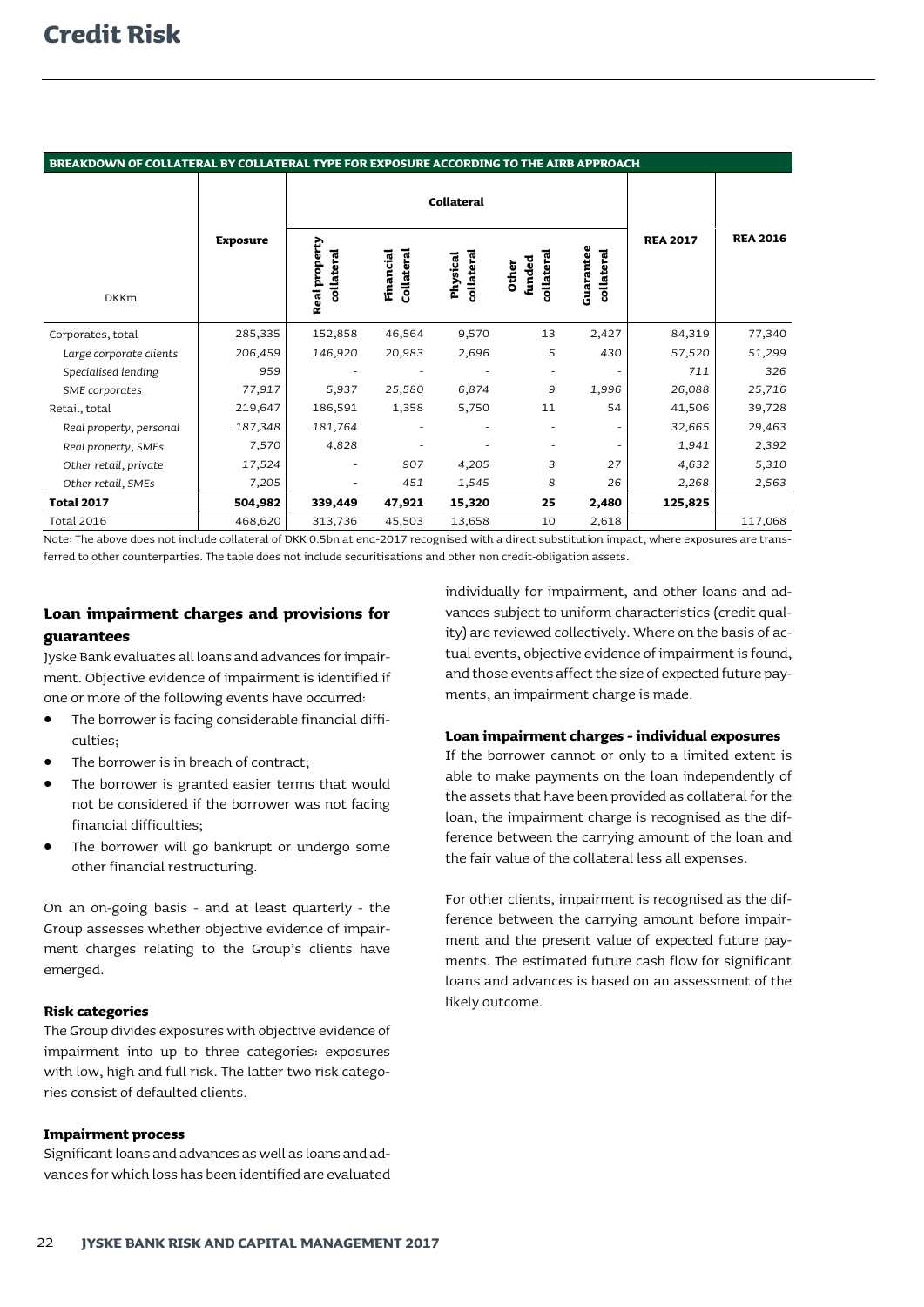#### **Loan impairment charges – collective recognition**

Jyske Bank (exclusive of BRFkredit) calculates collective loan impairment in a rating-based impairment set-up, where all clients not treated individually are grouped for collective impairment on the basis of their credit ratings and the risk categories they belong to. Jyske Bank's models for calculating collective impairment use adjusted loss parameters developed for use in the Group's economic-capital model.

In connection with exposures, for which indications of objective evidence of impairment have occurred, the calculation of impairment is based on the experience from the individually calculated impairments.

For other exposures, a net approach is used when calculating collective impairment at Jyske Bank. For each impairment group, impairment is calculated on the basis of the net decrease in future cash flows since establishment.

Objective evidence of collective impairment is recognised when observable data for a segment indicate a decrease in the future payments from that segment. In those cases, collective impairments are calculated as the discounted expected net loss on that segment.

BRFkredit evaluates loans which are not individually impaired in a statistical model. Statistical impairments are calculated according to a segmentation model where an initial segmentation is made with a view to dividing the portfolio into groups with similar credit characteristics. A review for impairment of the respective segments is primarily made on the basis of an arrears model and, alternatively, against the background of an assessment of whether the trend in various macrovariables has provided an objective indication of impairment.

Moreover, in the Group a management's estimate is made to determine whether the impairment charges according to the above-mentioned guidelines are sufficient, and further impairment charges are recognised if necessary.

#### **Provisions for guarantees and other liabilities**

A provision is made when it is considered likely that a commitment will cause a drain on the Group's resources, and the liability can be measured reliably.

The Group's provisions for guarantees and other liabilities include guarantees in favour of business partners and guarantees provided at the request of clients of the Group.

On the basis of historical loss experience, the Group makes an estimate of the costs involved in meeting claims under guarantees or costs caused by clients defaulting on their obligations under transactions involving derivatives. The estimate includes an assessment of the risk associated with relevant types of guarantees and the current risk of loss on uniform segments of clients.

Provisions equal the estimated loss.

#### **New regulations**

On 1 January 2018, new impairment rules, based on IFRS 9,replaced the existing rules, IAS 39. The new impairment rules under IFRS 9 will change the impairment model from the existing incurred-loss model to a model based on expected loss. The quantitative impact from the new impairment requirements on total allowances and provisions is an increase of DKK 1-1.2bn.

Due to its strong capital base Jyske Bank does not apply for using the optionally 5-year phase-in period in accordance with EU capital requirements adopted in 2017. Consequently, the reduction in shareholder equity from the implementation of IFRS 9 totalled, net of taxes, DKK 0.7-1 bn at 1 January 2018.

The annual report 2017 provides more information on the implementation of IFRS 9 in Jyske Bank.

#### **Trend in loan impairment charges and provisions for guarantees**

The total balance of loan impairment charges and provisions for guarantees stood at DKK 5.2bn at end-2017 (2016: DKK 6.0bn). The breakdown of the loan impairment charges by individually and collectively assessed loans appears from the following table. Moreover, the discount balance from acquired assets at end-2017 amounts to DKK 0.5bn against DKK 0.9bn at end-2016. Hence, the total balance of impairment charges and provisions inclusive of discount amounts to DKK 5.7bn (2016: DKK 6.9bn).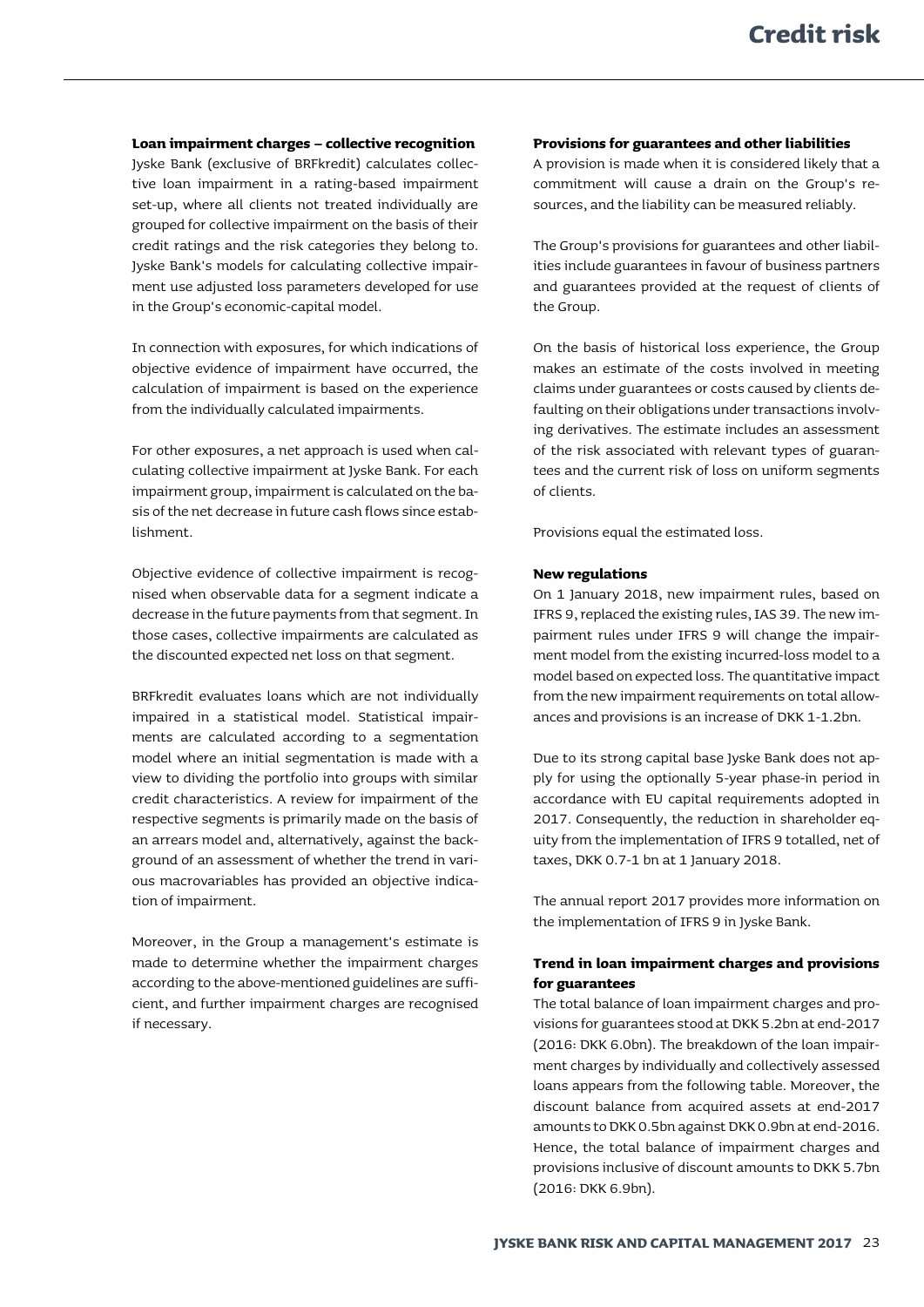Provisions for financial instruments are recognised in the item value adjustments, and as the negative market value of financial instruments is included in the statement of EAD, the balance of these value adjustments is also shown in the table below. At end-2017, the balance of value adjustments amounted to DKK 81m (2016: DKK 216m).

| <b>IMPAIRMENT CHARGES AND PROVISIONS FOR</b>                                    |       |       |  |  |  |
|---------------------------------------------------------------------------------|-------|-------|--|--|--|
| <b>GUARANTEES</b>                                                               |       |       |  |  |  |
| <b>DKKm</b>                                                                     | 2017  | 2016  |  |  |  |
| Balance of impairment charges for individu-<br>ally-assessed loans and advances | 3,782 | 4,291 |  |  |  |
| Balance of impairment charges for collectively-<br>assessed loans and advances  | 1,034 | 1,227 |  |  |  |
| Balance of provisions for guarantees and liabil-<br>ities                       | 342   | 434   |  |  |  |
| Balance of loan impairment charges and                                          | 5,157 | 5,952 |  |  |  |
| provisions for guarantees                                                       |       |       |  |  |  |
| Balance of discounts                                                            | 499   | 879   |  |  |  |
| Balance of loan impairment charges and                                          |       |       |  |  |  |
| provisions for guarantees incl. balance of                                      | 5,656 | 6,831 |  |  |  |
| discounts                                                                       |       |       |  |  |  |
| Balance of value adjustments                                                    | 81    | 216   |  |  |  |
| Balance of loan impairment charges and                                          |       |       |  |  |  |
| provisions for guarantees incl. balance of                                      | 5,738 | 7,047 |  |  |  |
| discounts and balance of value adjust-                                          |       |       |  |  |  |
| ments                                                                           |       |       |  |  |  |

In 2017, the development in loan impairment charges and provisions for guarantees amounted to DKK 178m (2016: DKK -202m) and Jyske Bank recognised as interest income DKK 274m (2016: DKK 350m) from the discount balance. Hence, the total net effect recognised in the income statement came to DKK 452m (2016: DKK 148m).

The effect from value adjustments on financial instruments came to DKK 134m in 2017 (2016: DKK 243m).

| NET EFFECT FROM IMPAIRMENT CHARGES, ETC.                                |        |        |
|-------------------------------------------------------------------------|--------|--------|
| <b>DKKm</b>                                                             | 2017   | 2016   |
| Loan impairment charges and provisions for the year                     | 175    | 29     |
| Recognised as a loss, not covered by loan impairment charges/provisions | $-318$ | $-453$ |
| Recoveries                                                              | 322    | 222    |
| Loan impairment charges and provisions for guarantees                   | 178    | -202   |
| Recognised discount for assets taken over                               | 274    | 350    |
| Net effect on income statement                                          | 452    | 148    |
| Value adjustments for financial instruments                             | 134    | 243    |
| Net effect on income statement, inclusive of value adjustments          | 586    | 391    |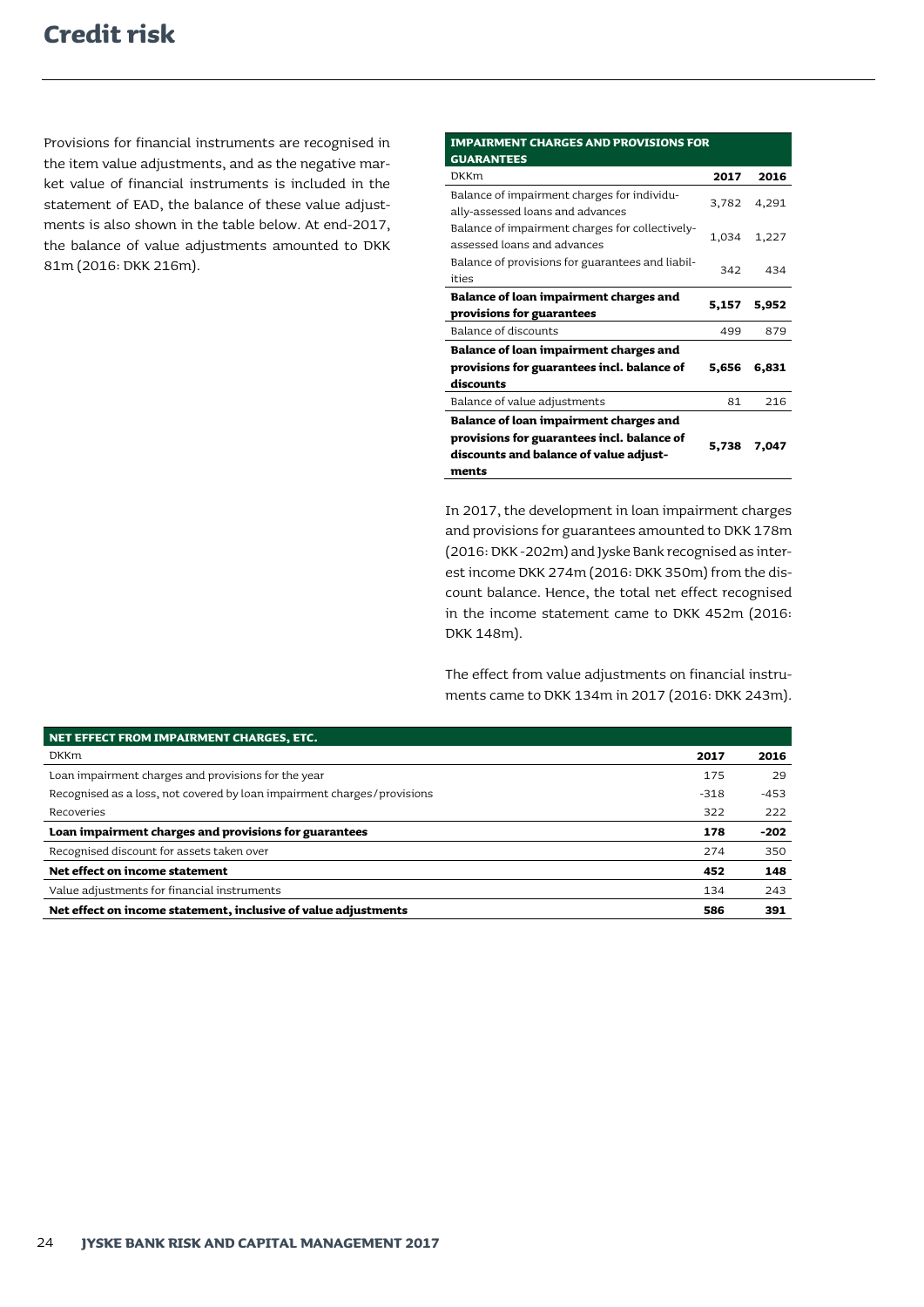#### **IMPAIRED AND PAST DUE EXPOSURES BROKEN DOWN BY SECTOR**

| <b>DKKm</b>                                | <b>EAD</b> for<br>impaired<br>exposures | <b>EAD</b> for past<br>due<br>exposures | EAD, both past<br>due<br>and impaired | <b>Balance of loan im-</b><br>pairment charges<br>and provisions for<br>guarantees incl.<br>discounts and value<br>adjustment | Net effect from<br>impairment<br>charges and<br>provisions for<br>guarantees |
|--------------------------------------------|-----------------------------------------|-----------------------------------------|---------------------------------------|-------------------------------------------------------------------------------------------------------------------------------|------------------------------------------------------------------------------|
| Banks and mortgage credit institutions     |                                         |                                         |                                       |                                                                                                                               |                                                                              |
| Construction                               | 636                                     | $\mathbf{1}$                            | 1                                     | 99                                                                                                                            | 25                                                                           |
| Energy supply                              | 337                                     |                                         |                                       | 37                                                                                                                            | $-6$                                                                         |
| Real property                              | 7,127                                   | 1,502                                   | 1,502                                 | 1,311                                                                                                                         | 461                                                                          |
| Finance and insurance                      | 1,361                                   | 235                                     | 196                                   | 767                                                                                                                           | 88                                                                           |
| Manufacturing, mining, etc.                | 1,380                                   | 1                                       |                                       | 204                                                                                                                           | 12                                                                           |
| Commerce                                   | 2,120                                   | 3                                       | 3                                     | 180                                                                                                                           | $-40$                                                                        |
| Information and communication              | 147                                     |                                         |                                       | 29                                                                                                                            | 40                                                                           |
| Agriculture, hunting, forestry and fishing | 4,288                                   | 21                                      | 21                                    | 1,151                                                                                                                         | 189                                                                          |
| Transport, hotels and restaurants          | 1,004                                   | 1                                       | 1                                     | 90                                                                                                                            | $-4$                                                                         |
| Public authorities                         |                                         |                                         |                                       |                                                                                                                               | $\overline{\phantom{a}}$                                                     |
| Other sectors                              | 871                                     | 35                                      | 32                                    | 247                                                                                                                           | 34                                                                           |
| Personal clients                           | 4,584                                   | 1,147                                   | 1,072                                 | 1,624                                                                                                                         | $-213$                                                                       |
| <b>Total 2017</b>                          | 23,854                                  | 2,946                                   | 2,827                                 | 5,738                                                                                                                         | 586                                                                          |
| <b>Total 2016</b>                          | 29,750                                  | 2,938                                   | 2,443                                 | 7,047                                                                                                                         | 391                                                                          |

EAD for past due exposures amounted to DKK 2,946m of which DKK 2,827m are impaired at end-2017. Individual assessment of credit risk implies that the full amount of past-due exposures is not considered to be impaired.

Agriculture, hunting, forestry and fishing make up the most risky sector for the Group in terms of balance of impairment charges as a percentage of total EAD and amounted to 10.2% end-2017 (end-2016: 13.3%). The sector has experienced minor improvements due to a temporary increase in sales prices, however, the situation is still expected to be critical due to lower price expectations going forward.

Real property accounts for the biggest absolute impairment charges. Balance of impairment charges as a percentage of total EAD amounted to 0.9% at end-2017 (end-2016: 1.5%). Improvements are observed due to higher prices of commercial properties.

The balance of impairment charges for personal clients as a percentage of total EAD is continuously low and amounted to 0.7% at end-2017 (end-2016: 0.8%).

#### **Re-estimation and validation of models**

On an on-going basis the credit risk models are adjusted to improve quality and to ensure compliance with current and future legislation. Therefore, whether based on statistical models or on expert opinions, the models behind the calculations of PD, LGD and EAD are validated at least annually. The validation includes stability testing and back-testing, and its objective is to reveal any areas which require special attention. Validation is carried out quantitatively as well as qualitatively.

Re-estimation and model improvements of the credit risk models are undertaken when needed due to the validation results, changing business requirements or significant changes in the legal requirements.

The purpose of stability testing is to monitor whether the estimated parameters of the models are stable over time. The identification of structural breaks and systematic parameter changes is an important aspect when the models are applied to such long-time horizons as are involved in credit risk. The purpose of backtesting is to compare a model's predictions with what actually happened.

The AIRB parameters used for the calculation of the own funds requirement are compared below to the corresponding realised figures. These various measure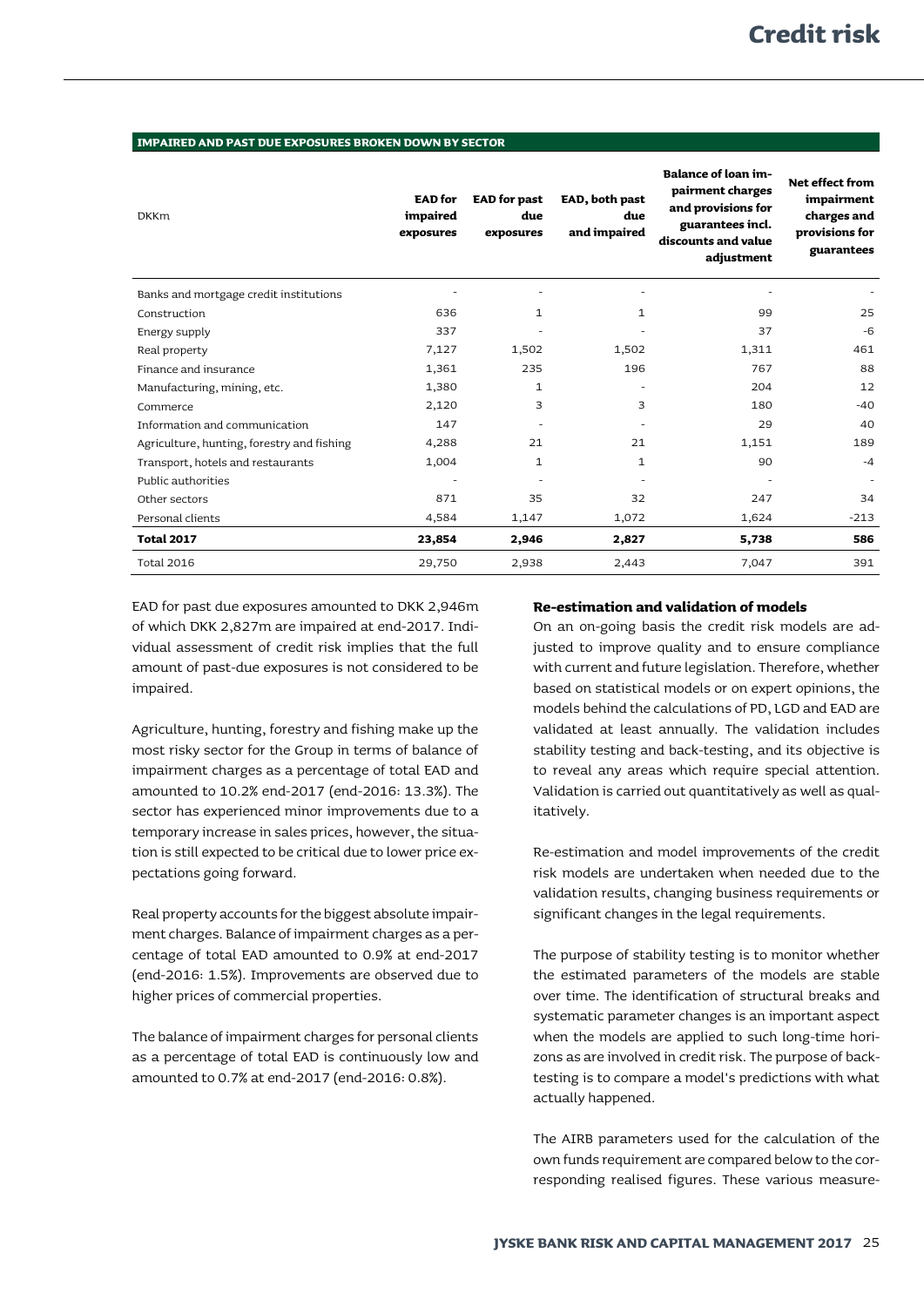ments are conceptually different and cannot be compared directly. For instance, the AIRB parameters for LGD are based on recession estimates. Also, the PD estimates are so-called hybrid parameters that are expected to be between the actual and the long-term default levels.

The figures relate to AIRB clients with Jyske Bank A/S. Following the merger of Jyske Bank and BRFkredit in 2014, the AIRB risk models will be adjusted over the coming years to cover both companies. The realised figures were lower than or at level with the estimated figures for PD, LGD and expected loss.

**PD** 

|           | <b>Exposure to corporates</b> | <b>Exposure to retail clients se-</b><br>cured against real property | Other retail exposures | <b>Total</b> |
|-----------|-------------------------------|----------------------------------------------------------------------|------------------------|--------------|
| 2017      |                               |                                                                      |                        |              |
| Realised  | 1.70%                         | 0.34%                                                                | 0.54%                  | 0.56%        |
| Estimated | 2.54%                         | 0.83%                                                                | 1.11%                  | 1.12%        |
| 2016      |                               |                                                                      |                        |              |
| Realised  | 1.85%                         | 0.47%                                                                | 0.61%                  | 0.65%        |
| Estimated | 2.96%                         | 0.91%                                                                | 1.18%                  | 1.22%        |
| 2015      |                               |                                                                      |                        |              |
| Realised  | 3.08%                         | 0.63%                                                                | 1.07%                  | 1.07%        |
| Estimated | 3.33%                         | 0.76%                                                                | 1.07%                  | 1.13%        |
| 2014      |                               |                                                                      |                        |              |
| Realised  | 3.48%                         | 0.57%                                                                | 0.94%                  | 0.84%        |
| Estimated | 2.69%                         | 0.80%                                                                | 1.43%                  | 1.02%        |
| 2013      |                               |                                                                      |                        |              |
| Realised  | 3.05%                         | 0.65%                                                                | 0.92%                  | 0.75%        |
| Estimated | 2.89%                         | 0.86%                                                                | 1.46%                  | 1.06%        |
| 2012      |                               |                                                                      |                        |              |
| Realised  | 3.28%                         | 0.72%                                                                | 0.94%                  | 0.86%        |
| Estimated | 3.13%                         | 0.87%                                                                | 1.42%                  | 1.08%        |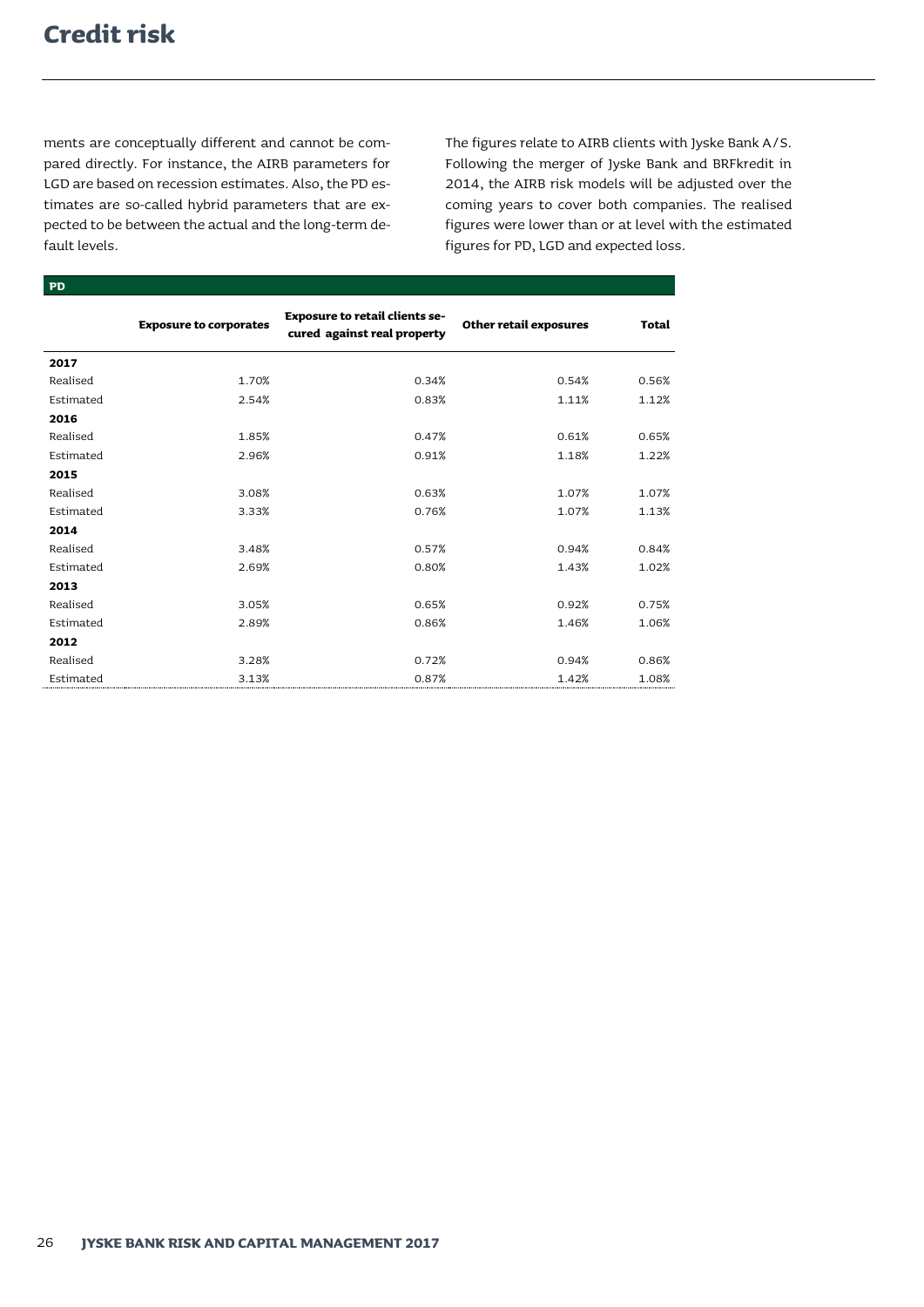#### **EXPECTED LOSS**

|           | <b>Exposure to corporates</b> | <b>Exposure to retail clients se-</b><br>cured against real property | Other retail exposures | Total |
|-----------|-------------------------------|----------------------------------------------------------------------|------------------------|-------|
| 2017      |                               |                                                                      |                        |       |
| Realised  | 0.12%                         | 0.06%                                                                | 0.25%                  | 0.12% |
| Estimated | 0.47%                         | 0.19%                                                                | 0.74%                  | 0.43% |
| 2016      |                               |                                                                      |                        |       |
| Realised  | 0.19%                         | 0.11%                                                                | 0.40%                  | 0.19% |
| Estimated | 0.51%                         | 0.24%                                                                | 0.82%                  | 0.49% |
| 2015      |                               |                                                                      |                        |       |
| Realised  | 0.30%                         | 0.11%                                                                | 0.64%                  | 0.29% |
| Estimated | 0.65%                         | 0.17%                                                                | 0.68%                  | 0.54% |
| 2014      |                               |                                                                      |                        |       |
| Realised  | 0.48%                         | 0.17%                                                                | 0.42%                  | 0.41% |
| Estimated | 0.68%                         | 0.28%                                                                | 0.78%                  | 0.60% |
| 2013      |                               |                                                                      |                        |       |
| Realised  | 0.63%                         | 0.22%                                                                | 0.40%                  | 0.52% |
| Estimated | 0.58%                         | 0.34%                                                                | 0.79%                  | 0.54% |
| 2012      |                               |                                                                      |                        |       |
| Realised  | 0.60%                         | 0.25%                                                                | 0.56%                  | 0.52% |
| Estimated | 0.57%                         | 0.30%                                                                | 0.71%                  | 0.53% |

#### **LGD**

|           | <b>Exposure to corporates</b> | <b>Exposure to retail clients se-</b><br>cured against real property | Other retail exposures | Total |
|-----------|-------------------------------|----------------------------------------------------------------------|------------------------|-------|
| 2017      |                               |                                                                      |                        |       |
| Realised  | 24%                           | 20%                                                                  | 49%                    | 39%   |
| Estimated | 40%                           | 20%                                                                  | 49%                    | 42%   |
| 2016      |                               |                                                                      |                        |       |
| Realised  | 26%                           | 17%                                                                  | 47%                    | 38%   |
| Estimated | 39%                           | 23%                                                                  | 48%                    | 42%   |
| 2015      |                               |                                                                      |                        |       |
| Realised  | 28%                           | 16%                                                                  | 45%                    | 38%   |
| Estimated | 40%                           | 22%                                                                  | 48%                    | 43%   |
| 2014      |                               |                                                                      |                        |       |
| Realised  | 27%                           | 21%                                                                  | 38%                    | 37%   |
| Estimated | 38%                           | 22%                                                                  | 51%                    | 44%   |
| 2013      |                               |                                                                      |                        |       |
| Realised  | 27%                           | 15%                                                                  | 37%                    | 37%   |
| Estimated | 37%                           | 25%                                                                  | 49%                    | 43%   |
| 2012      |                               |                                                                      |                        |       |
| Realised  | 30%                           | 19%                                                                  | 36%                    | 37%   |
| Estimated | 39%                           | 25%                                                                  | 49%                    | 43%   |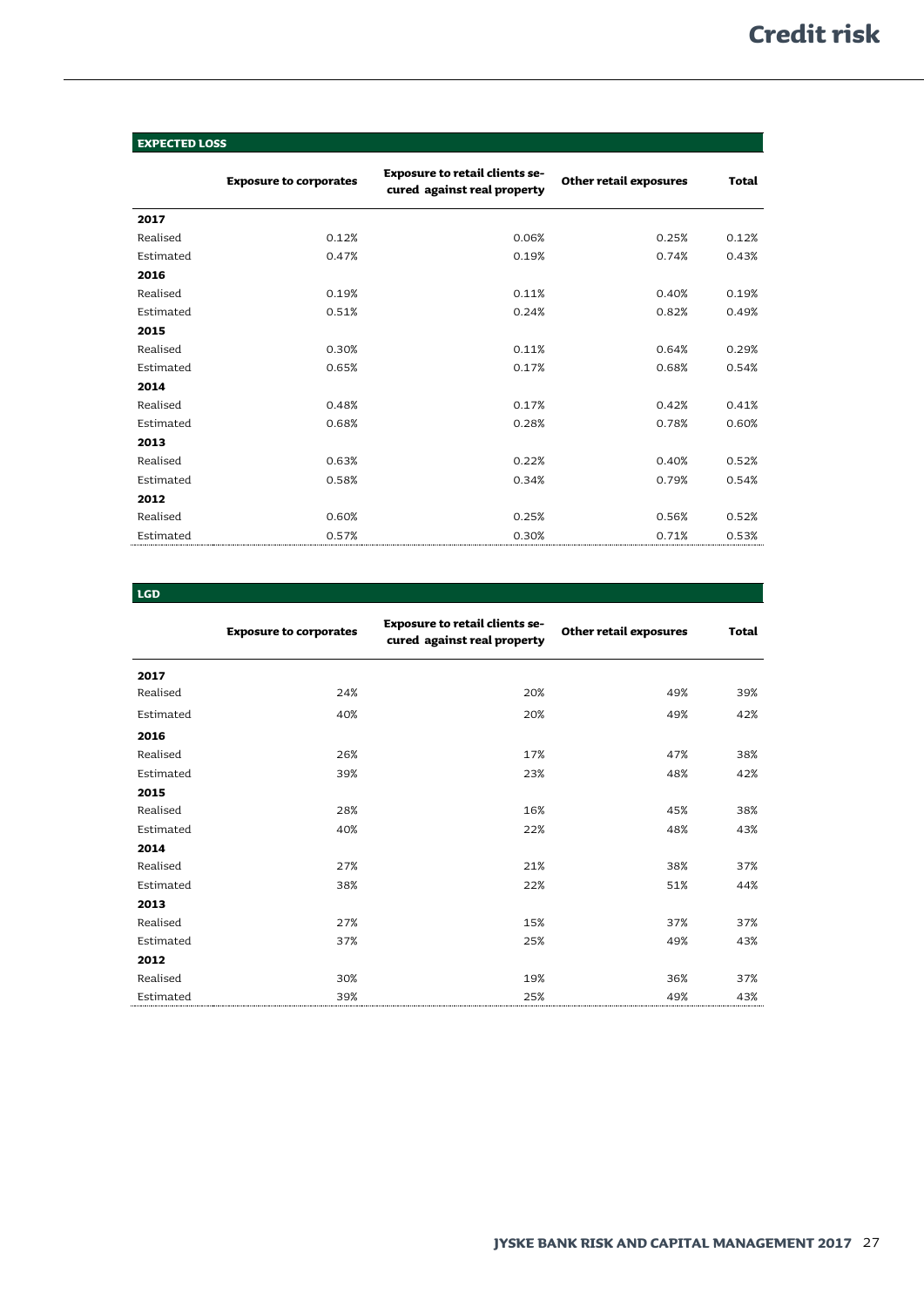### <span id="page-29-0"></span>**Counterparty credit risk**

- The level of counterparty exposures has decreased during 2017, primarily due to weakening of the USD, whereas the level of potential future exposure is almost unchanged compared to end-2016.
- In March 2017 new rules for margin on non-centrally cleared derivatives became effective, making it mandatory for all financial counterparties to have agreements on collateral.

Counterparty credit risk is the risk of loss due to a counterparty failing to fulfil its obligations. Counterparty credit risk is generated when Jyske Bank trades derivatives or securities-financing instruments (STFs) with clients.

Jyske Bank calculates counterparty credit risk as the sum of market values and market risk on derivatives traded between the Group and the counterparty. Market risk on the Group's counterparties is measured for the risk types: interest-rate, equity, currency and commodity risk. The principles behind these are described in the section on market risk.

#### **Policy and management**

Jyske Bank's policy for managing counterparty credit risk distinguishes between small and large counterparties, where the latter include financial institutions. The basic principles for measuring risk for the two types of clients are identical, yet the management of risk on large counterparties is extended to include additional management parameters.

To manage and monitor large counterparty exposures, the Group calculates settlement risk. To reduce settlement risk, transactions will, to the extent possible, take place through a Continuous Linked Settlement (CLS) system. Jyske Bank is a third-party member of the CLS system in which settlement is based on the principle of "payment to payment", thus reducing the settlement risk of FX transactions made between participants of the system.

Jyske Bank calculates its daily exposure to individual counterparties within the Group's counterparty credit risk management systems. These exposures are included in credit risk management in line with other credit exposures. Counterparties are granted lines in accordance with the instructions in force after risk assessment of the individual counterparty.

The lines are reviewed at least once a year or in case of a change in the creditworthiness of the respective counterparty.

#### **Risk reduction**

For its transactions involving derivatives, the Group seeks to mitigate risk by:

- Clearing through a central counterparty (CCP).
- Requiring master netting agreements, which give the Group the right of netting market values of derivatives trades in case of counterparty default.
- Attaching collateral management agreements to the master agreements, which entitles the Group to additional collateral, in case the counterparty's debt to Jyske Bank exceeds an agreed amount.

The table below shows to which extent the Group clears derivatives through a CCP. Of the total amount of principals not centrally cleared in 2017, 96% was covered by a collateral agreement.

| OTC DERIVATIVES (JYSKE BANK A/S) |                           |                                  |                           |                                  |  |
|----------------------------------|---------------------------|----------------------------------|---------------------------|----------------------------------|--|
|                                  | 2016<br>2017              |                                  |                           |                                  |  |
| <b>DKKm</b>                      | <b>Notional</b><br>amount | <b>Exposure</b><br>after netting | <b>Notional</b><br>amount | <b>Exposure</b><br>after netting |  |
| CCP                              | 914,711                   | 10                               | 825,773                   | Ω                                |  |
| Non-CCP                          | 1,364,000                 | 6.961                            | 1,571,823                 | 13,331                           |  |
| Total                            | 2,278,711                 | 6.971                            | 2.397.596                 | 13,331                           |  |

In 2017, the share of derivatives cleared through CCPs, measured by notional amount, increased by 6% compared to 2016 and amounted to around 40% of the total derivative notional amount.

Agreements on collateral with financial counterparties and large corporate clients are mutual agreements, which means that Jyske Bank must pay margin for the counterparty if the market value in favour of the counterparty exceeds an agreed limit.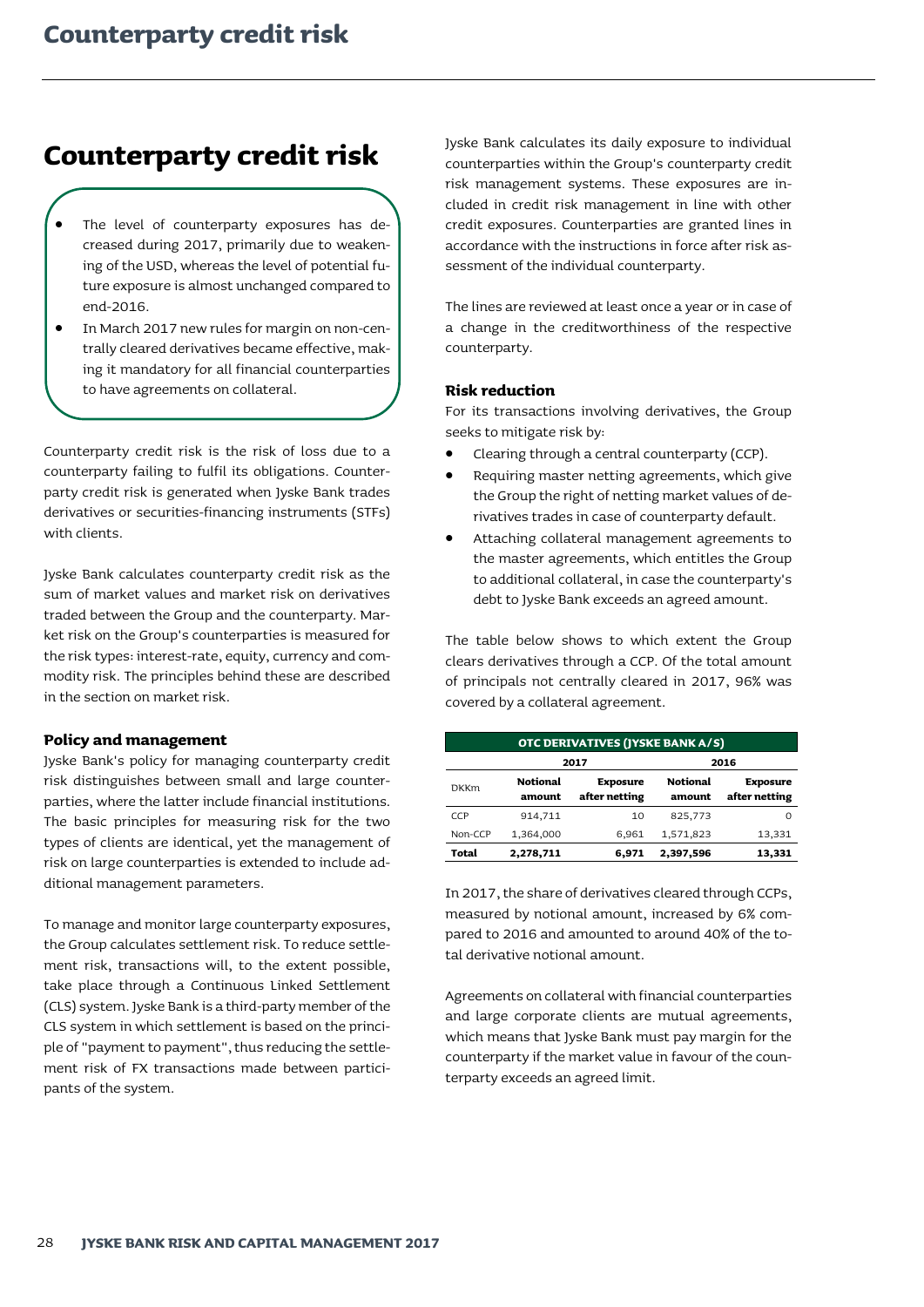In March 2017, new rules on margin for non-centrally cleared OTC derivatives became effective, making it mandatory for all financial counterparties to have agreements on collateral covering all OTC derivatives. Jyske Bank does not trade with financial counterparties without having a collateral agreement in place.

A small proportion of the Group's bilateral agreements on provision of collateral includes rating-dependent parameters that trigger requirements for the further provision of collateral in the form of independent amounts. Jyske Bank will be affected if the Group's rating hits BBB-, in which case the requirement for further collateral is DKK 75m. A further downgrade to BB+ will not result in further collateral requirement.

The table below shows the Group's counterparty credit risk after netting and offsetting of collateral.

| 2017   | 2016   |
|--------|--------|
| 31,849 | 48,133 |
| 24,878 | 34,788 |
| 6,971  | 13,331 |
| 1,111  | 4,059  |
| 5,860  | 9,272  |
|        |        |

The Group's gross and net exposure decreased during 2017 primarily due to the weakening of USD against DKK.

#### **Own funds requirements**

Capital must be held for counterparty credit risk in accordance with CRR by using the so-called mark-to-market approach (CEM method) with attached netting method. The method involves the calculation of a credit equivalent corresponding to the positive market values after netting plus a weighting for the underlying instrument or commodity.

Group counterparty exposure at default according to the mark-to-market method is shown in the table below. The counterparty credit exposure at default decreased by DKK 8bn in 2017 primarily due to the weakening of USD. A large part of the exposure is covered by CSA agreements, and therefore the actual counterparty credit exposure is much lower than in the table. The own funds requirement for counterparty credit risk is reported as a part of the own funds requirement for credit risk.

| <b>EXPOSURES RELATING TO COUNTERPARTY RISK</b> |        |        |  |  |
|------------------------------------------------|--------|--------|--|--|
| <b>DKKm</b>                                    | 2017   | 2016   |  |  |
| Exposure to governments                        | 56     | 59     |  |  |
| Exposure to institutions                       | 12,944 | 20,511 |  |  |
| Exposure to corporate clients                  | 4,581  | 5,236  |  |  |
| Exposure to retail clients                     | 92     | 97     |  |  |
| Total                                          | 17,673 | 25,903 |  |  |

The counterparty credit risk at BRFkredit is modest, and at end-2017 it amounted to less than 1% of BRFkredit's total risk exposure, which level was unchanged relative to end-2016.

The Group's portfolio of Credit Default Swaps (CDS) is limited and the net nominal exposure amounted to DKK 441m at end-2017. Underlying exposures consist of individual government credits and credit indices.

#### **Wrong-way risk**

Wrong-way risk occurs when the exposure to a counterparty is negatively correlated with the credit quality of that counterparty. General wrong way risk (GWWR) occurs when the credit quality of a counterparty is correlated with specific macroeconomic factors that also affect the value of the derivative transaction. Specific wrong way risk (SWWR) arises when the exposure to a counterparty is positively correlated with the probability of default of that counterparty due to the type of transaction with the counterparty.

In the event of SWWR, there is a legal relationship between the counterparty and the issuer of the underlying OTC derivative or securities-financing transactions. An example is if the Group receives collateral from a counterparty which is issued by this very counterparty. It could be the case if the Group enters into repo transactions with a counterparty and the underlying paper is issued by the same counterparty. It is Jyske Bank's policy not to assume considerable SWWR, and the Group has procedures in place to monitor this.

#### **CVA Risk Charge**

Credit valuation adjustment (CVA) risk charge is a measure of the credit risk that the Group assumes when trading derivatives. The CVA calculation covers only the Group's exposure to financial counterparties as other clients are exempted by the CRR. In addition, the Group makes a pillar 2 add-on to cover the risk that the credit worthiness of non-financial counterparties deteriorates.

The level of CVA risk charge was unchanged throughout 2017.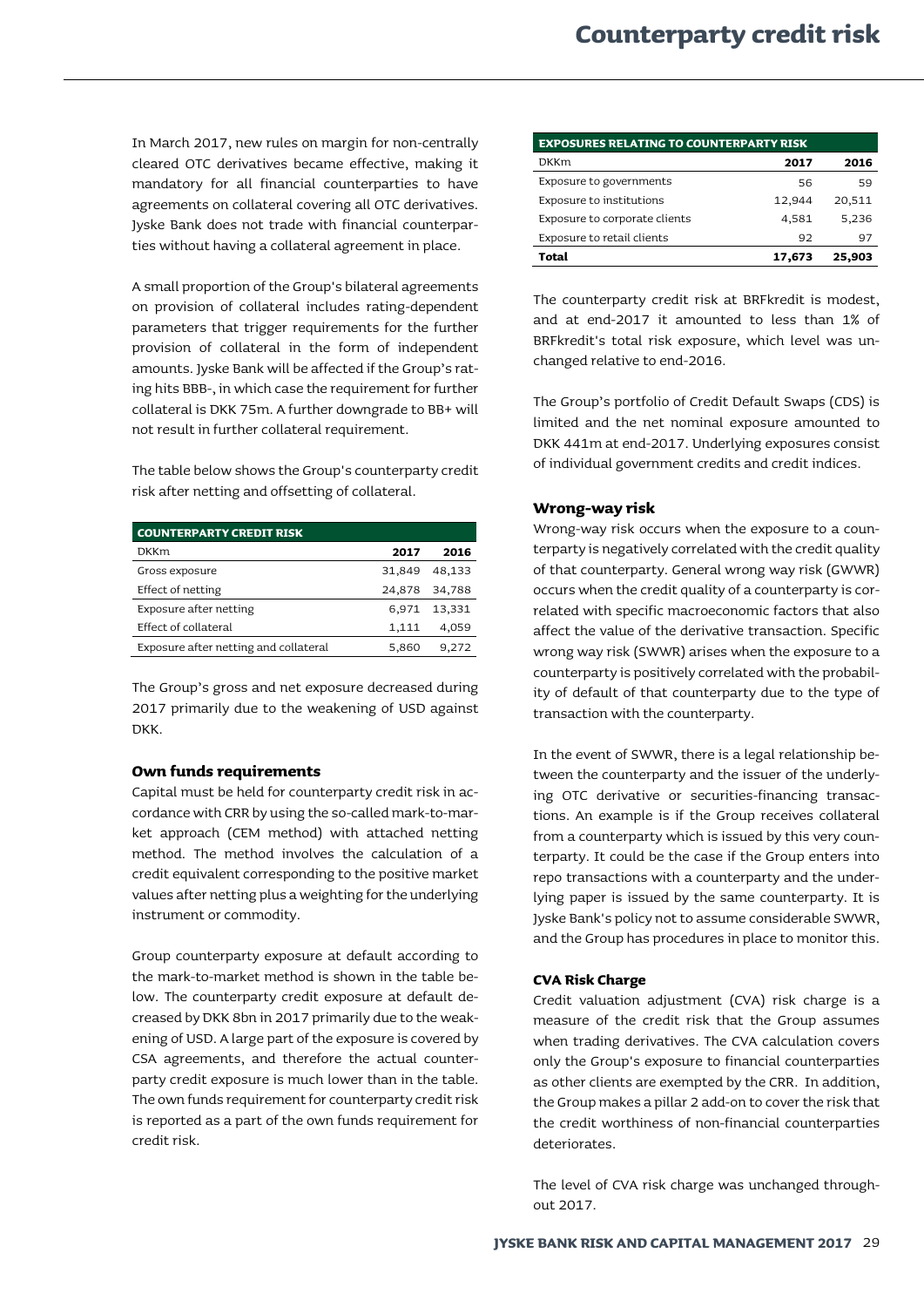### <span id="page-31-0"></span>**Market risk**

- Interest-rate risk and OAS risk from Danish mortgage bonds make up Jyske Bank's two primary market risks. Comparing end-2017 to end-2016 net interest-rate risk was reduced while the OAS risk was unchanged.
- During 2017 the focus has mainly been on macro-political events – especially central banks and announcements on quantitative easing (QE). The interest rates have been under pressure from low inflation expectations throughout the year, and because of this the interest-rate risk turned out to be marginally lower at end-2017 compared to end-2016.
- The activities of mortgage loans only contributed marginally to net-interest-risk due to risk-hedging.

Jyske Bank assumes market risk as a result of positiontaking in the financial markets and general banking and mortgage banking operations.

Market risk is the risk that Jyske Bank will incur losses due to one or more of the risks stated below.

Certain financial instruments include elements of credit risk. This type of credit risk is managed and monitored in parallel with market risk.

#### **Policy and responsibility**

The Group Supervisory Board lays down the market risk policy and relevant limits stating the Group's risk profile for the area of market risk. The policy is implemented in a number of limits delegated to the Group Executive Board.

The limits are further restricted before being delegated to the three heads of Jyske Markets, Group Treasury and BRFkredit, respectively. Those three business units are the sole units of the Jyske Bank Group that may assume significant market risk.

The limits delegated to Jyske Markets and BRFkredit have been adjusted in such a way that they primarily support the daily trading volume and the clients' repayment and raising of mortgage loans. Strategic positions are mainly taken by Group Treasury as reflected by the limit delegated to the unit.

Operations in accordance with the respective limits are supported by detailed procedures.

The Group Treasury Committee follows market developments closely and is therefore able to adjust for any discrepancies between the Group's actual risk profile and its desired risk profile.

#### **Monitoring and reporting**

All risk positions are monitored daily. The Group Executive Board is notified immediately of any positions which exceed the pre-determined limits or are in conflict with the risk management policy. The Group Supervisory Board and Internal Audit are notified immediately if positions exceed the overall authority of the Group Executive Board.

The development of the market risk exposure of the various units is reported monthly to the Group Executive Board.

Monitoring and reporting of market risk take place through a risk-management system which is developed by Jyske Bank and integrated with Jyske Bank's trading systems as well as other systems for the handling of Jyske Bank's regular banking and mortgage operations.

#### **Developments in market risk**

The main focus in 2017 was the risk management relating to the increased portfolio of mortgage loans and the risk management in an environment of extremely low interest rates. Announcements from the central banks and the QE of the ECB have been under pressure from the ongoing low inflation expectations during the year. The result has been strong performance of the long mortgage bonds, which has resulted in a trade-off between holding these liquid securities versus decreasing the portfolio. Therefore, in general, risk from long mortgage bonds has been kept relatively low during 2017.

In terms of Value-at-Risk (VaR), Jyske Bank's estimated market risk was at DKK 79m at end-2017, practically unchanged from end-2016. During the first two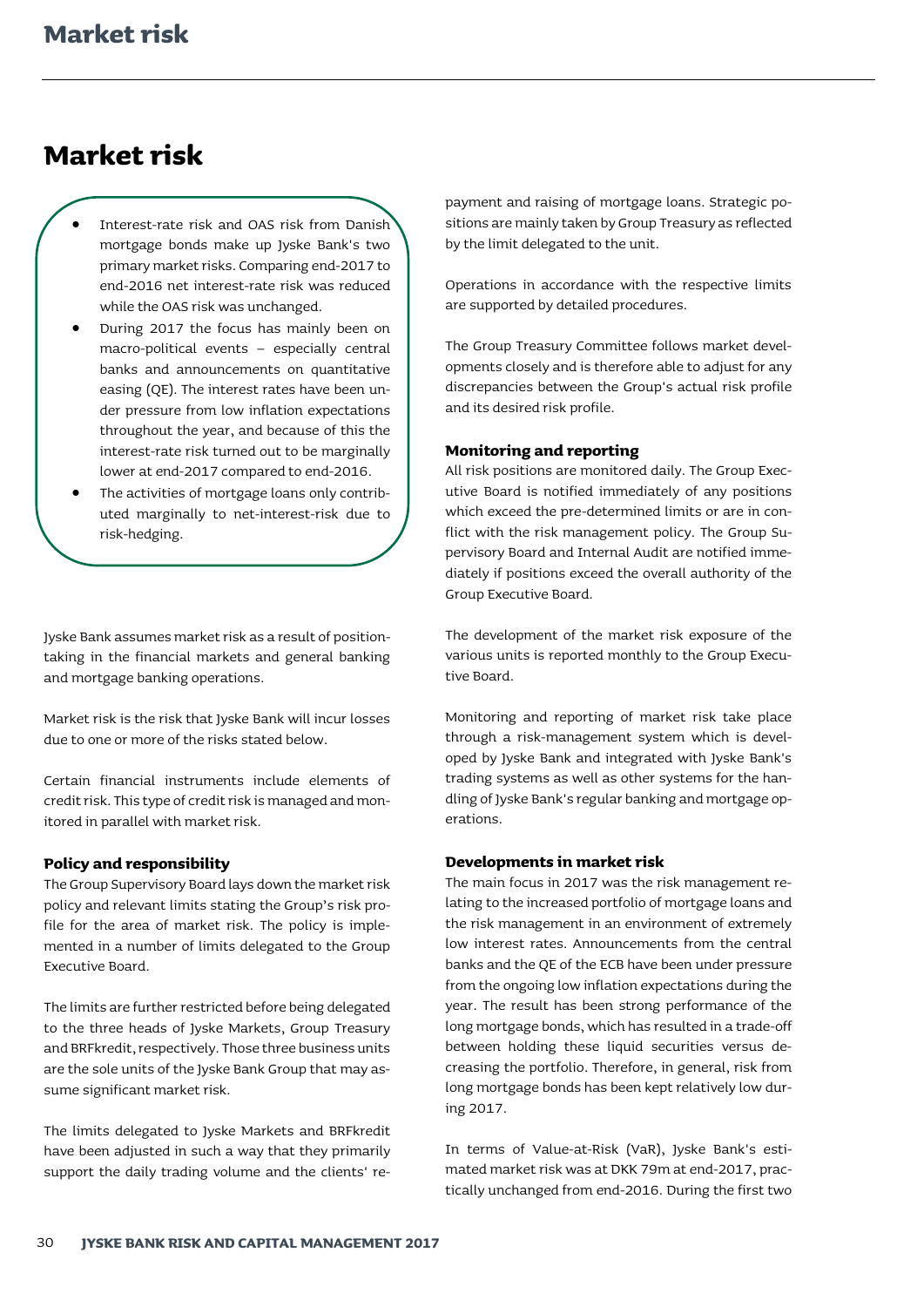quarters of 2017, however, VaR decreased significantly. The strategy was to keep risk levels low – especially the interest rate risk. In general, volatility in the financial markets was low waiting for possible monetary political announcements. Market activity rose again in the second half of 2017, and the level of VaR ended the year close to the level at end-2016.



VaR is sustainable at a moderate level in a group risk perspective and relative to Jyske Bank's desired risk profile.

Jyske Bank's net interest-rate was reduced during 2017, but the reduction can mainly be attributed to the first half of the year. The development throughout the year was affected by the environments of extremely low interest-rates.

In addition to the core business in the form of deposits and loans, the interest-rate risk was dominated by exposures to Danish and international mortgage bonds with short and medium maturities. The Group's OAS exposure relating to Danish mortgage bonds is primarily found in the short-term segments.

In the first quarter of 2017, Jyske Bank's exposure to equities was reduced significantly. The portfolio of foreign currency risks ended the year close to the level at end-2016. Changes during the year are mainly caused by positioning in EUR/DKK. Both the underlying equity portfolio and the currency portfolio are characterised by being well-diversified, and at end-2017 both market risks were at moderate levels relative to Jyske Bank's desired risk profile.

Jyske Bank had a positive view on the market for securitisations in 2017. The investments made by Jyske Bank are in US and European CLOs and European RMBSs, and all investments are in the form of securitisations with a high credit quality and senior status.

#### **Own funds requirements for market risk**

For the calculations of the own funds requirements for market risk, the standardised approach is applied. The own funds requirement for market risk decreased in 2017. The reason was mainly the lower general risk in the portfolio of debt instruments. The reduction primarily took place in the first half of 2017 due to an active strategy to keep level of risk low.

| OWN FUNDS REQUIREMENT FOR MARKET RISK |                          |                          |                          |                          |  |  |  |
|---------------------------------------|--------------------------|--------------------------|--------------------------|--------------------------|--|--|--|
| <b>DKKm</b>                           |                          | 2017                     | 2016                     |                          |  |  |  |
| Risk type                             | <b>REA</b>               | Own funds requirements   | <b>REA</b>               | Own funds requirements   |  |  |  |
| Debt instruments                      | 14,987                   | 1,199                    | 19,559                   | 1,565                    |  |  |  |
| Shares, etc.                          | 4,398                    | 352                      | 3,424                    | 274                      |  |  |  |
| Commodities                           | $\overline{\phantom{a}}$ | $\overline{\phantom{a}}$ | $\overline{\phantom{a}}$ | $\overline{\phantom{a}}$ |  |  |  |
| Currency position                     | 1,970                    | 158                      | 1,603                    | 128                      |  |  |  |
| <b>Total</b>                          | 21,355                   | 1,708                    | 24,586                   | 1,967                    |  |  |  |

#### **Market risk types**

Every market risk type has its own characteristics and is managed by means of individual risk measurements as well as through the Group's VaR model. To hedge market risk, derivatives are used. The management of those is supplemented by risk measurements developed in accordance with conventional option theory, i.e. by calculating the delta, gamma and vega risks of the positions.

The measurement of Jyske Bank's market risk takes into account all products; products in as well as outside the trading portfolio.

#### **Interest-rate risk**

Interest-rate risk is measured on the basis of duration measurements. This measurement is defined as the interest-rate risk resulting from a general rise in interest rates of 1 percentage point (Interest-rate risk 1). Duration expresses the percentage gain or loss generated by a simultaneous 1-percentage point shift in all yield curves.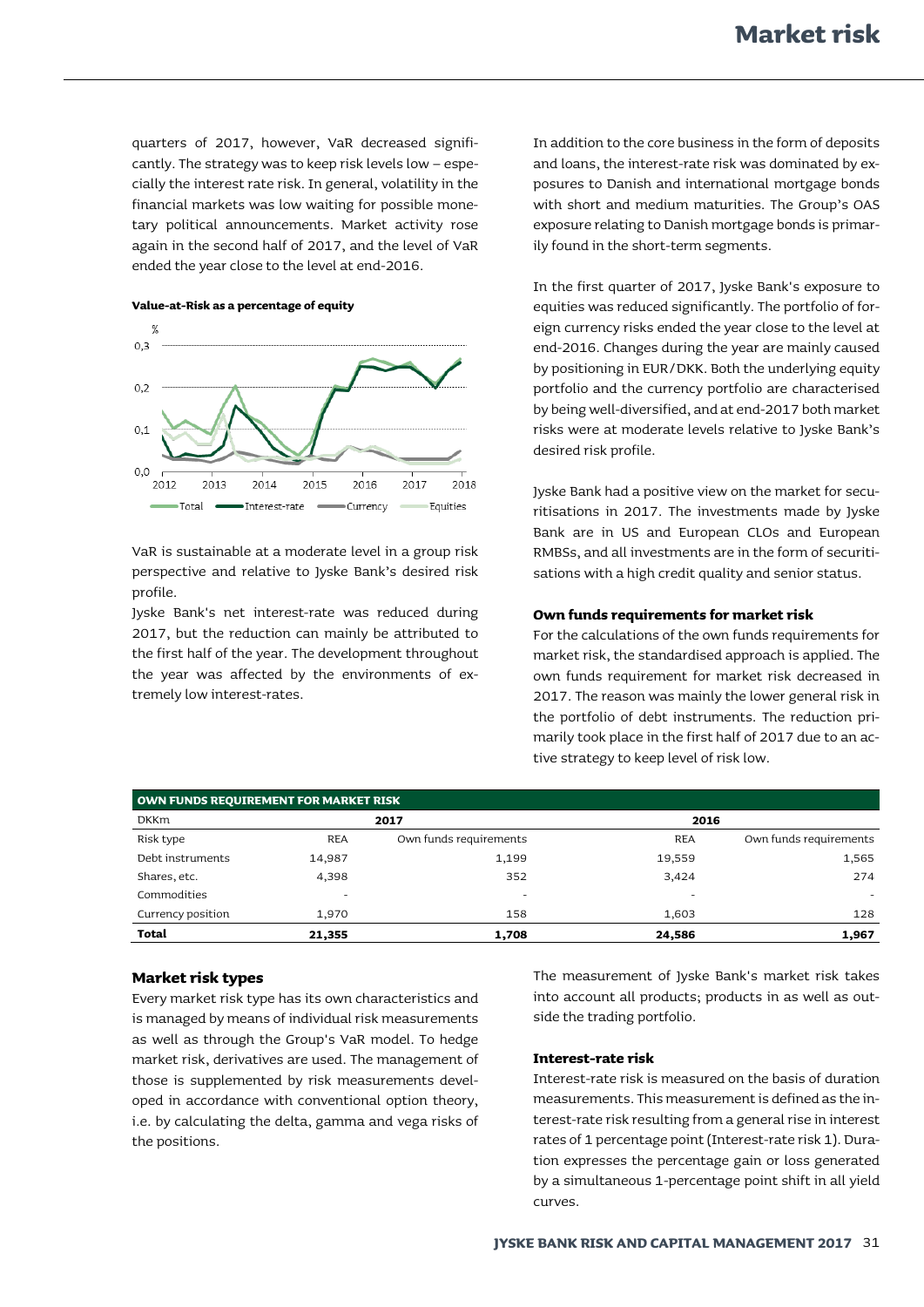Interest-rate risk is calculated on the basis of agreed payments. Jyske Bank has no fixed-rate balances without an agreed due date. Certain loans are fixed-rate loans and can be prepaid. Interest-rate risk 1 is adjusted for this option element.

Jyske Bank has developed a risk-management model that adjusts the key-risk figures for mortgage bonds for the built-in option element of the bonds. Therefore, callable mortgage bonds are included in the interestrate risk with the option-adjusted duration.

Risk management of the Group's portfolio of mortgage bonds is supplemented with limits for and measurement of OAS positions.

Interest-rate risk 1 is supplemented with further management tools, which take into account risks attached to having interest-rate positions in various instruments and currencies. These risks are determined through an independent risk measurement (Interestrate risk 2) and by applying a management tool that determines the spread risk between product-specific yield curves.

#### **Currency risk**

Jyske Bank's currency risk indicators are calculated on the basis of Currency indicator 1 in accordance with the Danish Executive Order on the Presentation of Financial Statements laid down by the Danish FSA. Currency indicator 1 is calculated as the sum of the numerically higher of long or short positions in each currency, measured in DKK.

Currency indicator 1 does not take into account the fact that some currencies are more volatile and perhaps less liquid than others. For management purposes Jyske Bank therefore uses a weighted currency indicator 1 (Jyske Currency Indicator). VaR is furthermore used as a management instrument in respect of currency exposure.

#### **Equity price risk**

The daily measuring of equity price risk distinguishes between equities in- and outside the trading portfolio.

The exposure of the trading portfolio is measured on the basis of the physical equity holdings as well as equity-based instruments. The equity price risk is determined through risk measurements that indicate the maximum loss that Jyske Bank may incur in the event of simultaneous changes in the underlying equity prices of +/-10%.

Moreover, Jyske Bank limits individual exposures to equities in order to limit the concentration risk.

Sector shares etc. are not managed according to the principles applying to the trading portfolio but individual approval is granted.

#### **Shares not held for trading**

The shares not included in the trading portfolio are primarily financial sector shares relating to the ordinary operating activity of the Group.

| <b>SHARES NOT HELD FOR TRADING</b> |      |             |                 |                      |  |  |
|------------------------------------|------|-------------|-----------------|----------------------|--|--|
| <b>DKKm</b>                        | 2017 | 2016        | Unrealised gain | <b>Realised gain</b> |  |  |
| Total                              |      | 3.119 2.776 | 297             |                      |  |  |

The holding increased in 2017 primarily due to increased holdings and positive value adjustments.

Shares not held for trading form part of the basis for Jyske Bank's ordinary business activities. The shares are stated at fair value as described in the accounting policies set out in the Group's annual report. Unrealised capital gains/losses have influenced the operating income.

#### **Commodity risk**

Jyske Bank's exposure to commodities is modest, and the commodity risk is determined and limited according to two risk measurements. The first risk measurement determines Jyske Bank's net exposure to commodities and the other risk measurement determines Jyske Bank's gross exposure.

#### **Exposure to credit risk on financial instruments**

Exposure to credit risk on financial instruments relates to Jyske Bank's bond holdings. The credit element is not reflected in the interest risk measurements and must therefore be managed separately.

Jyske Bank manages its exposure to credit risk on financial instruments by limiting concentration risk expressed as the credit quality of the instruments as defined by ratings granted by recognised international rating agencies. On the basis of the credit quality of the instruments, concentration risk is calculated for rating classes and bond types. This means that there are different limits depending on whether the instrument is a government, a corporate bond or a securitisation.

Finally, a concentration risk limit has been defined geographically and for individual exposures.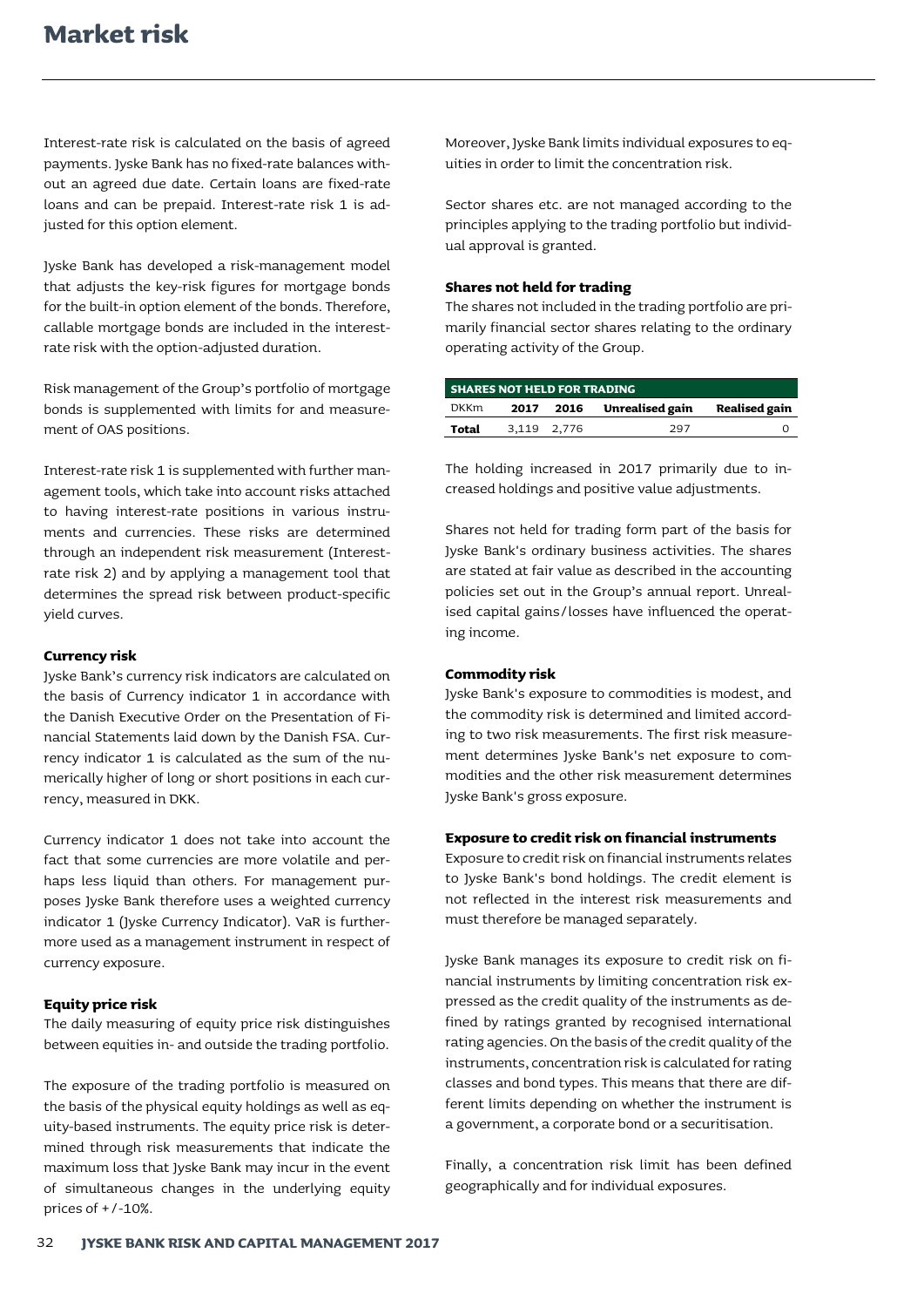#### **Securitisations**

Jyske Bank's activities within securitisation are linked to investment in tranches issued by other institutions and legal entities. Thus Jyske Bank acts neither as an issuer nor as an exposure provider. Investment is made in traditional securitisations and distributed on the following securitisation types:

- RMBS (Residential Mortgage Backed Securities), primarily consisting of AAA-rated senior tranches.
- CLOs/CDOs:
	- o senior tranches rated AAA or AA
	- o mezzanine tranches with a wide rating spread. The portfolio has gradually been reduced by redemptions.

No investments are made in re-securitisations.

The level of the underlying market and credit risks in securitisations is followed continuously and is analysed at least every quarter. The analyses are based on trustee reports and also information from rating agencies or other external sources.

The securitisation types and the geographical exposure of the underlying assets of the portfolio are shown in the table below, from which it appears that the exposure is concentrated in both USA and Europe.

| <b>EXPOSURE TYPES FOR SECURITISATIONS</b> |                 |                |     |               |               |  |  |  |
|-------------------------------------------|-----------------|----------------|-----|---------------|---------------|--|--|--|
| <b>DKKm</b>                               | <b>European</b> | American Other |     | Total<br>2017 | Total<br>2016 |  |  |  |
| <b>RMBSs</b>                              | 978             |                |     | 978           | 1,321         |  |  |  |
| CI O                                      | 428             | 1.322          | 591 | 2.341         | 3.274         |  |  |  |
| ABS and CDO                               | -               | 1              |     | 1             | 68            |  |  |  |
| <b>Total 2017</b>                         | 1,407           | 1,323          | 591 | 3,321         | 4,663         |  |  |  |
| <b>Total 2016</b>                         | 1,681           | 2,114          | 868 | 4,663         |               |  |  |  |

In 2017, Jyske Bank reduced the portfolio of securitizations, net, and primarily the portfolio of American CLOs decreased significantly. The fall was mainly caused by redemptions. Despite the portfolio reduction new investments of good credit quality and with senior status - as in accordance with the risk-management policy - were made in 2017.

It appears from the table below that the most important changes took place in top-rating securitisations. The main underlying investments of the tranches are US and European bank and housing loans.

| BREAKDOWN OF RATINGS (Standard & Poor's / Moody's) |       |       |  |  |
|----------------------------------------------------|-------|-------|--|--|
| <b>DKKm</b>                                        | 2017  | 2016  |  |  |
| AAA / Aaa                                          | 2,699 | 3,947 |  |  |
| AA / Aa                                            | 502   | 577   |  |  |
| A/A                                                | 120   | 134   |  |  |
| BBB / Baa                                          |       |       |  |  |
| BB/Ba                                              |       |       |  |  |
| Lower or no rating                                 |       | 5     |  |  |
| Total                                              | 3,321 | 4.663 |  |  |

#### **Own funds requirements for securitisations**

Both the AIRB approach for credit risk and the standardised approach for market risk are used for determining the own funds requirement for the portfolio of securitisations, because the portfolio breaks down into two sub-portfolios: one that is placed in and one outside the trading portfolio.

The own funds requirement for securitisations decreased in 2017. Despite of new investments in securitisations of good credit quality, redemptions in the portfolio more than equalled this which in net value caused the own funds requirements for securitisations to decrease in 2017. The own funds requirement according to risk weights appears below. Both sub-portfolios were characterised by high concentration in the low-risk weight ranges.

| OWN FUNDS REQUIREMENT FOR SECURITISATIONS |                          |                        |          |                        |  |  |  |
|-------------------------------------------|--------------------------|------------------------|----------|------------------------|--|--|--|
| <b>DKKm</b>                               |                          | 2017                   | 2016     |                        |  |  |  |
| Risk weight - ranges                      | Exposure                 | Own funds requirements | Exposure | Own funds requirements |  |  |  |
| $<$ 20%                                   | 3,254                    | 21                     | 4,577    | 28                     |  |  |  |
| $\leq$ 20% < 50%                          | 67                       |                        | 81       | $\overline{2}$         |  |  |  |
| $\leq$ 50% < 100%                         | ۰                        |                        | ٠        |                        |  |  |  |
| $\leq$ 100% < 1,250%                      | $\overline{\phantom{a}}$ | -                      | ۰        |                        |  |  |  |
| 1,25%                                     | $\overline{\phantom{a}}$ | -                      | 5        | 5                      |  |  |  |
| <b>Total</b>                              | 3,321                    | 22                     | 4,663    | 35                     |  |  |  |
| Of which in the trading portfolio         | 1,263                    | 10                     | 3,672    | 23                     |  |  |  |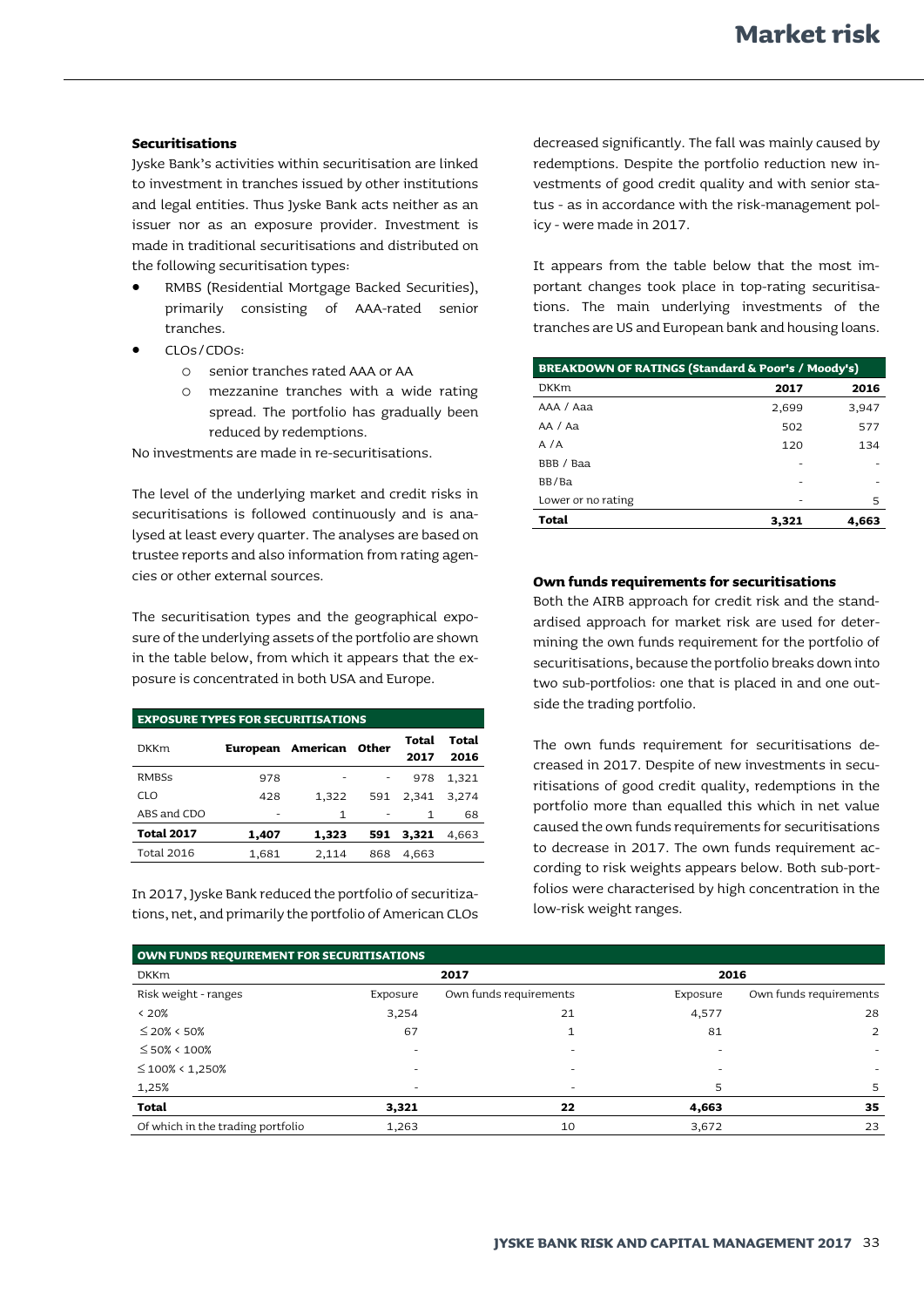## <span id="page-35-0"></span>**Liquidity risk**

- During 2017 the Group had a very high degree of excess coverage in terms of the stress-based internally delegated limits and guidelines.
- The composition of the Group's liquidity buffer changed during 2017, as the Groups position in Danish mortgage bonds was reduced and the Group's EUR deposits at the ECB increased significantly.
- After a significant reduction of the Group's mortgage related refinancing risk, the refinancing risk remained stable at a moderate level throughout 2017.
- Deposit and money market rates were persistently negative during 2017, keeping fixed term deposits at a structurally low level whereas demand deposits continued to increase.
- The international capital markets were very strong in 2017 and credit spreads tightened significantly across all asset classes throughout the year. The Group took advantage of the favorable market conditions in 2017 to issue five new EUR denominated public bonds in the primary market.

Liquidity risk occurs due to funding mismatch in the balance sheet. The Group's liquidity risk can primarily be attributed to its bank lending activities as the bank loan portfolio has a longer contractual duration than its average funding sources. The liquidity risk at BRFkredit is limited due to the adherence to the balance principle of the mortgage legislation for SDO issues (covered bonds).

#### **Objective and overall setup**

The Group Supervisory Board determines the liquidity profile expressed as the balance between the risk level and the Group's costs of managing liquidity risk. Jyske Bank's liquidity management must ensure adequate short- and long-term liquidity so the Group in due time can honour its payment obligations by having reasonable funding costs.

#### **Organisation, management and monitoring**

The Group Supervisory Board has adopted a liquidity policy which defines specific critical survival horizons for the Group during adverse stress scenarios. Based on these general guidelines, the Group Executive Board has defined specific operational limits for Jyske Markets as well as Group Treasury, which monitor and manage liquidity on a daily basis in accordance with the limits and liquidity policies adopted. Group liquidity management is conducted by Group Treasury at Jyske Bank A/S.

BRFkredit is subject to liquidity-related restrictions in respect of investment profile in the securities portfolio, repo borrowing as well as money-market placements outside the Group to ensure that transactions of BRFkredit are in line with statutory requirements as well as the internal guidelines at BRFkredit and at Group level.

Liquidity positions are monitored daily by Market Risk & Models for observance of the delegated limits. Liquidity positions that exceed the authorised limits are reported immediately according to the business procedure relating to market risks.

The Group's responsibility for issuing bonds in the capital market (senior debt as well as subordinated Tier 2 and AT1 capital) is centralised at Group Treasury. When necessary, liquidity or capital can be distributed from Jyske Bank A/S to BRFkredit and other financial subsidiaries. Jyske Bank provides liquidity commitment to Jyske Bank Gibraltar and Jyske Finans at an unsecured level. As a mortgage credit institution, BRFkredit must comply with mandatory overcollateralization within the scope of the privileged position of covered bond investors in a bankruptcy scenario. In a scenario with declining house prices BRFkredit may need to have liquidity injected into its capital centres from Jyske Bank to fund supplementary collateral and to ensure the capital centre's compliance with S&P's over-collateralisation requirements (OC requirements).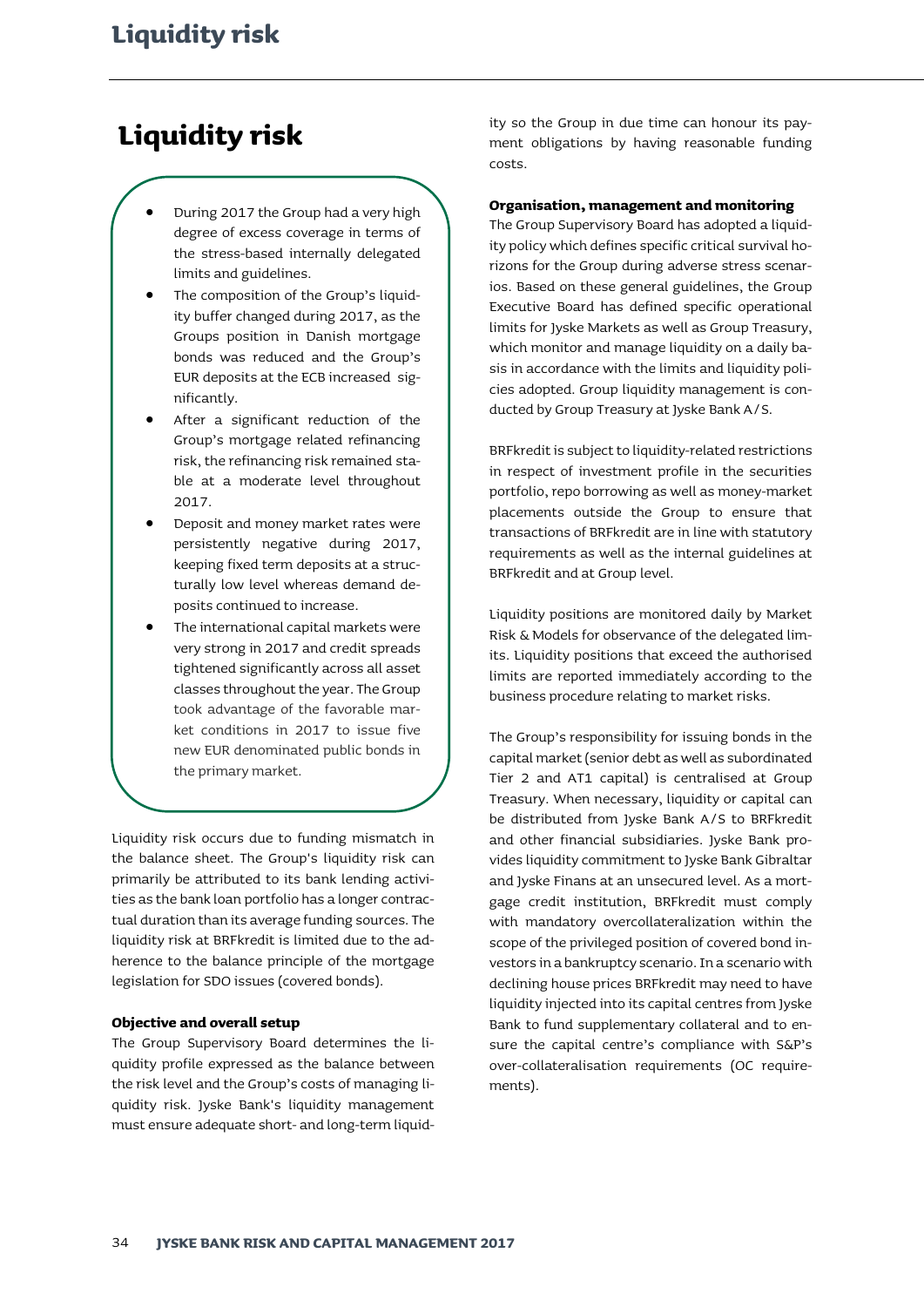#### **Group liquidity flows Short-term liquidity management**

Short-term operational liquidity is managed by Jyske Markets, which is active in the international money markets as a trader in all major currencies and related derivatives and as a market-maker in the Nordic inter-bank money markets. Jyske Markets has been granted specific limits for the maximum placement of longer-term deposits in the same markets. Short-term funding in these markets forms part of the overall Group limits for shortterm funding within strategic liquidity management.

#### **Strategic liquidity management**

Strategic liquidity is managed by Group Treasury based on measurement of the Group's liquidity position in various stress scenarios. The asset side of the liquidity balance is broken down and grouped in order of liquidity whereas the financial liabilities are grouped according to expected run-off risk in various scenarios. The analyses apply scenariospecific expectations of client behaviour in those cases where contractual maturities are considered not to give a true and fair view of the actual maturities of deposits or loans. In relevant stress scenarios, the liquidity buffer is used to cover negative payment gaps.

Group Treasury is responsible for ensuring that the Group can at all times meet the critical survival horizons in the three scenarios used in strategic management:

**Scenario 1** is a severe Jyske Bank-specific stress scenario which is monitored daily and is included as the key ratio in the limit structure. The scenario is a severe stress scenario with a short critical survival horizon of 90 days. The Group must hold a sufficient liquidity buffer to be able to withstand nonmarket access to a broad part of its price- and credit-sensitive funding sources. In addition to failure to obtain refinancing in the capital markets through inter-bank loans, CP and EMTN issues, runoff of all large demand and term deposits from the corporate and retail client segments is assumed.

**Scenario 2** is a broad sector stress scenario which is monitored on a regular basis as part of the internal liquidity management. The scenario also includes a widespread, general capital and money market crisis that entails the situation that the

Group cannot re-finance in the capital markets in the form of inter-bank loans, CP and EMTN issues. To some extent, the crisis spreads to personal and corporate clients and results, among other things, in drawdown by large corporate clients of unutilised lines and commitments. Jyske Bank also sees stagnation in deposit growth. The target is a horizon of six months, during which time basic banking activities must be maintained.

**Scenario 3** is a capital market stress scenario which is monitored on a regular basis as part of the internal liquidity management. The scenario assumes a non-Jyske Bank-specific capital market crisis with a survival horizon of at least one year. The Group must be able to withstand run-off of moneymarket and capital-market funding in the form of funding in the interbank market as well as CP and EMTN issues. Based on the scenario of low economic growth in Denmark resulting in higher savings in the private sector, an unchanged volume of deposits as well as loans and advances is presumed.

#### **Liquidity contingency plan**

The liquidity contingency plan comes into force if the Group can only meet the internally delegated limits at very high costs or is ultimately unable to do so within the critical horizons. The plan determines a broad range of initiatives that can be used to strengthen the Group's liquidity position.

In 2017, Jyske Bank had a very high degree of excess coverage in terms of the stress-based internally delegated limits and guidelines.

#### **Group funding structure**

From the perspective of liquidity risk, Jyske Bank's overall balance sheet structure is reflected in the following chart.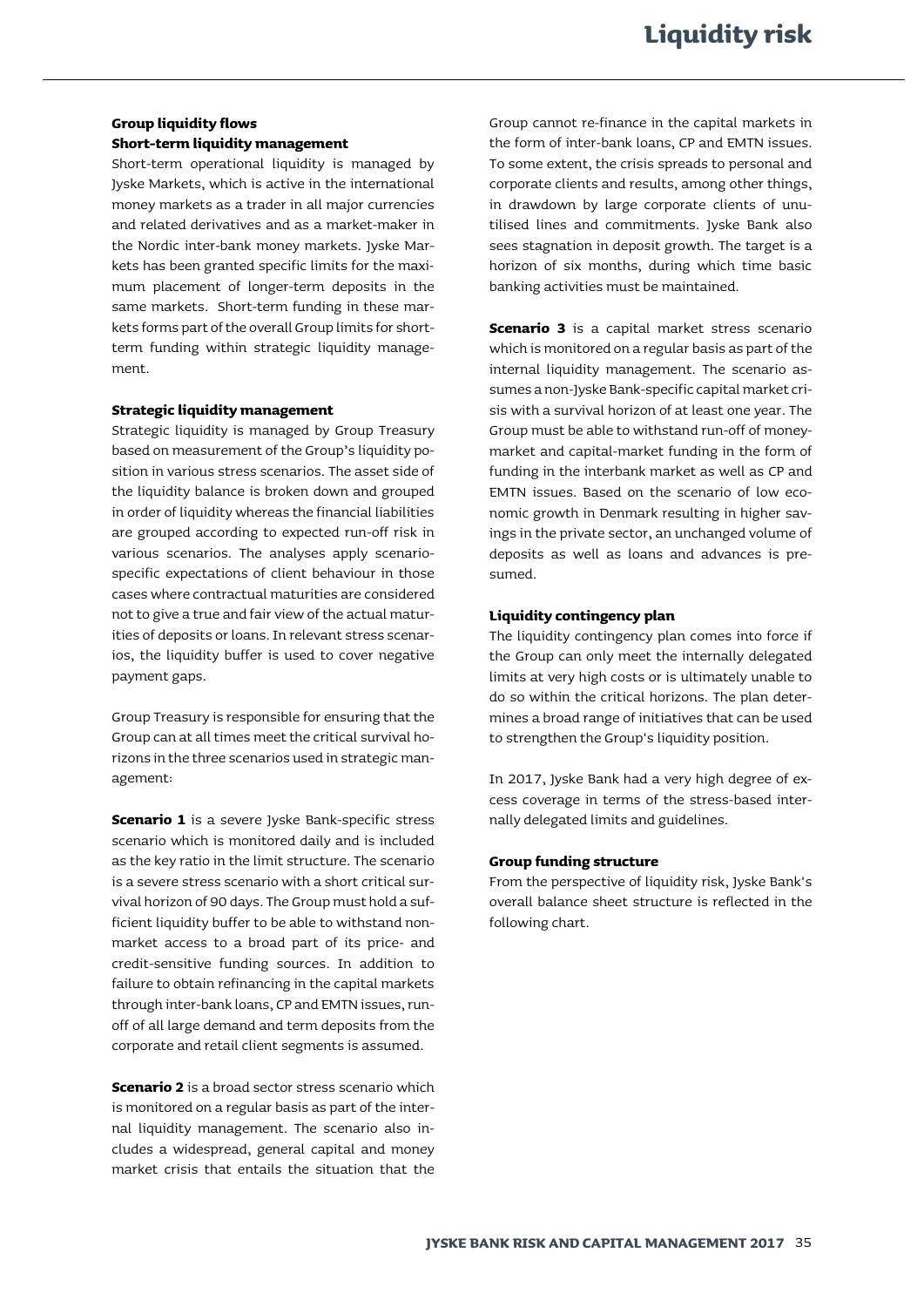### **Liquidity risk**



The chart shows how BRFkredit's mortgage activities are reflected in the Group balance sheet in the form of mortgage loans funded by issued covered bonds (SDOs).

In addition to mortgage bonds, the Group's primary source of funding is deposits from clients, and it has a sound and well-diversified client deposit base. As reflected in the chart, client deposits funded 119 % of the bank loans<sup>3</sup> at end-2017, against 116% the previous year. Interest rates remained in negative territory during 2017 and fixed term deposits are still at a structurally low level, whereas demand deposits have increased. Jyske Bank has since December 2016 priced deposits on demand from corporate and SME clients at negative interest rates to reflect the persistently negative interest rate environment and to avoid arbitrage between demand deposits and fixed term deposits.

The Group's deposit surplus contributes to the funding of the Group's net holdings of securities $4$ . Other important funding sources are primarily short- and long-term bonds issued in the international capital markets. In addition, Jyske Markets funds its own wholesale-related activities by taking up unsecured loans in the wholesale fixed-term and interbank markets. Continuous activity in the above-mentioned markets enhances the possibility of refinancing short-term positions and is a natural part of the business of Jyske Markets.

#### **The Group's liquidity buffer**

 $\overline{a}$ 

Jyske Bank's liquidity buffer consists solely of assets which are not pledged as collateral or used in the day-to-day operations of the Group. Such assets may be sold immediately or pledged as collateral for loans and are therefore a swift and efficient source of liquidity. The procurement of secured funding does not depend on Jyske Bank's creditworthiness, but solely on the quality of the assets that can be offered as collateral. The measurement of the Group's liquidity buffer takes into account haircuts of the relevant assets.

Jyske Bank's holding of securities is divided into three groups in the internal liquidity management in order of liquidity:

- 1) **Ultra-liquid assets (intra-day liquidity)** Assets placed with the Danish Central Bank or the ECB with intra-day liquidity effect: Cash deposits at the ECB or the Danish Central Bank, certificates of deposit with the Danish Central Bank.
- 2) **Very liquid assets (central bank eligible)** Assets eligible for borrowing transactions in the Danish Central Bank or the ECB: Danish government and mortgage bonds and covered bonds, European covered bonds, RMBS and government bonds.
- 3) **Non-central bank eligible assets (not eligible at central banks):** Other negotiable securities with a longer realisation time frame. Securities in this group consist primarily of assets denominated in currencies other than DKK and EUR as well as Emerging Market bonds, corporate and structured bonds and equities.

Jyske Bank has adopted a general policy for the size and quality of its liquidity buffer, which is adjusted to suit the Group's balance sheet composition and risk profile. In practice, the liquidity buffer policy implies that the liquidity buffer consists predominantly of assets from liquidity group 1 and 2. It is thus Jyske Bank's policy that it must be able to meet the limit of the survival horizon of stress scenario 1 merely by freeing assets from liquidity group 1 and 2.

At end-2017, Jyske Bank had a definite overweight of very liquid assets as illustrated by the below chart.

<sup>&</sup>lt;sup>3</sup> Incl. of new home loan products on the balance sheet of Jyske Bank A/S.

<sup>4</sup> Repo holdings have been netted, i.e. repo has been deducted and repo reverse added. Adjustments have been made for loans with central banks.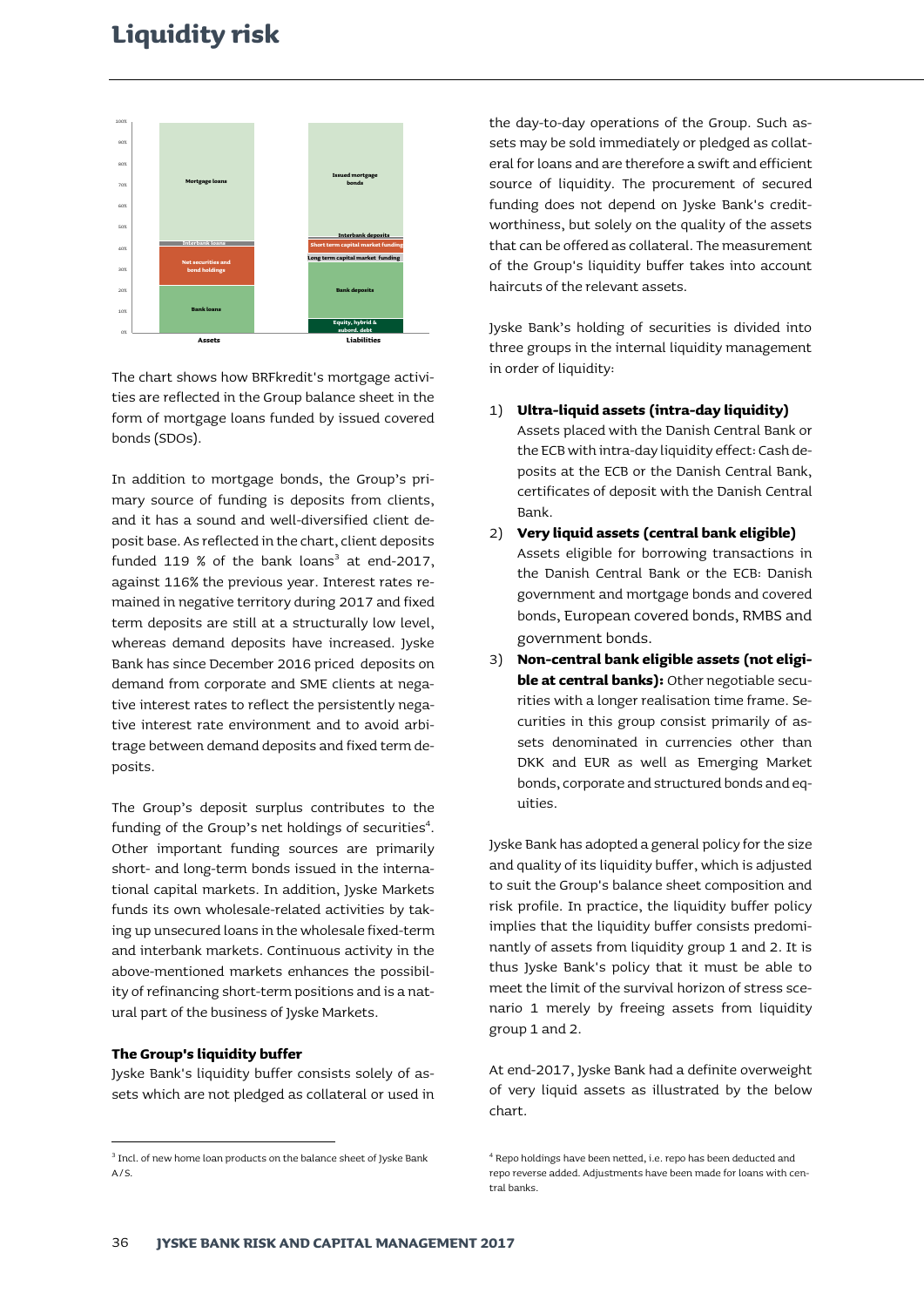

The Groups holdings of Danish mortgage bonds was reduced during 2017. As the proceeds have predominantly been placed at the Groups deposit account with the ECB the share of ultra-liquid assets increased significantly during 2017.

The table below shows the development of Jyske Bank's liquidity buffer over a 12-month period under stress scenario 3. At end-2017, the Group's liquidity buffer amounted to DKK 73bn against DKK 77bn at end-2016. The reserve consists mainly of Danish mortgage bonds and covered bonds. DKK 65bn of the buffer is eligible at either the Danish Central Bank or the ECB.

| Liquidity reserve and run-off |      |      | Index $\overline{17/16}$ |
|-------------------------------|------|------|--------------------------|
|                               | 2017 |      |                          |
| Beginning of period           | 72.8 | 76.9 | 95                       |
| 3 months                      | 54.2 | 55.1 | 98                       |
| 6 months                      | 49.6 | 45.5 | 109                      |
| 9 months                      | 47.8 | 42.3 | 113                      |
| 12 months                     | 42.8 | 37.3 | 115                      |
| 24 months                     | 42.0 | 31.9 | 131                      |

#### **Capital markets & funding activities**

Maintaining a diversified investor base ensures strong access to the international capital markets which is of high strategic importance to the Group to manage the Groups long-term liquidity risk profile. The objective is met partly through ongoing debt IR activities as well as via bond issuance activities.

Although there have been periods of geopolitical volatility during 2017, it has not put a damper on the overall positive dynamics in the international capital markets. The ECB's monetary policy and debt-purchase programs have ensured a persistent very large amount of liquidity in the market. Combined with a relatively limited supply of new bonds, credit spreads on both SDOs, senior debt, supplementary capital (Tier 2) and AT1 capital have tightened continuously and as at end-2017 credit spreads remain at low levels. The largest absolute credit spread tightening was seen in capital instruments, where 2017 provided the lowest credit spreads since 2007.

During 2017 the Group issued five new public bonds in the EUR market. The high level of issuance activity cemented the Group's strong access to the international capital markets.

| age bonds                                                                          | Type         |                |            | EURm Value date Maturity date Issuer call date                                 | EUR coupon and/or<br>creditspread                                                                                                                                                                    |
|------------------------------------------------------------------------------------|--------------|----------------|------------|--------------------------------------------------------------------------------|------------------------------------------------------------------------------------------------------------------------------------------------------------------------------------------------------|
| eeds have:                                                                         | Tier 2       | 300 05-04-2017 | 05-04-2029 |                                                                                | 05-04-2024 2.25% (EUR m/s + 1.8%)                                                                                                                                                                    |
| ps deposit.                                                                        | Senior debt  | 500 02-06-2017 | 02-06-2020 |                                                                                | 3M Euribor + 0.35 %                                                                                                                                                                                  |
| a-liquid as-                                                                       | Covered bond | 500 30-08-2017 | 01-07-2024 |                                                                                | 0.375% (EUR m/s +0.02%)                                                                                                                                                                              |
|                                                                                    | AT1          | 150 21-09-2017 | perpetual  | 21-09-2027 4.75%                                                               |                                                                                                                                                                                                      |
|                                                                                    | Senior debt  | 500 01-12-2017 | 01-12-2022 |                                                                                | 3M Euribor + 0.30 %                                                                                                                                                                                  |
|                                                                                    |              |                |            | *) On the Tier 2 and AT1 bonds the coupon/credits pread is until the call date |                                                                                                                                                                                                      |
| nt of Jyske<br>period un-<br>Group's li-<br>gainst DKK<br>s mainly of<br>onds. DKK |              |                |            | 3.3bn compared to DKK 1.1bn at end-2016.                                       | At end-2017, senior unsecured debt issued under<br>the EMTN programme amounted to DKK 15.8bn<br>against DKK 18.3bn at end-2016. Outstanding is-<br>sues of subordinated Tier 2 notes amounted to DKK |
| the Danish                                                                         |              |                |            |                                                                                | At end-2017, outstanding bonds under the CP pro-<br>gramme amounted to DKK 16bn (EUR 2.2bn)                                                                                                          |
|                                                                                    |              |                |            |                                                                                | against DKK 27.6bn (EUR 3.7bn) at end-2016. The                                                                                                                                                      |
| Index 17/16                                                                        |              |                |            |                                                                                | weighted residual maturity of the CP outstandings                                                                                                                                                    |

At end-2017, outstanding bonds under the CP programme amounted to DKK 16bn (EUR 2.2bn) against DKK 27.6bn (EUR 3.7bn) at end-2016. The weighted residual maturity of the CP outstandings as of end-2017 was 5 months compared to 4 months at end-2016. The decline in the outstandings during 2017 is primarily related to a clientdriven reduction of the Group's reverse repo loans and the increase in the deposit base. Although the Group's need for short senior funding was reduced during 2017, it remains of strategic importance for the Group to maintain liquidity in the CP programme.

#### **Group refinancing risk**

Refinancing risk is the risk of a financial institution not being able to refinance maturing deposits, senior debt, covered bonds or other liabilities, or the risk that the refinancing cost will be so high that it will adversely affect net interest income.

The refinancing risk of deposits and senior unsecured funding at Jyske Bank is addressed, monitored and managed via the Group's internal limits and the integration of stress scenarios in daily liquidity risk management. The Group's refinancing risk measured by volume is dominated by BRFkredit's mortgage bonds.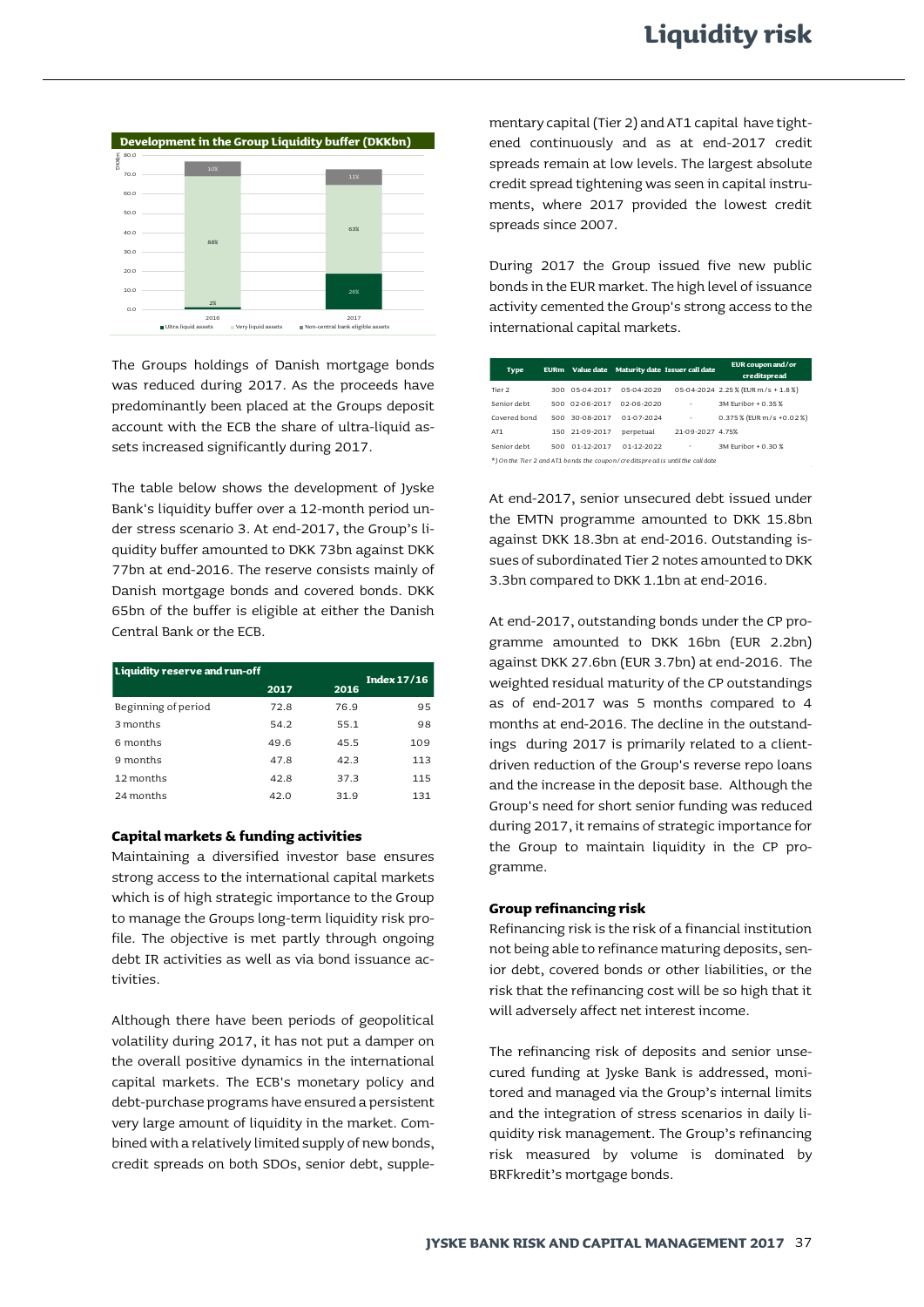### **Liquidity risk**

#### **Refinancing risk covered bonds**

Through BRFkredit the Group is a major issuer in the Danish market for SDOs and has a high dependency on secured capital market funding on a covered bond basis. BRFkredit funds the majority of Jyske Bank's home loan products under the joint funding agreement between BRFkredit and Jyske Bank in addition to their own direct mortgage lending activities.

BRFkredit's outstanding volume of SDOs increased from DKK 272.7bn at end-2016 to DKK 299.5bn at end-2017. The refinancing risk from mortgage activities has remained moderate during 2017 following a significant reduction during 2016, ensuring Group compliance with the (expected) NSFR as well as the Danish FSA's supervisory diamond.

Long fixed rate convertible SDOs have no refinancing risk. The proportion of SDOs with refinancing risk amounts to DKK 192.2bn and 64% of BRFkredit's total outstanding volume of SDOs. The maturity profile for SDOs with refinancing risk, as of end-2017, is illustrated in the chart below.



#### **Refinancing of senior debt and capital instruments**

Refinancing risk at Jyske Bank A/S is related to the wholesale fixed term market, the interbank market, the CP and senior unsecured bond markets. In addition, refinancing of the Group's capital instruments according to the Group's capital targets and capital policy must also be addressed. Furthermore, monitoring and assessing the structure and quality of the deposit base is imperative to assess the overall need for longer dated funding to hedge overall refinancing risk.

The Jyske Bank Group has a high quality deposit base with a high proportion of small deposits from SMEs and private individuals.

The run-off of wholesale fixed term deposits, interbank deposits, CP and EMTN issues is monitored and managed via the internal stress scenario 1. In addition, the Group has limits on the maximum funding in each separate short term funding market and a rolling 12-month guideline on the maximum amount of senior debt maturing within a 12 month horizon.

The run-off profile of the Group's senior unsecured debt and the issuer call date profile of outstanding Basel III compliant capital instruments as of end-2017 is illustrated in the chart below.



By end-2017, in the course of the ordinary management of the run-off profile, the Group has bought back EMTN issues with a shorter time to maturity in the amount of DKK 1,861m.

#### **MREL & issuance of senior non preferred bonds**

In the autumn of 2017, the Danish FSA announced that senior unsecured debt issued before 1 January 2018 can be included in the Group's MREL from the entering into force of the MREL requirement on 1 January 2019 until the end of 2021 ("grandfathering").

The Danish FSA requires that the Group must meet the MREL requirement with contractually subordinated debt (senior non-preferred "SNP") from 1 January 2022. The Group therefore expects that over the years 2018-2021 there will be a gradual replacement of the Group's current senior unsecured bonds (senior preferred "SP") with the new asset class SNP.

#### **Debt buffer requirement at BRFkredit**

As part of the Danish BRRD framework, mortgage credit institutions are required to establish a debt buffer equal to 2% of their total (unweighted) mortgage lending to facilitate a more flexible resolution process. The debt buffer requirement will gradually be implemented from 2016 until 2020, with 60% in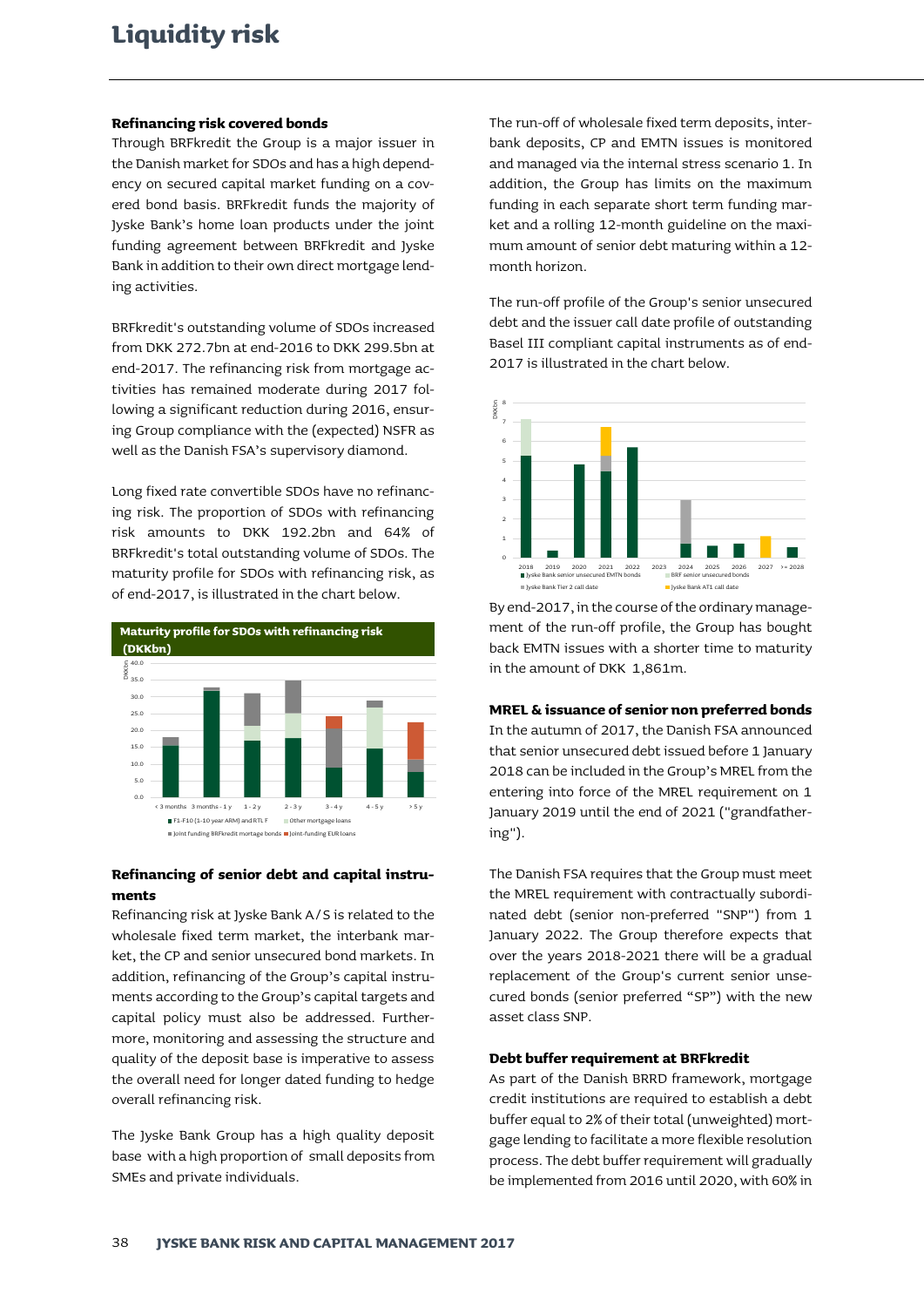### **Liquidity risk**

2017, 80% in 2018, 90% in 2019 and the full 100% in 2020, representing 2% of total (unweighted) mortgage lending.

As illustrated in the table below BRFkredit fully complies with the debt buffer requirement based on its high capitalisation.

| Debt buffer in BRFkredit |       |                                           |                                                                |  |  |  |
|--------------------------|-------|-------------------------------------------|----------------------------------------------------------------|--|--|--|
|                          | (%)   | <b>Requirement</b> Requirement<br>(DKKbn) | <b>Capital availabe to fullfill</b><br>the requirement (DKKbn) |  |  |  |
| 2016                     | 0.60% | 1.641                                     | 7.411                                                          |  |  |  |
| 2017                     | 1.20% | 3.709                                     | 7.723                                                          |  |  |  |

Capital available is the capital not used to comply with the minimum capital requirement from the Danish FSA, and senior debt. BRFkredit will at any given time have adequate access to capital and funding to fulfil the debt buffer requirement.

#### **Funding plans**

The Group's funding plans in the international capital markets will in the coming years include an annual SNP benchmark bond (EUR 500 million) and an SDO benchmark bond in EUR from BRFkredit.

#### **Liquidity risk legislation and supervisory diamond**

The critical survival horizon for the Group's stress scenario 1 remains a key short term limit and part of overall liquidity risk management, but from 2017 an adjusted version of the LCR on a daily basis has also been part of the limit structure to achieve unambiguousness in the monitoring and in the limits set.

As of end-2017, the Group's LCR was 189% compared to 193% as of end-2016. The composition of the Group's LCR buffer net of haircuts as of end-2017 is shown below:

| <b>Group LCR buffer</b> |              |      |
|-------------------------|--------------|------|
| <b>Asset classes</b>    | <b>DKKbn</b> | $\%$ |
| Level 1a                | 38.4         | 51   |
| Level 1 <sub>b</sub>    | 33.0         | 44   |
| $level 2a + 2b$         | 3.3          | 4    |
| Total                   | 74.8         | 100  |

The development in the Group's LCR liquidity buffer, the net LCR outflow and the LCR ratio on a quarterly basis is illustrated in the graph below.



Currently the Group's minimum target for the LCR is a Group LCR of 150%, with some flexibility regarding the actual composition of the buffer. The primary focus in the management of the Group's LCR buffer is on the total amount of LCR eligible Level 1 and Level 2 assets whereas the split between Level 1a and other eligible LCR assets is of secondary importance as far as overall compliance is achieved.

As a Danish O-SII, Jyske Bank has been instructed to comply with a modified LCR requirement in EUR. The modification consists of three essential elements:

1) There is no cap on the amount of EUR Level 1b and Level 2 assets.

2) There is no limit to the recognition of inflow from derivatives in EUR.

3) There is no requirement to keep EUR reserves for potential cash outflow from derivatives.

The regulatory requirement came into force on 1 October 2016 (by 60%) and was fully phased in by October 2017. Jyske Bank is fully compliant with a substantial buffer to the 100% requirement as of end-2017.

From 30 June 2018, the Group must also comply with the Danish Financial Supervisory Authority's new liquidity ratio, in the supervisory diamond. The ratio is a simplified version of LCR. The liquidity reserve has no minimum requirement for the proportion of 1a assets and holdings of own SDOs are included, but the survival horizon is extended to 90 days. At the end of 2017, the Group's ratio could be calculated at 145.5 % and the Group thus already complies with the new requirement.

It is expected that the Net Stable Funding Ratio will be a statutory requirement within the coming years. In the first draft of the NSFR from the EU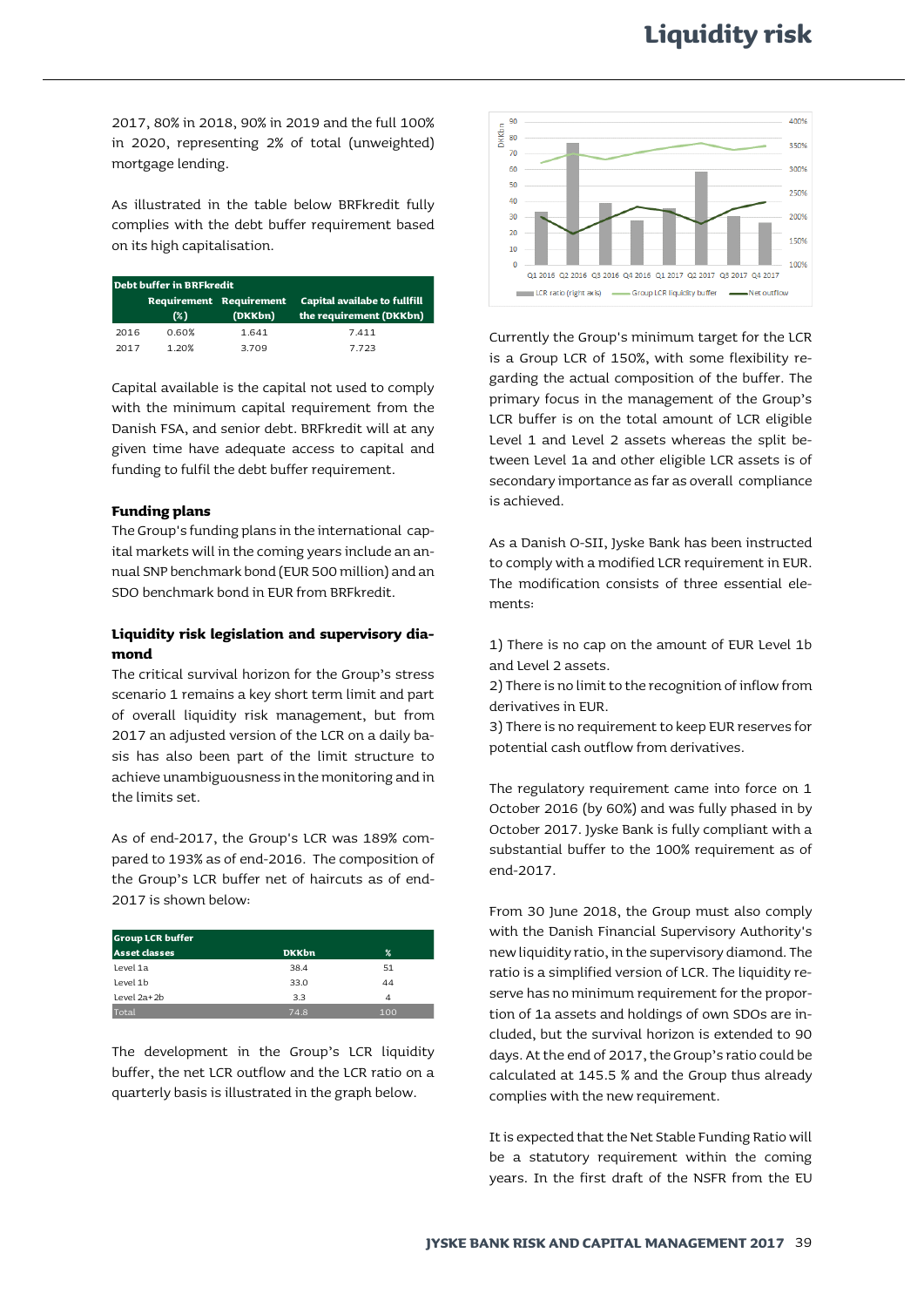Commission late 2016, Danish mortgage bonds governed by the "extension trigger" are recognised as "closely related to the loans" which means that NSFR compliance at BRFkredit will be easier to achieve. At group level Jyske Bank was fully NSFR compliant throughout 2017 with the current tougher Basel recommendations and the Group NSFR as of end-2017 was 103.6 % compared to 102.3% end of 2016.

#### **Funding in the supervisory diamond**

The benchmark of the supervisory diamond for mortgage credit institutions relating to loans with short-term funding must be met as of 2020. To comply with the benchmark, the proportion of loans that is re-financed per quarter must be less than 12.5% of the total loan portfolio, and annually the proportion must amount to less than 25% of the loan portfolio.

Compliance with the funding requirements of the supervisory diamond was reached at end-2016.

| Loans with frequent interest-rate fixing | <b>Benchmark</b> | 2017 | 2016   |  |
|------------------------------------------|------------------|------|--------|--|
| -refinancing (annually) $*$              | $< 25 \%$        | 199% | 16.2 % |  |
| -refinancing (quarterly)                 | $< 12.5 \%$      | 4.7% | 10.3%  |  |
| $*$ )Last 12 months                      |                  |      |        |  |

#### **Asset encumbrance**

Asset encumbrance is a natural and inevitable part of the Group's daily activities. However, a large asset encumbrance on the Group's assets will entail a structural subordination of the Group's unsecured creditors. To ensure that the Group at all times has access to unsecured funding, a policy has been established to ensure that asset encumbrance is not extended to any inexpedient extent.

At Jyske Bank, the following types of asset encumbrance of material extent have been identified. The primary sources of asset encumbrance stem from the following:

- Issuance of covered bonds
- Periodical short term funding in central banks (Danmarks Nationalbank and the ECB)
- Repo financing

 $\overline{a}$ 

Derivatives and clearing activities

| <b>ASSETENCUMBRANCE</b>            |        |          |
|------------------------------------|--------|----------|
| <b>DKKhn</b>                       | 2017   | 2016     |
| Total encumbered assets            | 368.6  | 332.9    |
| - of which: derivatives collateral | 6.6    | 12.5     |
| - of which: REPO                   | 29.5   | 32.3     |
| - of which: Central Bankfunding    | O      | $\Omega$ |
| - of which: covered bonds-issuance | 324.5  | 273.2    |
| - of which: other assets           | O      | $\Omega$ |
| <b>Total assets</b>                | 597.4% | 586.7%   |
| <b>Encumbrance ratio</b>           | 61.7%  | 56.7%    |

As the amounts in the above table<sup>5</sup> suggest, the issuance of covered bonds is by far the most substantial source of encumbrance. Encumbrance occurs through BRFkredit both as mortgages provided directly by BRFkredit and as mortgages provided by Jyske Bank with a subsequent joint funding. Issuance of covered bonds is a long-term and strategically important instrument to ensure stable and attractive funding.

The Group does not wish to be structurally dependent on funding its activities from central banks and liquidity management is performed at a prudent level trying to avoid such funding. On the other hand, in case of larger unexpected flows, periodic short term borrowing cannot be ruled out and is regarded as a natural tool for borrowing of last resort.

Participation in the repo market for institutional clients and other financial institutions forms an integral part of the business model of Jyske Markets. It is the policy that such repo transactions are covered by collateral agreements (CSA) so the Group does not assume credit risk through such transactions. Repo transactions are solely carried out on liquid assets where the market price can be observed in the market. Also, repo transactions are included as a natural element of the management of the Group's liquidity buffer. Even though repo transactions form an important element in Jyske Markets, these can fairly quickly be scaled up or down.

Derivatives and clearing activities involve asset encumbrance via agreements on provision of financial collateral. The Group strives to ensure that collateral is primarily received and given through cash but includes also provision of collateral in the form of bonds.

 $^{\rm 5}$  Asset encumbrance is specified in further detail according to the requirements as per the CRR on www.investor.jyskebank.com/investorrelations/capitalstructure.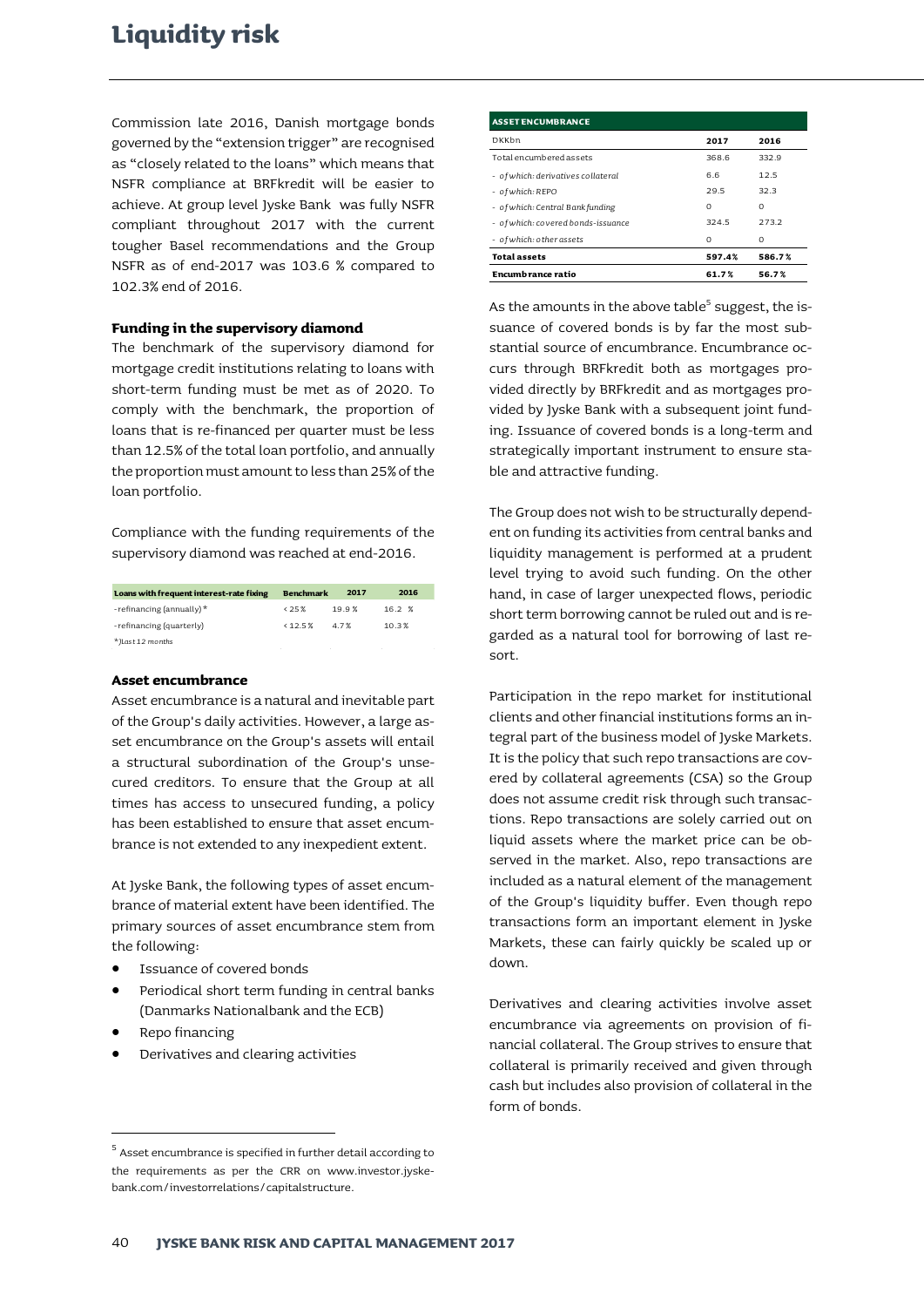#### **Credit ratings**

The Jyske Bank Group is rated by Standard & Poor's (S&P). Since 2011 Jyske Banks senior rating has been A- with a stable outlook. BRFkredit has the same rating as Jyske Bank. The rating of subordinated Tier 2 capital is BBB, and the rating of AT1 capital is BB+ as the Tier 2 rating and the AT1 are notched down by two and four notches, respectively from the SACP.

In January 2018, S&P published an updated rating report on Jyske Bank.

S&P's rating reflects S&P's expectation that the Group can maintain a Risk Adjusted Capital Ratio ("RAC") above 10% over the next two years. The rating is supported by S & P's recognition of the flexibility in the Group's capital adjustment policy.

S&P considers Jyske Bank to have great flexibility to reduce dividends and share buybacks if it will be necessary to support the Group's rating. In addition, the rating reflects that S&P recognizes the Group's efforts to improve long-term stability of earnings through successful growth in the bank's mortgage products, resulting in an increased diversification in the loan portfolio and a general reduction of the risk profile.

All new mortgage loans at BRFkredit and the majority of Jyske Bank's new home loans are funded through the issuance of mortgage bonds from BRFkredit's Capital Centre E (SDO), which is rated AAA. It is a key objective of the Group to maintain S&P's AAA rating for BRFkredit's capital centres.

The capital requirement to maintain the AAA rating for BRFkredit's capital centres is assessed continuously by S&P, among other things on the basis of BRFkredit's issuer rating as well as the growth and composition of the loan portfolio at the capital centres. At end-2017, the capital requirement from S&P totalled DKK 11.3bn against DKK 10.8bn at end-2016.

#### **Standard & Poor's ratings**

| <b>Jyske Bank issuer rating profile</b> |         | <b>BRFkredit mortgage bond ratings</b>                  |            |
|-----------------------------------------|---------|---------------------------------------------------------|------------|
| Senior unsecured                        | А-      | CRD-compliant covered bonds                             | <b>AAA</b> |
| Short Term debt                         | $A - 2$ | from Capital Centre E                                   |            |
| Stand Alone Credit Profile              | А-      | UCITS-compliant mortgage<br>bonds from Capital Centre B | AAA        |
| Outlook                                 | Stable  | and the General Capital Centre                          |            |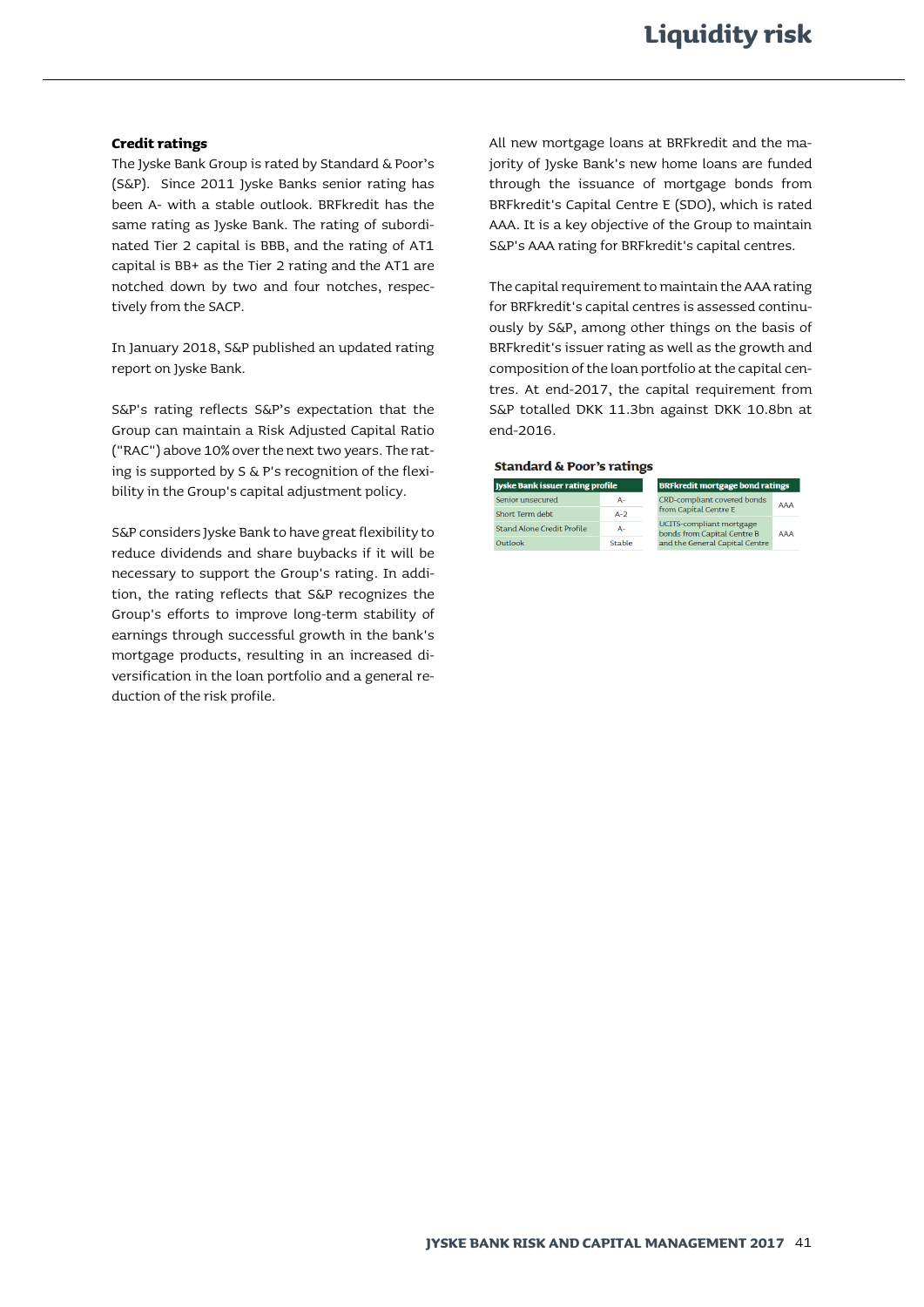## <span id="page-43-0"></span>**Operational risk**

- The overall level of operational risk was unchanged in the past year.
- The Danish FSA conducted an IT inspection in 2016 that resulted in an extraordinary add-on to the pillar 2 requirements in 2017.
- Operational risk is at an acceptable level and subject to continuous managerial attention.

Jyske Bank is exposed to potential losses as a result of operational risk, including inexpedient processes, human errors, IT errors as well as fraud. Operational risk relates to all internal processes and can therefore not be eliminated. The Group monitors and actively manages operational risk to reduce the risk of operational events resulting in material loss and damage to reputation.

#### **Policy**

Jyske Bank's Group Supervisory Board sets out a policy for operational risk which states the framework for identification, assessment, monitoring and management of the operational risk as well as the Group's risk profile for the area.

The purpose of the policy is to keep operational risk at an acceptable level with respect to the Group's overall objectives and the cost associated with reducing the risks. Therefore, the Group Supervisory Board has laid down a number of principles for the set-up and management of the Group where, among other things, attention must be paid to sufficient resources, IT support of material work processes, due separation of functions as well as stable development and operational processes.

In the policy, the Group Supervisory Board has determined an upper limit to how many large risks the Group may assume. This limit was not breached throughout 2017.

#### **Risk identification and assessment**

In the internal risk management, scenario analysis supports the reduction of risk and a higher awareness about operational risks in the organisation.

Scenario analyses chart the Group's largest operational risks by analysing central processes and events that could cause loss. An assessment of the effectiveness of the control environment will reveal risks that are insufficiently covered by existing controls. The scenario analyses propose ways in which operational risks can be reduced.

Jyske Bank analyses all risk scenarios that may cause direct or indirect loss of more than DKK 5m or which could materially damage the Group's reputation. The scenarios have been identified in cooperation with management, with reference to internal and external events.

The risk scenarios cover all business areas in the Group and a broad range of risks such as the provision of incorrect advice, trading errors, errors in models as well as errors in internal and external reporting. Also, the risk of fraud is analysed. Operational risks at important business partners are included in the scenario analysis, including errors in IT development or IT failure. The scenario analyses are prepared in cooperation with the external parties.

#### **Management and monitoring**

Developments in operational risk are monitored to ensure the best possible basis for risk management. Monitoring is based on continuous dialogue with management to ensure that all the material operational risks of the Group are reflected in the risk scenarios. Risk scenarios, risk exposure and control environment are evaluated annually in cooperation with the business units.

In addition to the monitoring of potential risks in the form of the risk scenarios, registration takes place in the Group of all operational errors or incidents that caused losses or gains in excess of DKK 5,000. Near misses of significant amounts are also registered. Each registration includes information about the incident, for instance about product, work process and cause of error. Data are used for analysis and reporting with a view to optimising processes and reducing future losses.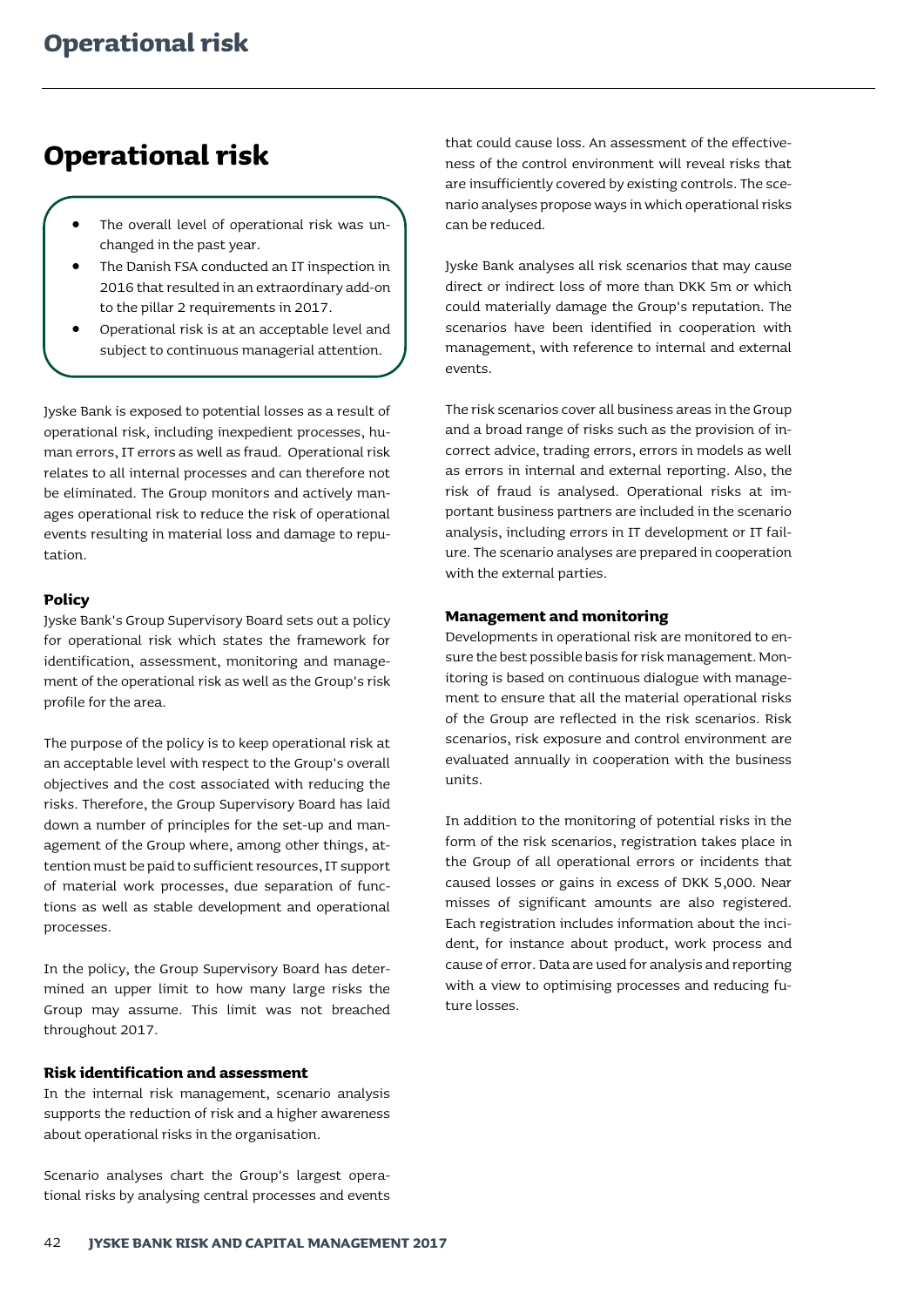The Group Executive Board and the relevant business unit directors are in charge of operational risk management. This management is an integral part of daily operations through policies and controls established with the purpose of securing the best possible processing environment. On the basis of scenario analysis and quarterly reporting of the Group's operational risks, management considers the Group's risk exposure on an ongoing basis and decides whether to introduce initiatives to reduce operational risks.

The Group Executive Board and the Group Supervisory Board receive a quarterly report that describes the development of the Group's operational risks accompanied by error statistics from the error registry. The number and development of large risks in the Group are also reported.

#### **Development in operational risk**

The overall level of operational risk was unchanged in the past year. The Danish FSA conducted an IT inspection at Jyske Bank in 2016. The FSA had remarks to the bank's identification, evaluation and reporting on ITsecurity-related risks. Several of these issues have been addressed and as a result, the cooperation between the risk organization and the IT security department has been extended. The IT organization is currently working on several of the remaining issues. The inspection led to an extraordinary add-on to the pillar 2 capital requirement.

Bankdata, which provides IT solutions to Jyske Bank, is working with new capital market IT solutions. This increases the operational risk while the project lasts. A large number of critical systems used for trading, position management, risk management and settling are changed during this project. Once implemented, the new IT solutions are expected to decrease the operational risk.

The threat from cyber risk is continuously increasing with threats that are still more advanced and the growing dependency on digitalization. Jyske Bank, JN Data and Bankdata are focusing on maintaining the protection against cyber-attacks along with the detection and response capabilities.

Jyske Bank still experiences many attempts of external fraud, of which the greater part is prevented through an extensive control environment and vigilance on the part of the employees. Despite the focused efforts, it is impossible to eliminate the risk completely.

In 2017, Jyske Bank experienced one incident of internal fraud. This episode has triggered a number of system changes to achieve a higher level of transparency.

#### **Breakdown of losses**

The breakdown of operational losses registered in 2017 by category shows that a good part of the errors occur due to manual errors when executing orders and agreements. Continuous follow-up takes place to determine whether particularly inexpedient work processes cause many errors.

The errors that were generally most expensive related to advisory services rendered to clients as well as the development and administration of the Group's products.

External fraud accounts for half of the incidents in 2017 and can to a great extent be ascribed to payment card fraud. The majority of the losses are, however, of a limited size.



**Breakdown of losses**

The specification of errors only includes direct losses that are recognised separately, for instance, compensation to clients, loss of means and extra expenses. Therefore, a category such as business disruption and system failures ranks low on the list as such incidents will primarily result in loss of working hours.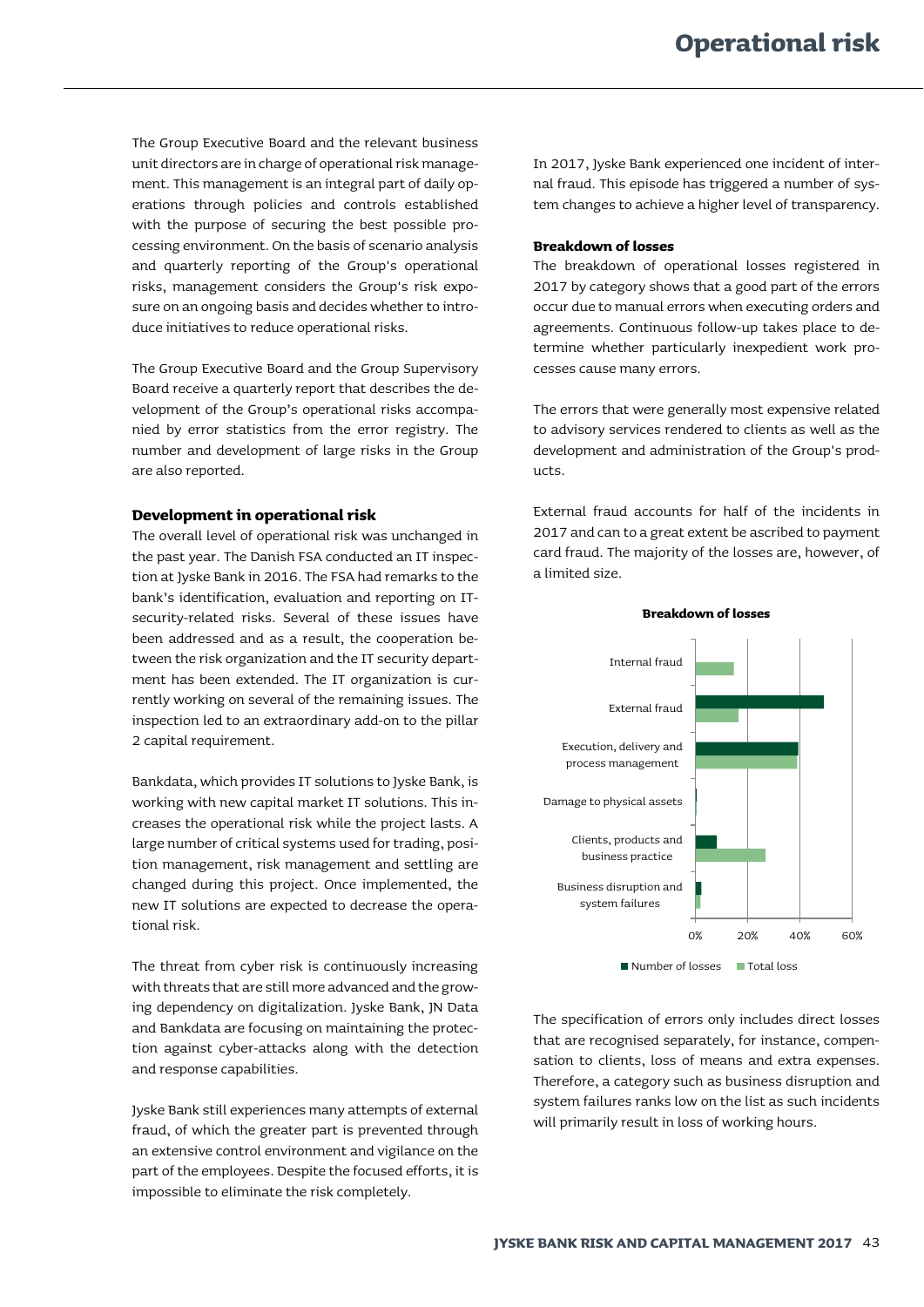#### **Own funds requirement for operational risk**

The own funds requirement for Jyske Bank is determined by means of the standardised approach. At end-2017, the overall own funds requirement for the Group amounted to DKK 1,339m against DKK 1,363m at end-2016. The marginal decrease in the own funds requirement is partly due to the former sale of companies in the Jyske Bank Group and a slight decrease in net income in the three years covered by the calculation.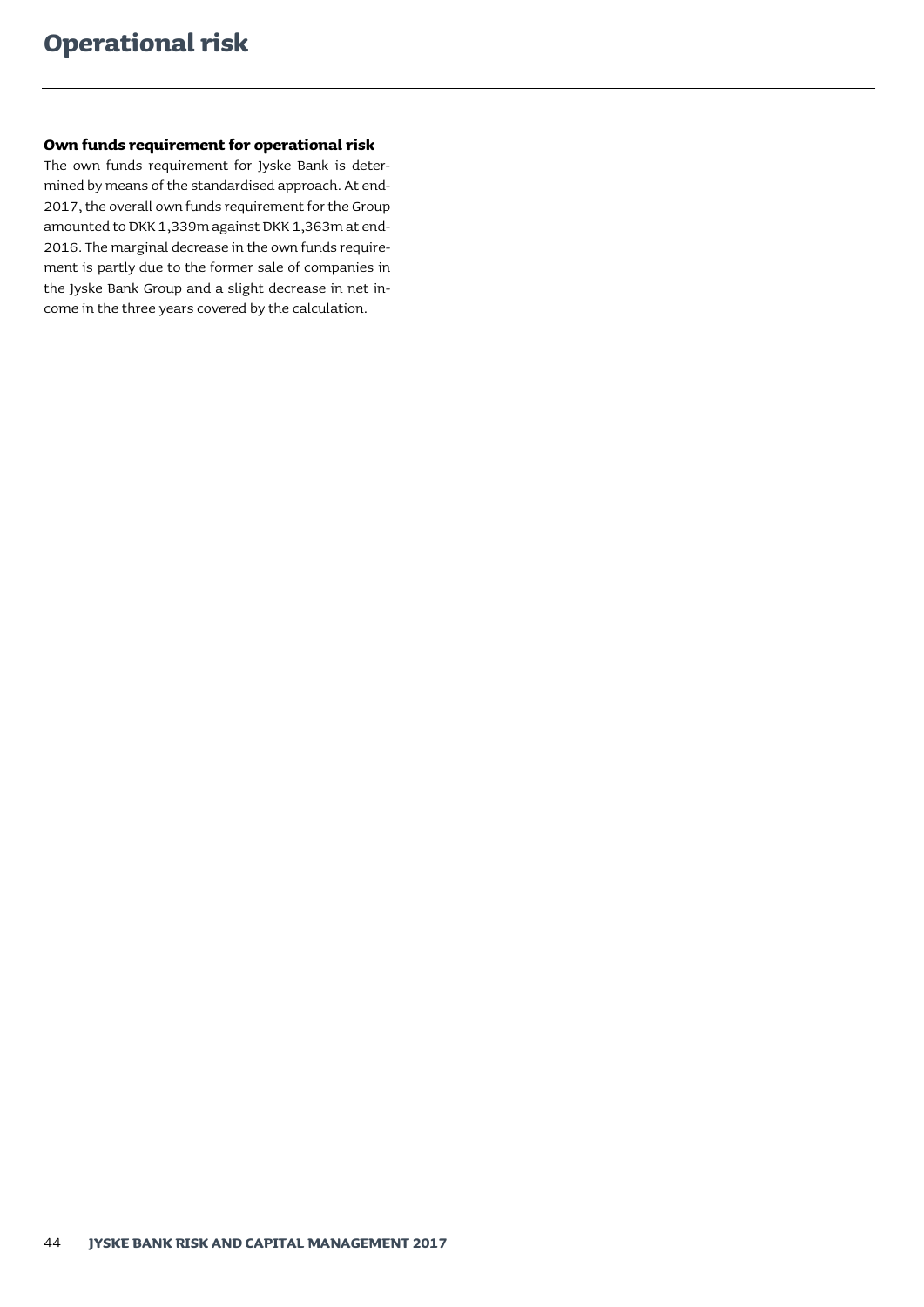# <span id="page-46-0"></span>**Appendix: Definitions**

| ABS                              | Asset Backed Security. A general term for claims whose value is determined by a pool of specified<br>underlying assets such as a certain type of loan.                                                                                            |
|----------------------------------|---------------------------------------------------------------------------------------------------------------------------------------------------------------------------------------------------------------------------------------------------|
| AIRB                             | The Advanced Internal Rating Based approach. A method under the CRR for determining the mini-<br>mum own funds requirement to cover credit risk.                                                                                                  |
| ARM                              | Adjustable-Rate Mortgage.                                                                                                                                                                                                                         |
| AT1 capital                      | Additional Tier 1 capital.                                                                                                                                                                                                                        |
| Back-testing                     | An ex-post comparison of forecast and realised values with the object of assessing the absolute<br>precision of the relevant models.                                                                                                              |
| Balance principle                | The balance principle means that the borrowers' payments of interest and instalments match the<br>payments on the bonds issued to fund the mortgage loan.                                                                                         |
| Benchmarking                     | A management tool used for comparing the accuracy of the model under review with the accuracy<br>of alternative models.                                                                                                                           |
| BIS                              | Bank for International Settlements, an international organisation which fosters international<br>monetary and financial cooperation and serves as a bank for central banks.                                                                       |
| <b>BRRD</b>                      | Bank Recovery and Resolution Directive, a common approach within the EU to the recovery and<br>resolution of banks and investment firms.                                                                                                          |
| Calibration                      | Adjustment of a given model to bring it to an intended level.                                                                                                                                                                                     |
| Capital base                     | The capital base consists of CET1, AT1 and Tier 2 capital; it must at all times be higher than the<br>capital requirement.                                                                                                                        |
| Capital centre                   | Covered bonds and mortgage bonds are issued by capital centres with separate individual own<br>funds requirements. At BRFkredit, covered bonds (SDO) are issued at Capital Centre E and tradi-<br>tional mortgage bonds (RO) at Capital Centre B. |
| Capital conserva-<br>tion buffer | A capital requirement of 2.5% of the total risk exposure. The buffer is being phased in gradually. To<br>be accumulated as protection against crisis.                                                                                             |
| Capital ratio (%)                | The capital base divided by the total risk exposure.                                                                                                                                                                                              |
| Capital<br>requirement           | The capital requirement expresses the Pillar 1 regulatory requirments of 8% of the total risk expo-<br>sure amount with additions for above normal risk under Pillar 2.                                                                           |
| CDO                              | Collateralised Debt Obligations. Bonds whose value is determined by the value of pools of under-<br>lying claims which are typically not commercial loans or real property.                                                                       |
| <b>CLO</b>                       | Collaterized Loan Obligation. An asset-backed security backed by the receivables on loans.                                                                                                                                                        |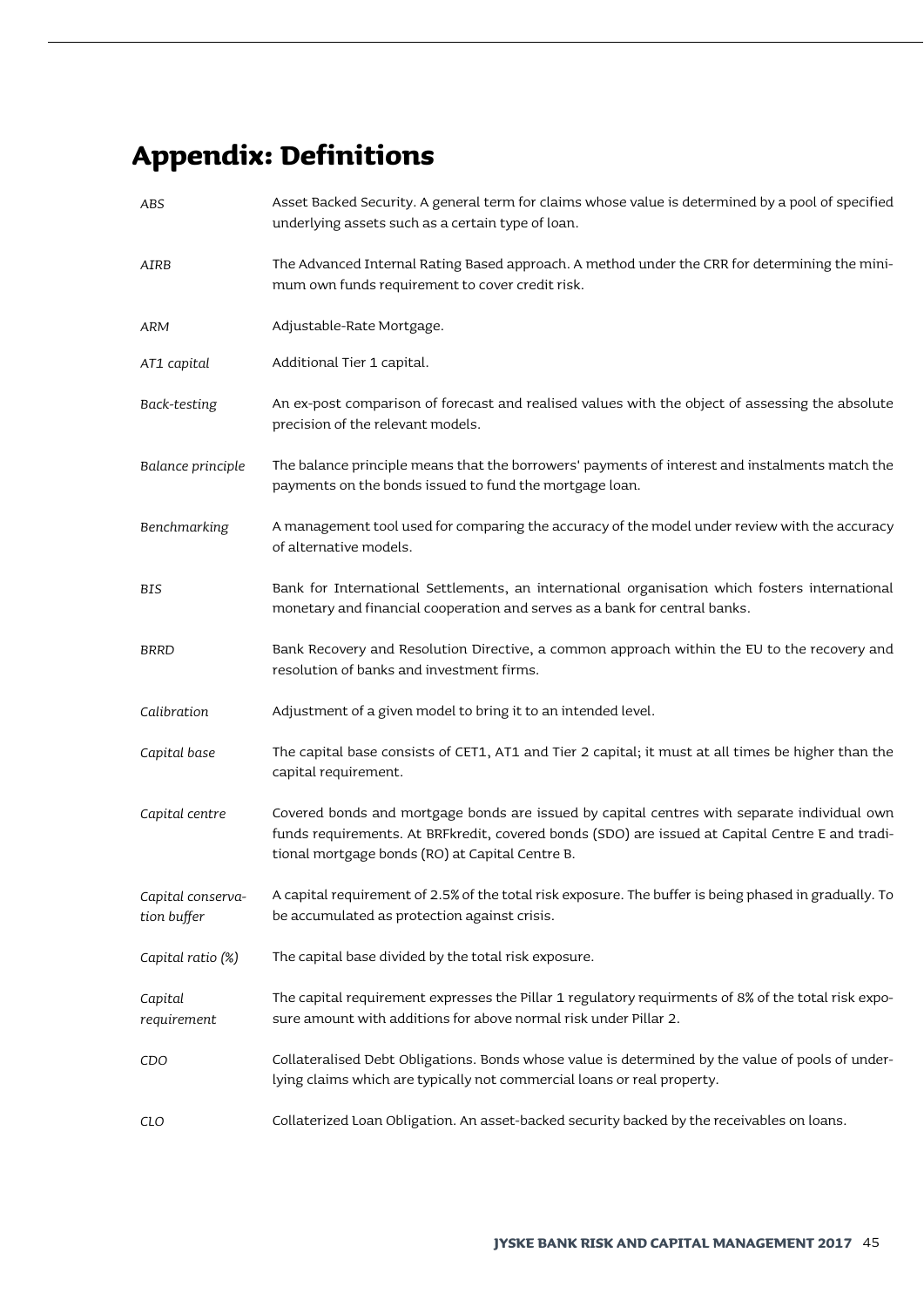| CLS                             | Continuous Linked Settlement. A settlement system linking "payment to payment", which reduces<br>the settlement risk of FX transactions made between participants of the CLS system. Jyske Bank is<br>a third-party member.                                                                                      |
|---------------------------------|------------------------------------------------------------------------------------------------------------------------------------------------------------------------------------------------------------------------------------------------------------------------------------------------------------------|
| Commodity risk                  | The risk of loss caused by changing commodity prices.                                                                                                                                                                                                                                                            |
| Common Equity<br>Tier 1 capital | Equity less a number of deductions.                                                                                                                                                                                                                                                                              |
| Countercyclical<br>buffer       | A capital requirement of up to 2.5% of the total risk exposure. This is determined by the authorities<br>taking into account the current economic situation.                                                                                                                                                     |
| Counterparty<br>credit risk     | The risk of loss due to a counterparty failing to fulfil his obligations.                                                                                                                                                                                                                                        |
| Country risk                    | The risk of loss caused by the economic and political conditions in a given country.                                                                                                                                                                                                                             |
| CP                              | Commercial Paper. Short-term debt instruments (which may be, but are not necessarily, zero-cou-<br>pon instruments) with maturities up to a year.                                                                                                                                                                |
| CRD IV                          | The Capital Requirements Directive is an EU directive, which through the Danish Financial Busi-<br>ness Act, was implemented directly in Danish legislation with effect as of 1 April 2014.                                                                                                                      |
| Credit risk                     | The risk of loss caused by clients' or counter-parties' failure to meet their payment obligations.<br>Credit risk extends to loans and advances, committed credit facilities and guarantees, market val-<br>ues of derivatives and equity investments.                                                           |
| CRR                             | The Capital requirements regulation is an EU regulation that lays down the rules for capital re-<br>quirements of credit institutions.                                                                                                                                                                           |
| <b>CSA</b>                      | Credit support annex. An annex to an ISDA contract, under which Jyske Bank is entitled to collateral<br>if a counterparty's negative market values exceed an agreed maximum. Jyske Bank must put up<br>margin for the counterparty if the market value in favour of the counterparty exceeds an agreed<br>limit. |
| Currency risk                   | The risk of loss caused by changing exchange rates.                                                                                                                                                                                                                                                              |
| CVA Risk Charge                 | Credit Value Adjustment risk charge. The potential net loss that may occur in the portfolio of de-<br>rivatives if in the future the credit quality among counterparties deteriorates.                                                                                                                           |
| Default                         | An exposure is termed 'defaulted' if the borrower is expected not to meet all his obligations to-<br>wards the Group (high and full risk).                                                                                                                                                                       |
| Defaulted<br>exposures          | Defaulted clients and past due exposures.                                                                                                                                                                                                                                                                        |
| EAD                             | Exposure At Default. The estimated exposure, should the client default in the course of the next<br>twelve months.                                                                                                                                                                                               |
| EBA                             | European Banking Authority.                                                                                                                                                                                                                                                                                      |
| ECB                             | European Central Bank.                                                                                                                                                                                                                                                                                           |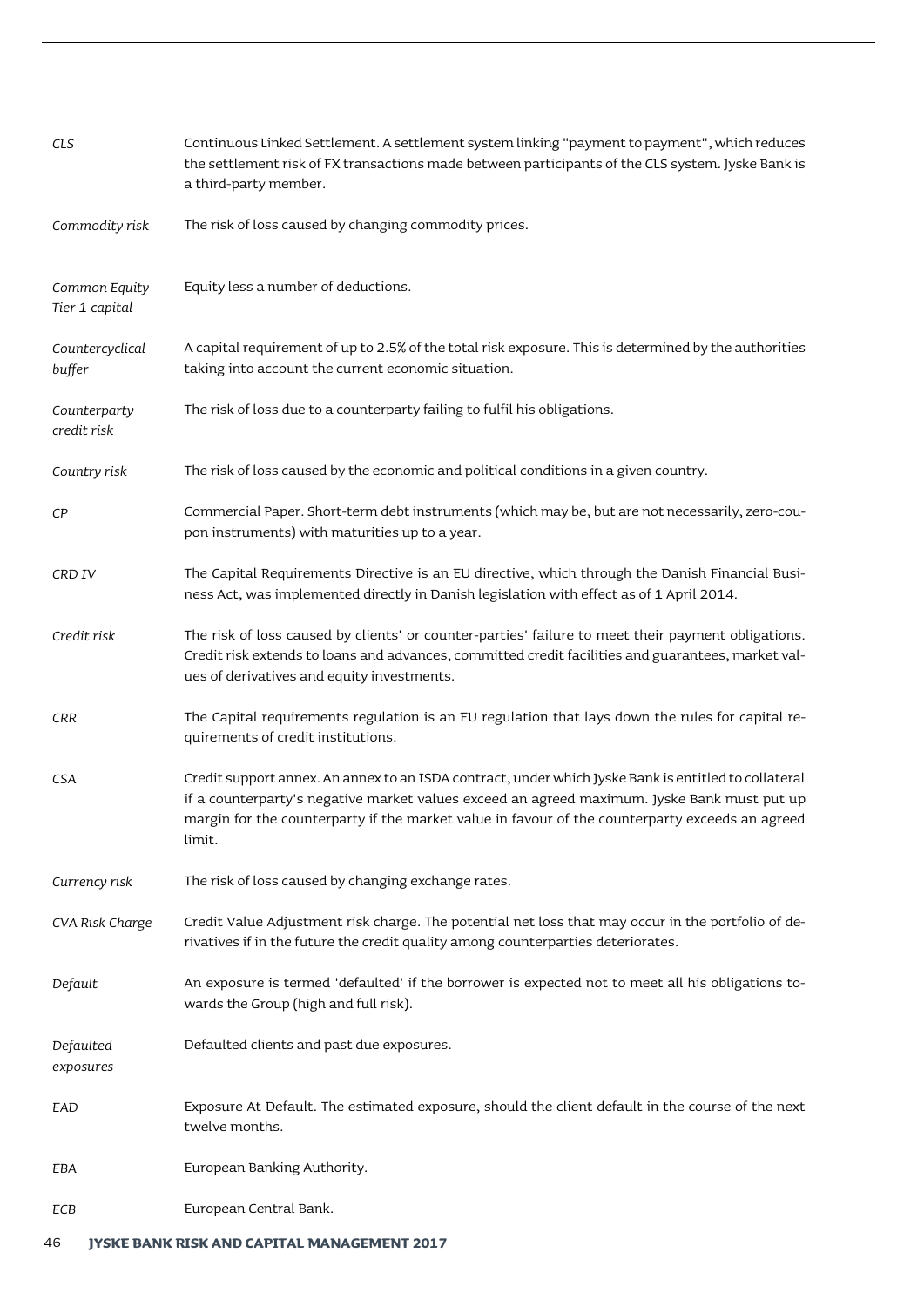| Economic capital      | The capital required to cover the Group's unexpected loss one year into the future. Economic cap-<br>ital covers credit risk, market risk and business risk.                                                                                                                 |
|-----------------------|------------------------------------------------------------------------------------------------------------------------------------------------------------------------------------------------------------------------------------------------------------------------------|
| <b>EMTN</b>           | European Medium Term Notes. Typically with maturities of between two and ten years.                                                                                                                                                                                          |
| EPE                   | Expected Positive Exposure. A method for estimating EAD for derivatives.                                                                                                                                                                                                     |
| Equity price risk     | The risk of loss caused by changing equity prices.                                                                                                                                                                                                                           |
| <b>ICAAP</b>          | Internal Capital Adequacy Assessment Process. The process assessing the capital requirement.                                                                                                                                                                                 |
| IFRS                  | International Financial Reporting Standards.                                                                                                                                                                                                                                 |
| <b>ILAAP</b>          | Internal Liquidity Adequacy Assessment Process. The Group's own determination and assessment<br>of liquidity position and liquidity risk.                                                                                                                                    |
| Impaired<br>exposures | Exposures for which impairment charges have been made individually.                                                                                                                                                                                                          |
| Interest-rate risk    | The risk of loss caused by changing market rates.                                                                                                                                                                                                                            |
| ISDA                  | International Swap and Derivative Association. The Association has formulated standardised<br>agreements to be entered with a counterparty. Under such agreements Jyske Bank has the right to<br>apply netting to derivatives transactions.                                  |
| JB credit rating      | A rating on a scale from 1 to 14, where 1 is the highest credit quality (the lowest PD) and 14 the<br>lowest credit quality (the highest PD).                                                                                                                                |
| Joint funding         | A financial institution may fund loans secured against real property through covered bonds issued<br>by another financial institution or mortgage credit institution.                                                                                                        |
| Leverage ratio        | The leverage ratio is Tier 1 capital relative to the Group's total non-weighted exposures.                                                                                                                                                                                   |
| LGD                   | Loss Given Default. The proportion of a given exposure which is expected to be lost if the client<br>defaults in the course of the next twelve months.                                                                                                                       |
| Liquidity risk        | The risk of Jyske Bank not being able to generate or obtain sufficient liquidity at a reasonable price<br>to meet its payment obligations or ultimately being unable to meet its obligations as they fall due.                                                               |
| Market risk           | The risk of loss caused by a change in the market value of the Group's assets and liabilities caused<br>by price changes in the financial markets.                                                                                                                           |
| MREL                  | Minimum requirements for own funds and eligible liabilities.                                                                                                                                                                                                                 |
| O-SII                 | Other systemically important institutions, the systemic importance classification of Jyske Bank.                                                                                                                                                                             |
| OAS risk              | Option Adjusted Spread, the interest rate spread defined as the risk premium related to investing<br>in a mortgage bond compared to the equivalent swap-rate. The risk premium can be related to<br>credit risk, illiquidity and for convertible bonds the conversion right. |